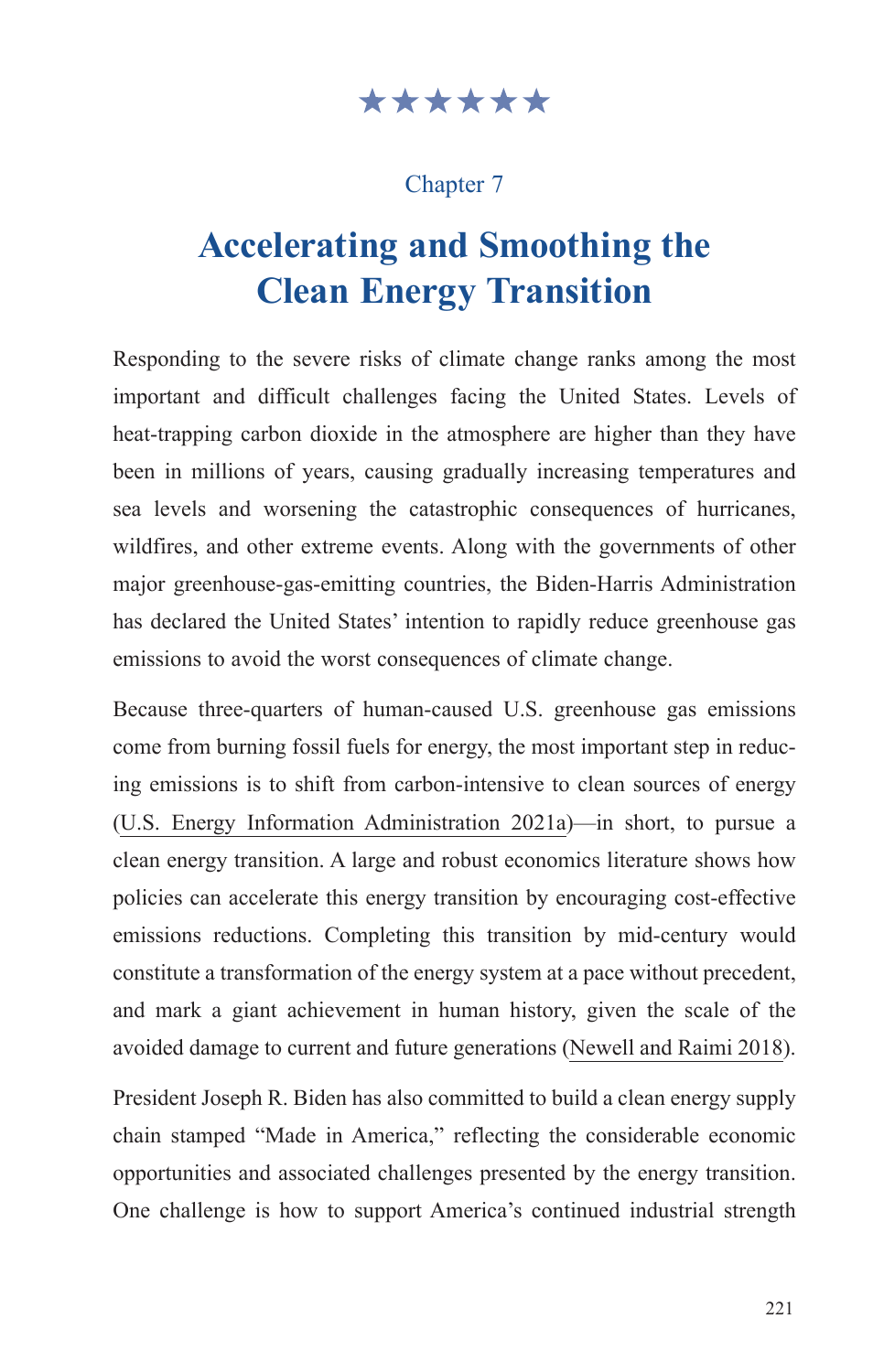and energy security. Doing so will require government actions that enable U.S. firms to compete on a level playing field in emerging global industries, especially given the degree to which other countries are supporting their own domestic firms.

Another challenge presented by the transition is how to best support the communities across the United States that depend on carbon-intensive industries for jobs and tax revenue. In the past, when American communities have faced employment losses due to economic shocks—such as recessions, trade with China, and automation—workers and their families largely have not moved to communities where jobs are more plentiful, raising the important policy question of how to help people in the places where they are.

This chapter highlights what economics can tell us about effective policy strategies to accelerate and smooth the United States' clean energy transition. The first section provides background on climate risks, global progress in mitigating these risks, and the policies that will accelerate the transition. The second section describes the opportunities and challenges of supporting those domestic industries and communities that are most affected by the transition. The chapter concludes by highlighting the interdependency between the strategies to accelerate and to smooth the transition.

# **Accelerating the Energy Transition**

The widespread adoption of fossil fuel energy technologies powered the steamships and factories that made the Industrial Revolution possible, and has helped spur economic growth for over a century ([U.S. Energy](https://www.eia.gov/todayinenergy/detail.php?id=10)  [Information Administration 2011](https://www.eia.gov/todayinenergy/detail.php?id=10); [Friedrich and Damassa 2014\)](https://www.wri.org/insights/history-carbon-dioxide-emissions). The burning of fossil fuels has also led to the rise in human-made carbon dioxide  $(CO<sub>2</sub>)$  emissions, which is changing the composition of the atmosphere and, with it, environments around the globe. Over the 800,000 years before the 20th century, the atmospheric concentration of  $CO_2$  vacillated between 150 and 300 parts per million, creating a climate hospitable for the world's development, as detailed in figure 7-1. In early 2022,  $CO_2$  concentration levels are well above 400 parts per million and are continuing to grow. Because  $CO<sub>2</sub>$ is a heat-trapping greenhouse gas, rising levels in the atmosphere have led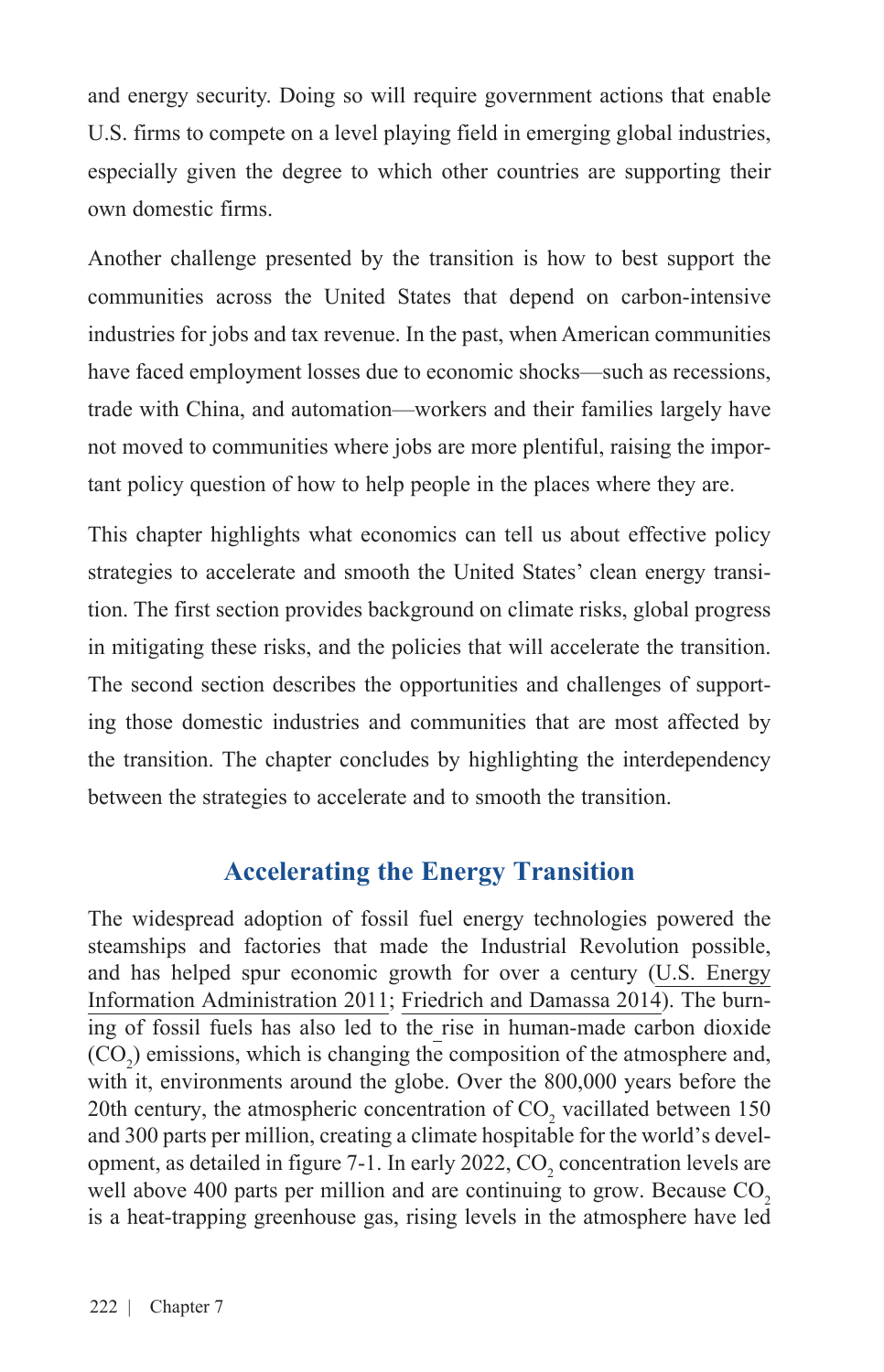

#### **Figure 7-1. Atmospheric CO2 Level Across the Millennia to 2019**

to increasing temperatures, higher sea levels, more acidic oceans, and more frequent and severe cases of extreme weather and climate events ([Zickfield,](https://www.pnas.org/doi/10.1073/pnas.1612066114)  [Solomon, and Gilford 2017](https://www.pnas.org/doi/10.1073/pnas.1612066114); [Bijma et al. 2013;](https://citeseerx.ist.psu.edu/viewdoc/download?doi=10.1.1.404.6139&rep=rep1&type=pdf) [Stott 2016\)](https://www.science.org/doi/pdf/10.1126/science.aaf7271).

Climate change poses considerable risks to the global economy. Climate-driven extreme events and biodiversity loss can result in cascading damage to such critical and interconnected systems as energy, public health, water, and food [\(Garcia et al. 2018](https://files.epi.org/pdf/205622.pdf); [Porter et al. 2021](https://ipbes.net/sites/default/files/2021-06/20210609_workshop_report_embargo_3pm_CEST_10_june_0.pdf)). In the United States, estimated damage from storms, floods, wildfires, and other extreme weather events has grown to about \$120 billion a year over the past five years [\(Smith 2021\)](https://www.climate.gov/disasters2020). Climate change disproportionately harms low-income and historically marginalized populations, because vulnerable individuals lack the resources to adequately prepare for or [cope with extreme weather and climate events \(U.S. Global Change](https://nca2018.globalchange.gov/) Research Program 2018).

Because the rapid increase in greenhouse gases in the atmosphere is an ongoing planetary experiment, future damage from climate change is difficult to forecast precisely, and empirical estimates cover only a subset of likely effects. A 2017 meta-analysis finds that an increase in global tem-peratures of 5.4 degrees Fahrenheit (3 degrees Celsius) over preindustrial levels—a threshold that could be surpassed later in this century absent strong policy interventions—could cause economic damage equivalent to 7 to 11 percent of global gross domestic product (GDP) ([Howard and Sterner 2017](https://link.springer.com/article/10.1007/s10640-017-0166-z)). In addition, studies that estimate the economic effects of climate change often fail to account for important aspects of climate change's impact on public health, including temperature-related mortality ([Bressler 2021\)](https://www.nature.com/articles/s41467-021-24487-w) and the deaths and sicknesses caused by local pollution from fossil-fuel-related emissions ([Shindell et al. 2018;](https://www.ncbi.nlm.nih.gov/pmc/articles/PMC5880221/?fbclid=IwAR3zMA7ZktUK5U3hcB9HrtwPHjtG6LNFFwjtU0BbIWGcGvRBMssBSYxYo1I) [Scovronick et al. 2019](https://www.nature.com/articles/s41467-019-09499-x)).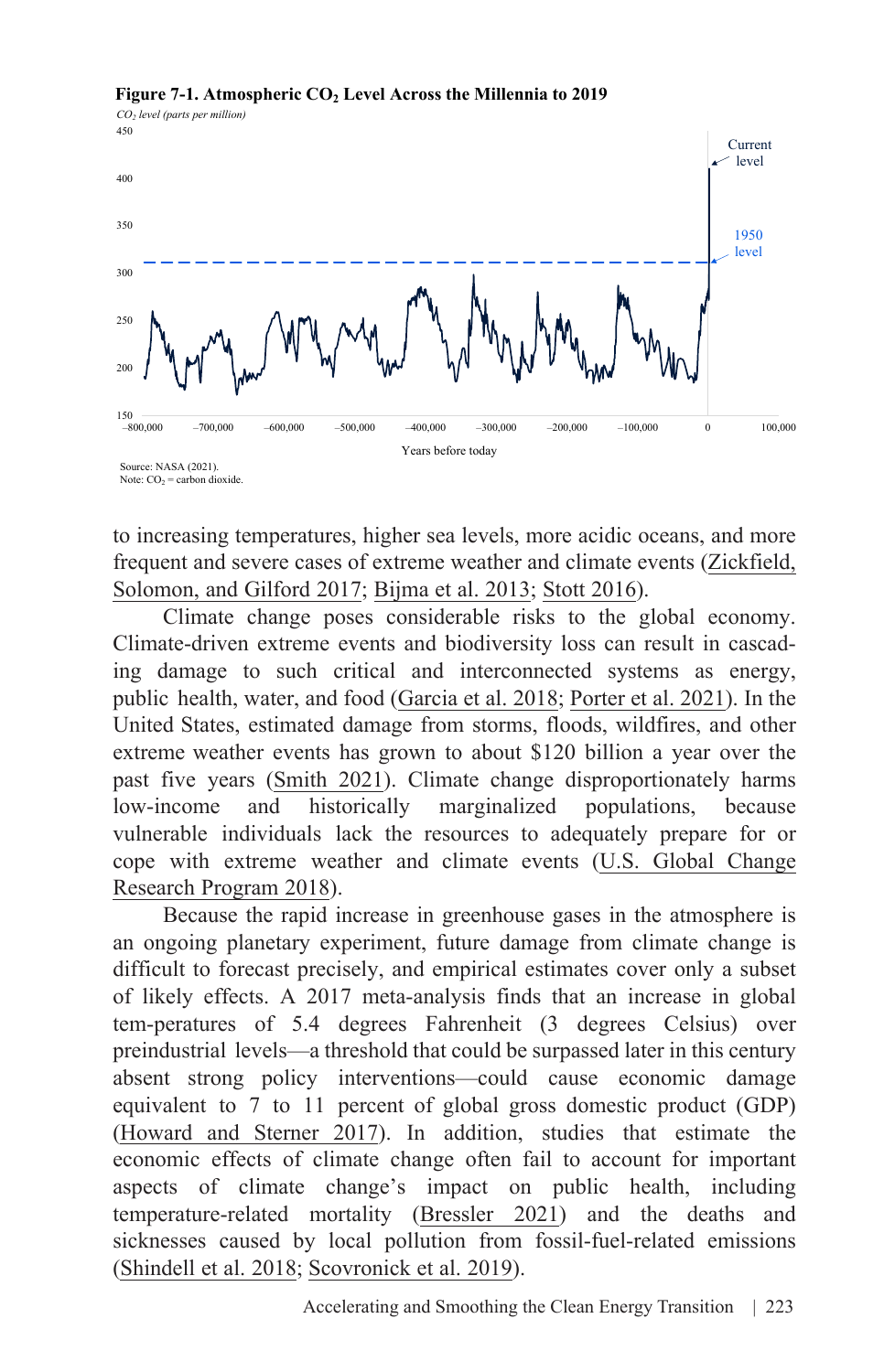#### *Global Efforts to Reduce Greenhouse Gas Emissions*

Average global temperatures have already risen about 1 degree Celsius above preindustrial levels ( $\underline{NASA}$  2021). CO<sub>2</sub> remains in the atmosphere for centuries, so our continued emissions will cause temperatures to continue to increase ([Archer et al. 2009](https://www.annualreviews.org/doi/abs/10.1146/annurev.earth.031208.100206)).

We can slow the pace of temperature increases by reducing global emissions, but halting global warming requires achieving net zero  $\mathrm{CO}_2$  emissions [\(Net Zero Climate 2022](https://netzeroclimate.org/what-is-net-zero/)). Considerable momentum toward this goal is building worldwide. The world's major countries committed in the 2015 Paris Agreement to keep global warming well below 2 degrees Celsius above preindustrial temperatures, which is likely to require net zero emissions at the global level between 2050 and 2070 ([UNFCCC 2021](https://unfccc.int/sites/default/files/resource/cma2021_08_adv_1.pdf)). Many countries, including the United States, have coalesced around a goal of net zero emissions by 2050. President Biden has additionally committed the United States to halve its net greenhouse gas emissions by 2030 (using a 2005 baseline) ([McCarthy and Kerry 2021](https://www4.unfccc.int/sites/ndcstaging/PublishedDocuments/United%20States%20of%20America%20First/United%20States%20NDC%20April%2021%202021%20Final.pdf)). In the European Union, the United Kingdom, and Japan, mid-century net zero emissions targets are stipulated by [law \(European Commission 2021a; Climate Change Committee 2021;](https://www.nippon.com/en/news/yjj2021052600187/) Jiji Press [2021\)](https://www.nippon.com/en/news/yjj2021052600187/). The world's largest emitter of greenhouse gases—China has com-mitted to net zero emissions by 2060 [\(Myers 2020](https://www.nytimes.com/2020/09/23/world/asia/china-climate-change.html)). Many of the world's largest companies have also made pledges to cut emissions to net zero, including financial institutions responsible for over \$130 trillion in assets [\(Glasgow Financial Alliance for Net Zero 2022\).](https://www.gfanzero.com/about/)

Global annual  $\mathrm{CO}_2$  emissions have begun to level off after centuries of increasing, partially as a consequence of this momentum [\(Our World in Data](https://ourworldindata.org/grapher/cumulative-co-emissions)  [2020\)](https://ourworldindata.org/grapher/cumulative-co-emissions). A recent United Nations report declares that the peaking of annual global emissions by 2030 is within reach [\(UNFCCC 2021\)](https://unfccc.int/sites/default/files/resource/cma2021_08_adv_1.pdf). The projections of future global  $CO_2$  emissions by the International Energy Agency (IEA), displayed in figure 7-2, also show annual global emissions peaking and then beginning to decline in the decades ahead.

But to achieve the climate goals specified seven years ago in the Paris Agreement, the energy transition will need to accelerate markedly from current trends: a recent study estimates that without additional policy actions, there is less than a 10 percent probability that temperatures will stay below 2 degrees Celsius above preindustrial temperatures by 2100 ([Ou et al. 2021\)](https://www.science.org/doi/pdf/10.1126/science.abl8976). Figure 7-2 shows that in 2040, global emissions under currently announced or implemented policies are projected to be seven times higher than emissions under a scenario in which the world is on pace to achieve net zero emissions by mid-century [\(IEA 2021b\)](https://www.iea.org/topics/energy-security).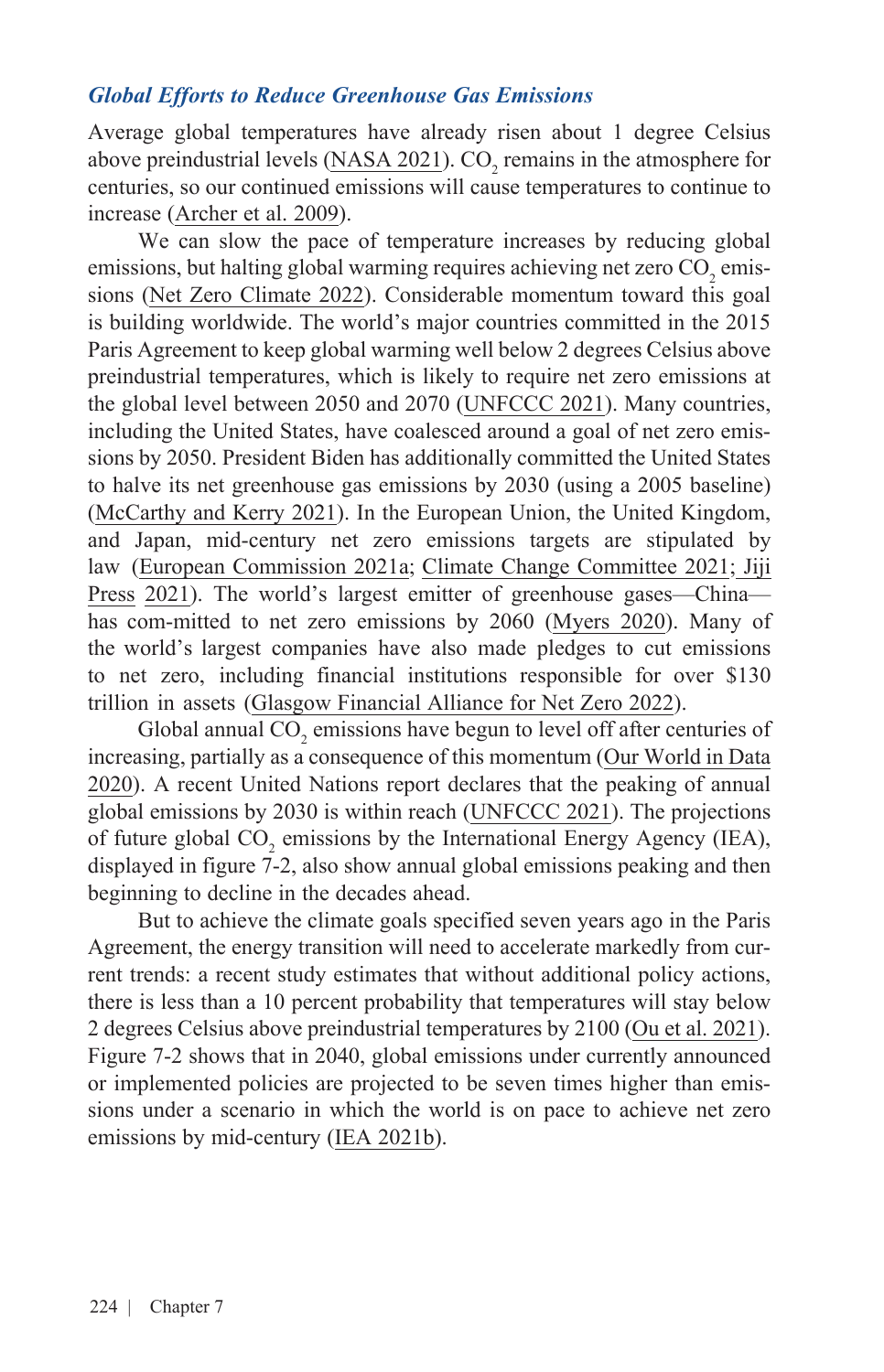### **Figure 7-2. Global Carbon Dioxide Emission Projections, 2025–40**



Note: The WEO 2014 and WEO 2021 scenarios reflect projections that assume existing policy frameworks and announced policy intentions. The IEA's Sustainable Development Scenario outlines how the world can deliver on the three main energyrelated goals: achieving universal access to energy, reducing the severe health effects of air pollution, and tackling climate change.

#### *Accelerating the Energy Transition in the United States*

An effective response to climate change requires policy actions around the globe, starting here at home. The United States' annual greenhouse gas emissions are surpassed only by those of China, and our cumulative emissions are larger than those of any other country [\(Ritchie and Roser 2020;](https://ourworldindata.org/co2-and-other-greenhouse-gas-emissions) [Our World in Data 2020](https://ourworldindata.org/grapher/cumulative-co-emissions)).

Shifting from carbon-intensive to carbon-free energy systems is the major challenge to achieving net zero emissions in the United States (see figure 7-3). While reducing deforestation and other actions outside the energy sector are also critical to slowing climate change, the production and consumption of energy are responsible for about three-quarters of U.S. emissions ([Ge, Friedrich, and Vigna 2020](https://www.wri.org/insights/4-charts-explain-greenhouse-gas-emissions-countries-and-sectors); [Climate Watch 2021\)](https://www.climatewatchdata.org/ghg-emissions?end_year=2018&start_year=1990).

Successfully transitioning the U.S. economy to clean energy necessitates a large shift in economic activity. Americans spend over \$1 trillion annually on energy, or about 5 to 10 percent of U.S. GDP in recent decades [\(U.S. Energy Information Administration 2018](https://www.eia.gov/todayinenergy/detail.php?id=36754#:~:text=Expressed%20as%20a%20percent%20of,lowest%20since%20at%20least%201970)). Natural gas- and coal-fired power plants produce the majority of U.S. electricity, while petroleum products are the dominant fuel to transport people and products. Houses and buildings are often heated with furnaces and boilers that burn natural gas and oil, and the products Americans buy, the food we eat, and the sidewalks we walk on have carbon embedded in their production processes ([White House 2021a](https://unfccc.int/files/focus/long-term_strategies/application/pdf/mid_century_strategy_report-final_red.pdf)). In 2019, 83 percent of the country's energy demand was satisfied by coal, oil, and natural gas, down from about 87 percent in 2000 ([Ritchie and Roser 2020](https://ourworldindata.org/co2-and-other-greenhouse-gas-emissions)).

Meeting domestic and global climate targets means substantially stepping up the pace of clean energy deployments over the next decades,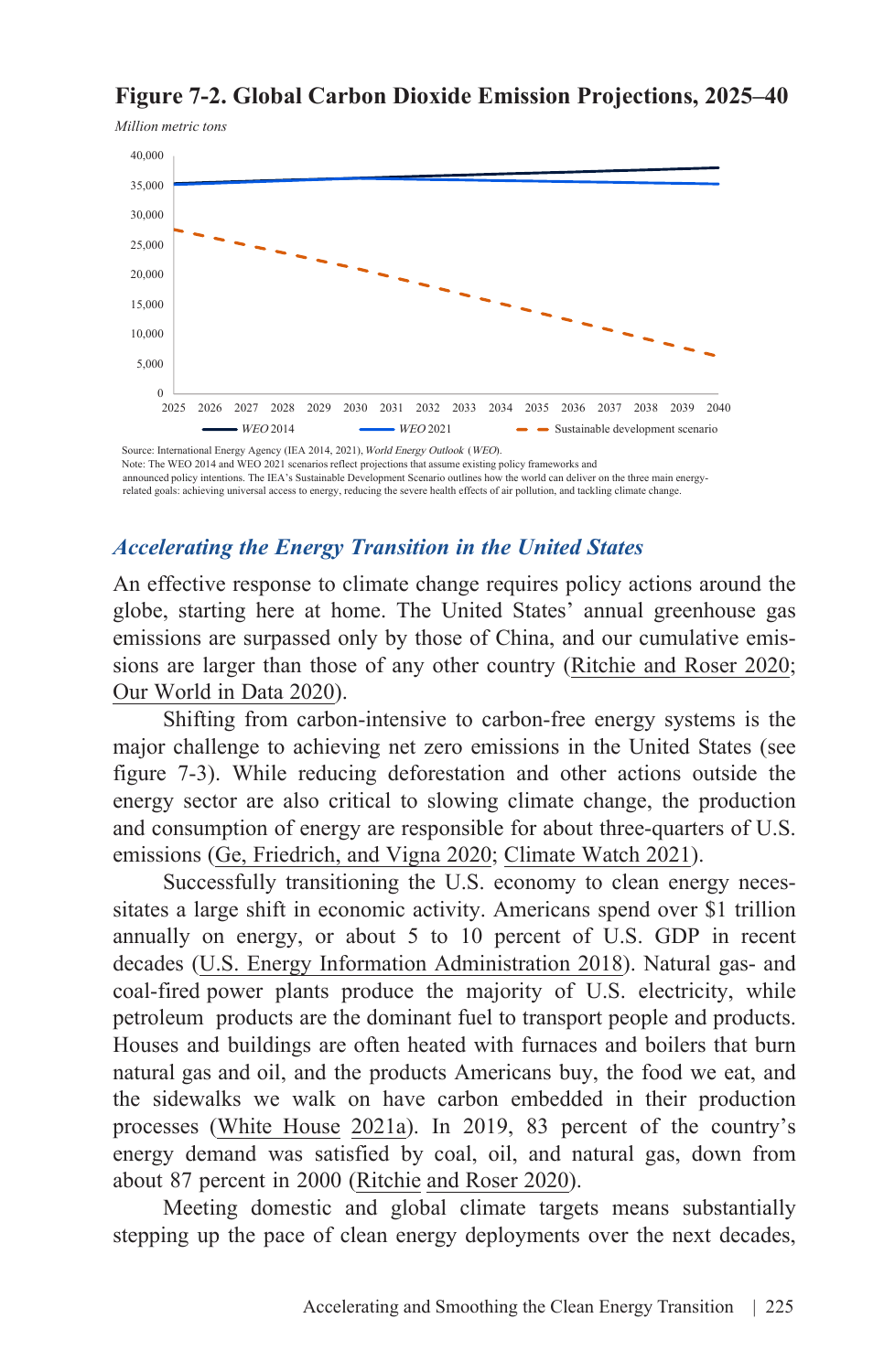#### **Figure 7-3. Representative Pathway to Meet Net Zero Emissions in the United States, 2005–50**

*Reductions in net emissions (gigatons of CO2-equivalent per year)* 7



Source: U.S. Long-Term Climate Strategy. Note:  $CO<sub>2</sub> =$  carbon dioxide.

as shown by a recent IEA analysis that details a pathway to net zero emissions by 2050 (see table 7-1) [\(Bouckaert et al. 2021](https://iea.blob.core.windows.net/assets/beceb956-0dcf-4d73-89fe-1310e3046d68/NetZeroby2050-ARoadmapfortheGlobalEnergySector_CORR.pdf)). Though the world is not decarbonizing at the pace of this IEA scenario, recent trends and expert forecasts do tell a story of an explosive growth of clean energy technologies. In the United States, wind turbine technicians and solar energy installers are two of the five fastest-growing occupations, and over 80 percent of new electricity generation capacity built here in the first three quarters of 2021 was wind or solar [\(U.S. Bureau of Labor Statistics 2021a](https://www.bls.gov/ooh/fastest-growing.htm); [Shahan 2021](https://cleantechnica.com/2021/12/27/wind-solar-86-of-new-us-power-capacity-in-january-october/)).

Although many details about the energy transition are impossible to know in advance, the road map to meeting the energy demands of a growing economy with clean energy has become much clearer in recent years. Dozens of "deep decarbonization" studies point to a similar recipe: produce electricity with carbon-free sources and shift energy uses to this carbon-free electricity and other low-carbon fuels ([National Academies 2021\)](https://www.nationalacademies.org/our-work/accelerating-decarbonization-in-the-united-states-technology-policy-and-societal-dimensions).

A rapid energy transition will not occur without the implementation of a host of policy measures. If market prices fail to account for the damage caused by emissions, then consumers and producers will continue buying and selling too many artificially inexpensive, carbon-intensive goods and services. Carefully designed policies can change this behavior by raising the relative price of carbon-intensive goods and services compared with cleaner alternatives, which provides a financial incentive to shift away from the carbon-intensive products [\(Serrano and Feldman 2012](https://www.google.com/books/edition/A_Short_Course_in_Intermediate_Microecon/DixnJaRWHjEC?hl=en)).

Such carbon prices could be implemented directly via carbon taxes, indirectly through a cap on emissions and tradable permits, or through other similar policy tools. Government revenues from the carbon price can be used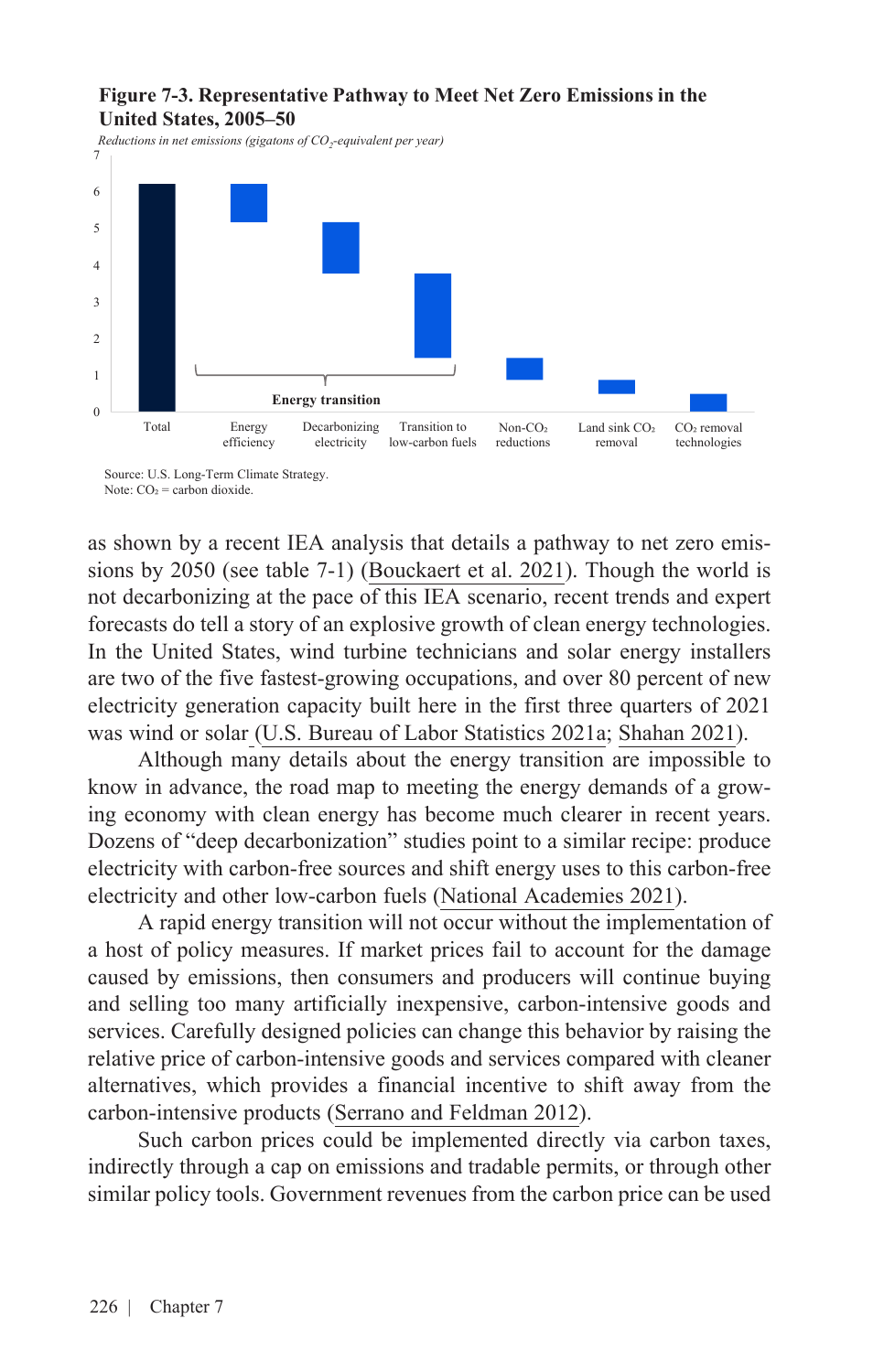| Table 7-1. Global Clean Energy Deployments in 2020 and 2030 Consistent with Net Zero |  |  |
|--------------------------------------------------------------------------------------|--|--|
| <b>Emissions by 2050</b>                                                             |  |  |

| Type of Clean Energy              | 2020                 | 2030                                           |
|-----------------------------------|----------------------|------------------------------------------------|
| Global wind installations         | 114 GW per year      | 390 GW per year                                |
| Global solar energy installations | 134 GW per year      | 630 GW per year                                |
| Electric vehicles                 |                      | 5% of global car sales 60% of global car sales |
| Heat pump installations           | 180 million per year | 600 million per year                           |
| Captured carbon                   | 40 mt per year       | 1670 mt per year                               |

Source: Bouckaert et al. (2021, tables 2.5, 2.6, 2.9).

Note:  $GW =$  gigawatts;  $mt =$  metric tons.

to compensate consumers for increases in energy prices or to invest in other societal priorities.

Carbon prices of some form exist at the national level in 45 countries, including those that have been successful at sustaining emissions reductions, such as the United Kingdom (see box 7-1) [\(World Bank 2021\)](https://carbonpricingdashboard.worldbank.org/). Canada's federal carbon price is scheduled to increase from 50 Canadian dollars per metric ton of  $CO_2$  in 2022 to 170 dollars in 2030 (Government of Canada [2021\). However, many countries have failed to implement carbon prices at](https://www.canada.ca/en/environment-climate-change/services/climate-change/pricing-pollution-how-it-will-work/carbon-pollution-pricing-federal-benchmark-information.html) the scale and scope needed to achieve large emissions cuts [\(OECD 2021\)](https://www.oecd-ilibrary.org/docserver/0e8e24f5-en.pdf?expires=1648070600&id=id&accname=ocid49017102b&checksum=5805A65FD4D1AA1BBD0DE2477C3286FC). In the United States, Federal-level carbon pricing proposals have stalled in Congress for over 30 years, including legislation that passed in the House of Representatives in 2009 but failed in the Senate ([Center for Climate and](https://www.oecd-ilibrary.org/docserver/0e8e24f5-en.pdf?expires=1648070600&id=id&accname=ocid49017102b&checksum=5805A65FD4D1AA1BBD0DE2477C3286FC)  [Energy Solutions 2021\).](https://www.oecd-ilibrary.org/docserver/0e8e24f5-en.pdf?expires=1648070600&id=id&accname=ocid49017102b&checksum=5805A65FD4D1AA1BBD0DE2477C3286FC)

Even in the absence of these political challenges, carbon prices are just one of many policy measures needed to cost-effectively accelerate the energy transition. After all, in addition to the failure of market prices to account for the damages caused by emissions, various other barriers stand in the way of a rapid, equitable, and low-cost transition. Complementary policies can make it cheaper or easier to conserve energy or to shift away from carbon-intensive products.

Policy measures are needed for situations in which consumers cannot or do not fully respond to price signals; for example, tenants are often responsible for paying utility bills but have no control over what landlords could do to effectively reduce energy consumption ([Ryan et al. 2011\)](https://iea.blob.core.windows.net/assets/e9dd1ffd-be5b-4c47-a2b2-2dc29e10a659/EE_Carbon_Pricing.pdf). Welldesigned incentives and standards can encourage broader use of energyefficient products and other energy-conserving actions.

Measures that foster innovation are also necessary to reduce the costs of the clean energy transition. Private firms are likely to underinvest in technological progress because the benefits of their investments in emerging technologies partially accrue to society writ large. In addition, new products struggle to compete on a level playing field with established products due to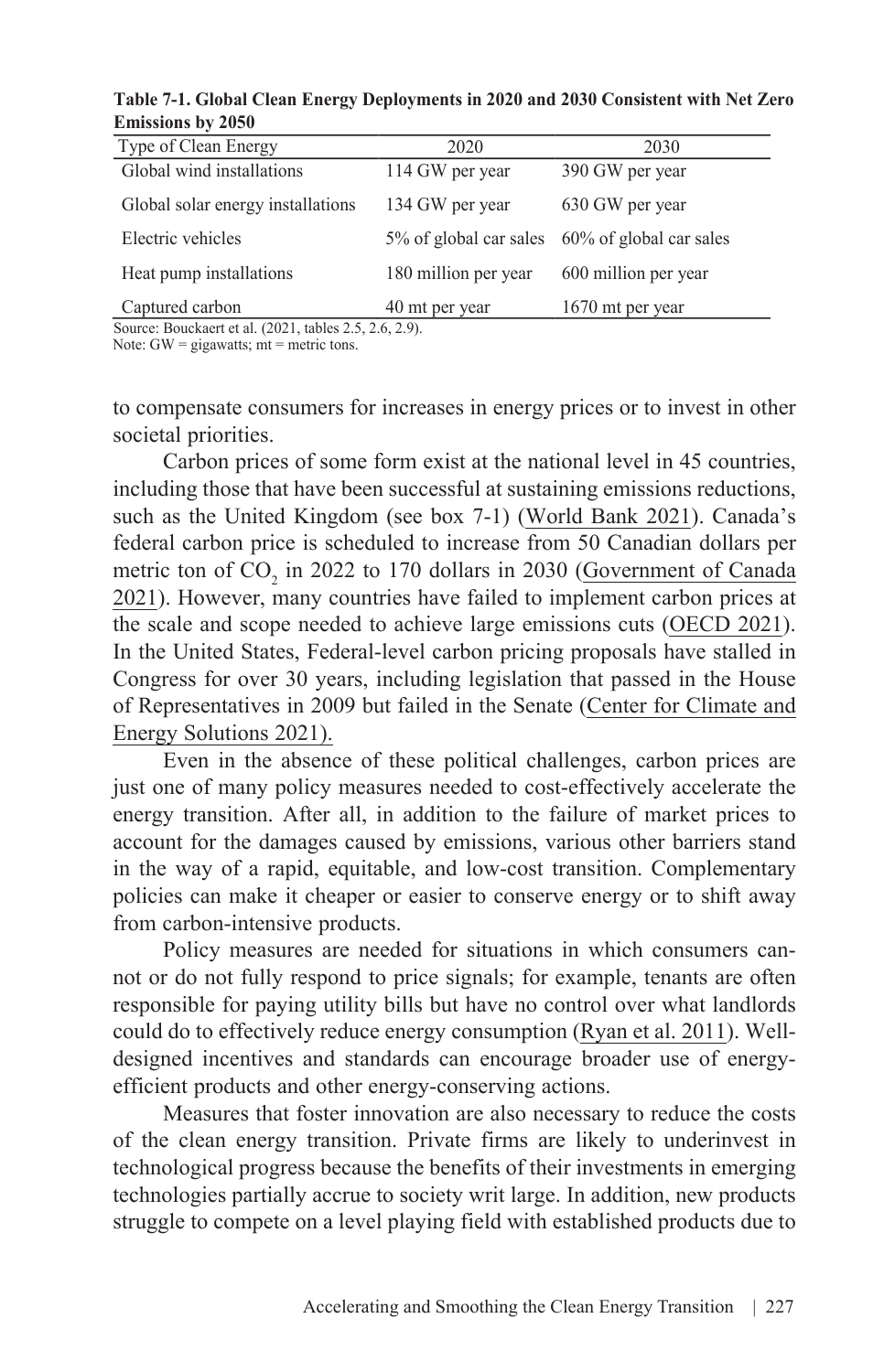#### **Box 7-1. The United Kingdom's Emissions Have Fallen Rapidly While Its Economy Has Grown**

The United Kingdom passed a major climate change law in 2008 and implemented a combination of emissions pricing, regulations, subsidies, and spending on clean energy ([London School of Economics 2020\)](https://www.lse.ac.uk/granthaminstitute/explainers/what-is-the-2008-climate-change-act/). Its emissions fell by about 20 percent between 2009 and 2019, as shown in figure 7-i; the trends shown are not due to swapping domestic production of carbon-intensive products for imports (i.e., "offshoring" emissions); in fact, between 2009 and 2019, emissions from imported goods decreased by more than emissions from exported goods ([Ritchie and Roser 2020\)](https://ourworldindata.org/co2-and-other-greenhouse-gas-emissions).



a host of competitive disadvantages, which include access to capital and the difficulty of acquiring the talent, materials, and customer bases necessary to scale up production. Well-designed policies can help encourage investments at all stages of the innovation process, from research to demonstration projects to initial commercialization ([Gundlach, Minsk, and Kaufman 2019](https://www.ourenergypolicy.org/wp-content/uploads/2019/03/CarbonTaxPolicyInteractions-CGEP_Report_030419.pdf)).

Finally, even with these policies in place, the widespread adoption of cost-effective clean energy solutions requires building the necessary public infrastructure and regulatory structures that enable them to compete with more established products. For example, regulators can require financial institutions to assess climate risks in their investments, and Federal agencies can set guidelines to ensure that emerging technologies, such as carbon capture and storage, are deployed effectively and equitably [\(White House](https://www.whitehouse.gov/wp-content/uploads/2021/10/Climate-Finance-Report.pdf)  [2021b;](https://www.whitehouse.gov/wp-content/uploads/2021/10/Climate-Finance-Report.pdf) [Council on Environmental Quality](https://www.whitehouse.gov/wp-content/uploads/2021/06/CEQ-CCUS-Permitting-Report.pdf) 2021).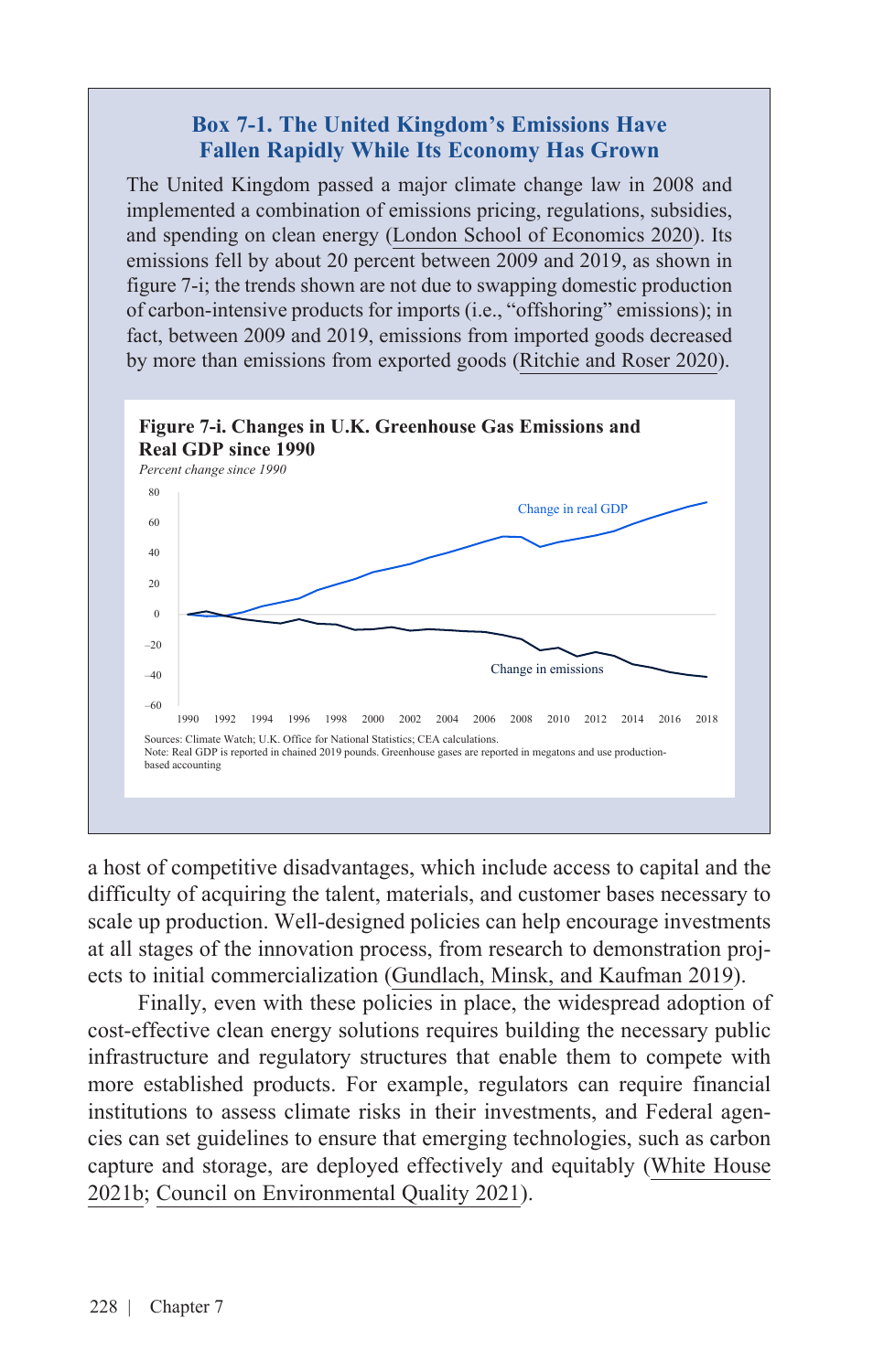More broadly, policies that accelerate the transition can be designed to prioritize equity. Currently, lower-income households are often disproportionately harmed by higher energy bills. Further, energy infrastructure investments have historically led to environmental degradation in marginalized communities. Policies can be designed to lessen rather than exacerbate these equity concerns; for example, the Biden Administration has committed to devoting a substantial portion of Federal investments in clean energy development to disadvantaged communities through the Justice40 Initiative ([White House 2021c\)](https://www.whitehouse.gov/omb/briefing-room/2021/07/20/the-path-to-achieving-justice40/). In many places that have implemented carbon prices (e.g., Canada's federal carbon pollution pricing system), the revenues are returned to lower-income households so that they receive more in government payments than they pay in higher prices of goods and service ( Government of Canada 2022).

# **A Smooth Transition to Clean Energy**

The need to shift to clean energy is paramount to lessen the severe threats of climate change. However, an equitable transition to a clean energy economy requires more than efforts to reduce emissions. This section highlights the need for public policies that support certain domestic industries and vulnerable communities in response to two key challenges posed by the energy transition.

First, domestic clean energy industries will become increasingly important for the Nation's security and global economic position. Currently, the United States' energy industry is carbon-intensive and a source of eco-nomic productivity and stability (U.S. Environmental Protection [Agency 2021\). For example, our domestic production of natural gas](https://www.epa.gov/ghgemissions/sources-greenhouse-gas-emissions) [helps to keep costs low for American consumers and firms \(U.S.](https://www.eia.gov/energyexplained/natural-gas/imports-and-exports.php) Energy Information [Administration 2021b](https://www.eia.gov/energyexplained/natural-gas/imports-and-exports.php)). However, as the global energy transition progresses, the innovation and production of clean technologies will grow in impor-tance. Fortunately, the United States has the needed resources, institutions, and workforce to support globally competitive clean industries. However, other nations are rapidly ramping up investments in clean energy and sup-port for their domestic industries. Without strong and sustained Federal Government support, U.S. firms that can supply a clean economy are likely to struggle to compete in global markets.

The second portion of this section describes the challenges the energy transition poses to communities across the United States where jobs, income, and tax revenues depend on carbon-intensive industries, such as the production of fossil fuels or downstream products like automobiles. Fossil fuel-dependent communities across the country are already facing economic challenges, and the energy transition poses additional risks to [communi-ties that are not well prepared and supported \(Interagency](https://netl.doe.gov/sites/default/files/2021-04/Initial%20Report%20on%20Energy%20Communities_Apr2021.pdf) Working Group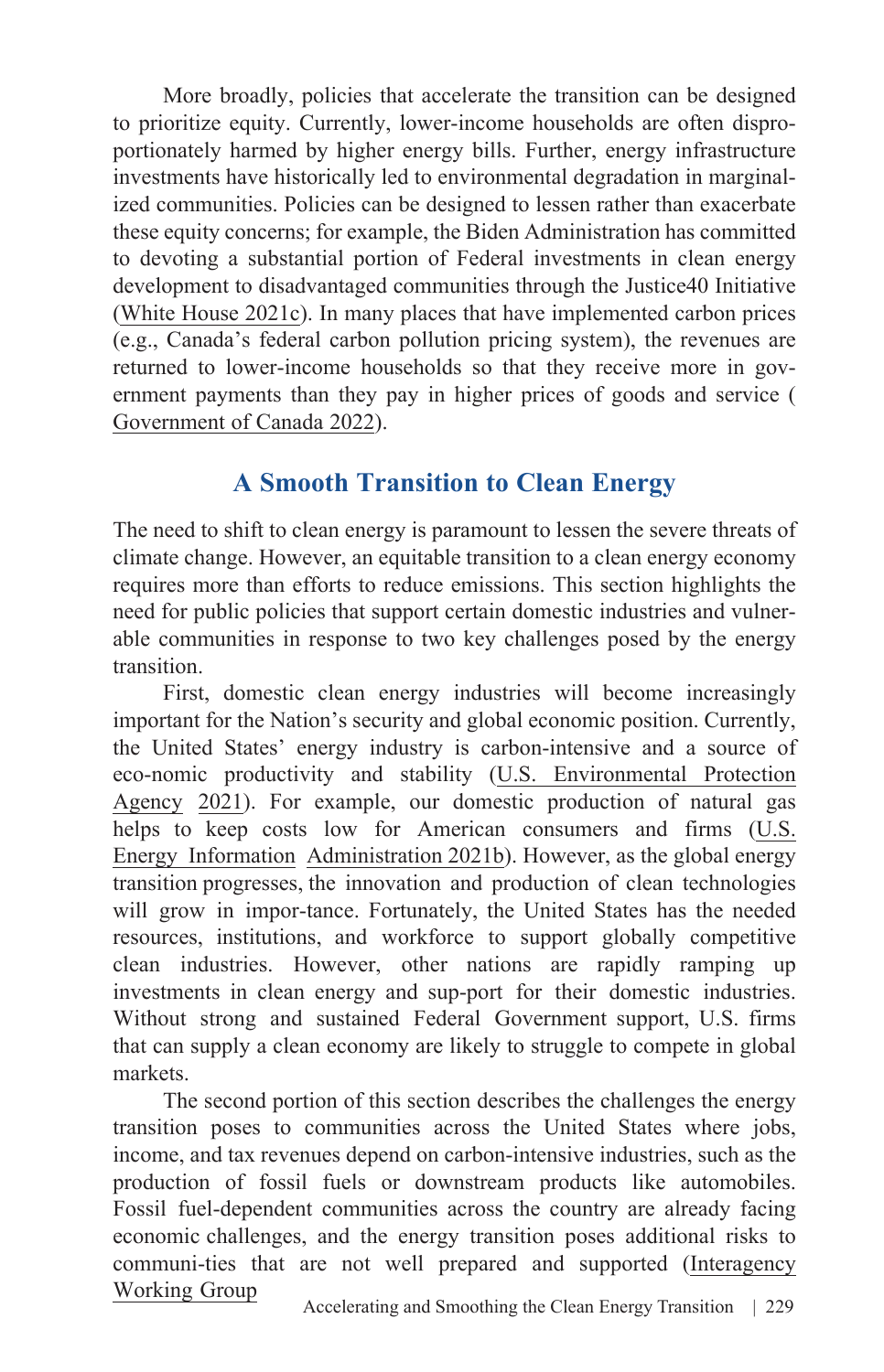[2021\).](https://netl.doe.gov/sites/default/files/2021-04/Initial%20Report%20on%20Energy%20Communities_Apr2021.pdf) In the past, workers and their families largely have not moved to find jobs when faced with the loss of major employers in their communities. Strategies to support these groups of Americans through the energy transition therefore require policies that target fossil fuel-dependent local economies.

Although economists largely agree on the policy recipe for accelerating the energy transition, no similar playbook exists on how to smooth the transition for U.S. firms and communities. In fact, economists have long pointed to the risks of government interventions that advantage certain industries or geographic regions over others. However, the economic literature highlights ways to minimize policy risks and capitalize on the economic opportunities of creating global-leading firms and revitalizing local economies.

# **The First Challenge: Supporting Domestic Industries**

This subsection describes the need for policy measures that support domestic clean industries, and the opportunities and risks of government interventions that can enable U.S. firms to compete in global markets that are growing rapidly during this energy transition.

The domestic energy sector is important to the U.S. economy. Energy production is an important component of U.S. economic strength and stability. The United States is the world's largest producer of petroleum and natural gas, surpassing Saudi Arabia in petroleum production in 2018 and Russia in natural gas production in 2011 ([U.S. Energy Information](https://www.eia.gov/todayinenergy/detail.php?id=40973)  [Administration 2019\).](https://www.eia.gov/todayinenergy/detail.php?id=40973) Despite being the world's largest consumer of oil and natural gas, American producers are also now large exporters of these fuels ([U.S. Energy Information Administration 2021c](https://www.eia.gov/international/data/world/natural-gas/dry-natural-gas%09consumption?pd=3002&p=0000000g&u=0&f=A&v=mapbubble&a=%09&i=none&vo=value&t=C&g=0000000000000000000000000000000000000000000000%09001&l=249%09ruvvvvvfvtvnvv1vrvvvvfvvvvvvfvvvou20evvvvvvvvvvnvvvs0008&s=315532800000&%09=1577836800000&)). Net imports of petroleum products (about three-fourths of which come from crude oil) fell from about 10 million barrels a day in 2000 (roughly half of U.S. consumption) to below zero by 2019; meanwhile, net imports of natural gas fell from about 4 trillion cubic feet in 2000 to about -2 trillion cubic feet in 2019 (U.S. [Energy](https://www.eia.gov/todayinenergy/detail.php?id=40973)  [Information Administration 2021b](https://www.eia.gov/todayinenergy/detail.php?id=40973), [2021c](https://www.eia.gov/international/data/world/natural-gas/dry-natural-gas%09consumption?pd=3002&p=0000000g&u=0&f=A&v=mapbubble&a=%09&i=none&vo=value&t=C&g=0000000000000000000000000000000000000000000000%09001&l=249%09ruvvvvvfvtvnvv1vrvvvvfvvvvvvfvvvou20evvvvvvvvvvnvvvs0008&s=315532800000&%09=1577836800000&)).

The United States is also the world's largest exporter of [refined petroleum products and liquefied national gas \(](https://oec.world/en/profile/hs92/refined-petroleum?redirect=true)Observatory of Economic Complexity n.d.; U.S. Energy Information Administration [2021d\). The value of fuel exports as a fraction of the total value of](https://www.eia.gov/energyexplained/oil-and-petroleum-products/imports-and-exports.php) merchandise exports increased from about 2 percent in 2000 to 13 percent in 2020, indicating that fuel exports alone account for about 1 percent of U.S. GDP [\(World Bank 2020\)](https://data.worldbank.org/indicator/TX.VAL.FUEL.ZS.UN) (figure 7-4).

In addition to fossil fuels, American firms are large producers and exporters of many other energy- and carbon-intensive products, [including chemicals and steel \(](https://legacy.trade.gov/steel/countries/pdfs/exports-us.pdf)[DeCarlo 2017](https://www.usitc.gov/research_and_analysis/trade_shifts_2017/chemicals.htm)[; U.S. International Trade](https://legacy.trade.gov/steel/countries/pdfs/exports-us.pdf) Administration [2020;](https://legacy.trade.gov/steel/countries/pdfs/exports-us.pdf) [IEA 2022a](https://www.iea.org/reports/chemicals)). The carbon-intensive auto industry makes up 3 percent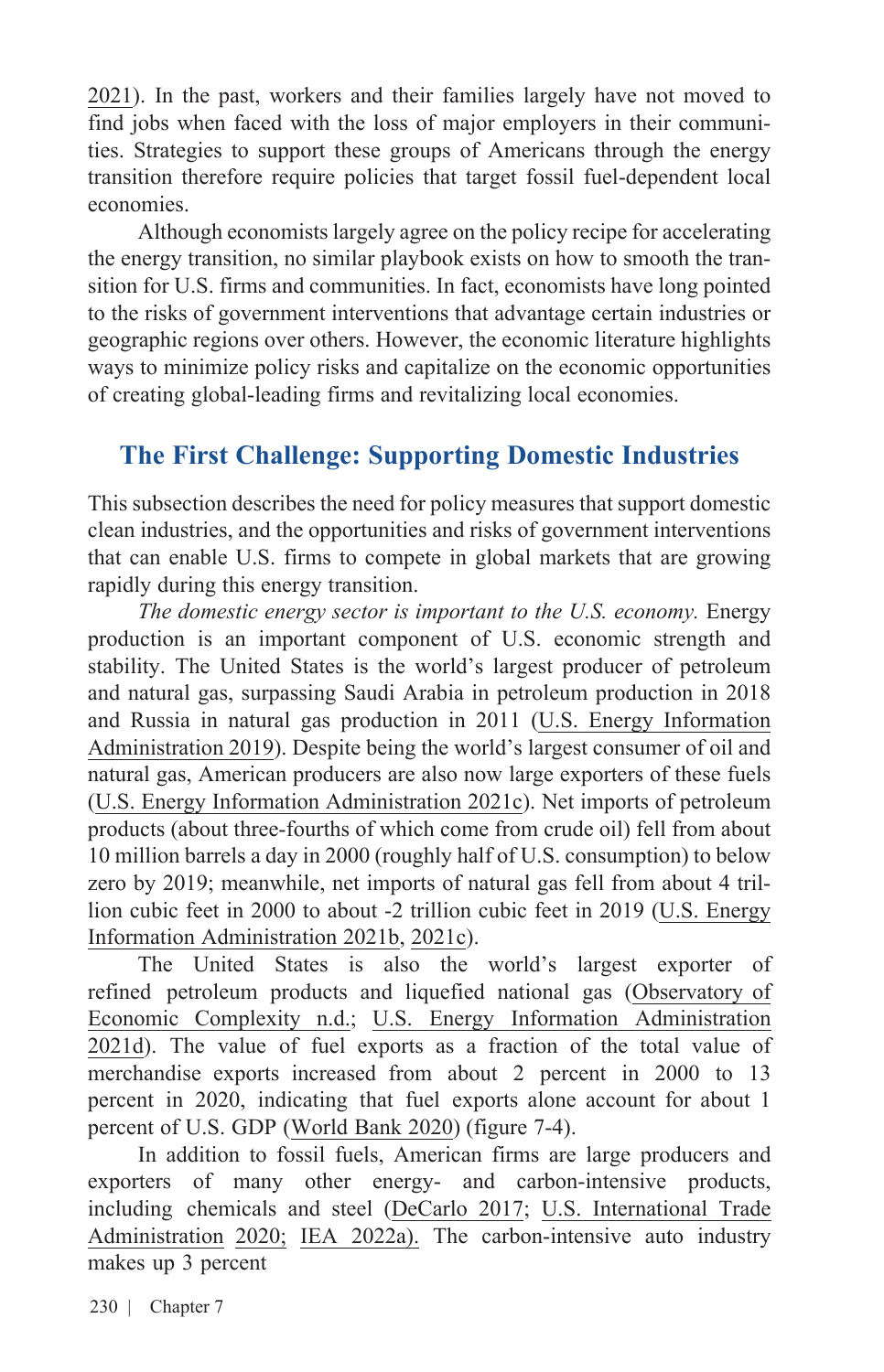**Figure 7-4. U.S. Fossil Fuel Consumption for Selected Years**



Sources: U.S. Energy Information Administration; World Bank. Note: Figure panels, from left to right: A, U.S. petroleum consumption, production, imports, exports, and net imports, 1950–2020; B, U.S. natural gas consumption, dry production, and net imports, 1950–2020; C, U.S. fuel exports as a share of merchandise exports, 1960–present.

of GDP, more than any other manufacturing sector ([American Automotive](https://www.americanautomakers.org/us-economic-contributions) [Policy Council 2020\)](https://www.americanautomakers.org/us-economic-contributions).

Despite the harmful effects of the United States' reliance on fossil fuels, the reality is that we currently benefit in certain ways from our domestic energy production. In the winter of 2021–22, Europe was immersed in an energy crisis, including historically high natural gas prices caused by a series of shocks that led to increased demand and constrained supply, due in part to the continent's dependence on natural gas from Russia ([Cohen](https://www.forbes.com/sites/arielcohen/2021/10/14/europes-self-inflicted-energy-crisis/?sh=5d23b4c02af3) [2021;](https://www.forbes.com/sites/arielcohen/2021/10/14/europes-self-inflicted-energy-crisis/?sh=5d23b4c02af3) [Stapczynski 2021;](https://www.bloomberg.com/news/articles/2021-09-27/europe-s-energy-crisis-is-about-to-go-global-as-gas-prices-soar) [Sabadus 2021](https://www.atlanticcouncil.org/blogs/ukrainealert/europes-energy-crisis-highlights-dangers-of-reliance-on-russia/)). The United States is somewhat insulated from turmoil in natural gas markets abroad due to our domestic production and the lack of a fully integrated global market—natural gas prices in Europe rose to over 10 times higher than prices in the United States in December 2021 [\(Reed 2021](https://www.nytimes.com/2021/12/15/business/europe-natural-gas-prices.html)).

In contrast, the global oil market is highly integrated, with a group of countries that essentially set prices ([Fattouh 2007\)](https://a9w7k6q9.stackpathcdn.com/wpcms/wp-content/uploads/2010/11/WPM31-OPECPricingPowerTheNeedForANewPerspective-BassamFattouh-2007.pdf) and a mixture of stateowned and private producers with widely varying costs of production (*[Wall](http://graphics.wsj.com/oil-barrel-breakdown/) [Street Journal](http://graphics.wsj.com/oil-barrel-breakdown/)* 2016). American consumers of oil are therefore vulnerable to geopolitical turmoil and the decisions of policymakers in petrostates. The uninterrupted availability of affordable energy is a national security concern for the United States (IEA [2022b](https://www.iea.org/topics/energy-security)). Ensuring the security of our energy supply will require policy measures that diversify our energy sources and supply chains, and that build resilience into the energy system as a buffer against future shocks ([Yergin 2006](https://www.jstor.org/stable/pdf/20031912.pdf)).

*The energy transition is an economic opportunity, but policies are needed to help build strong domestic clean industries.* American oil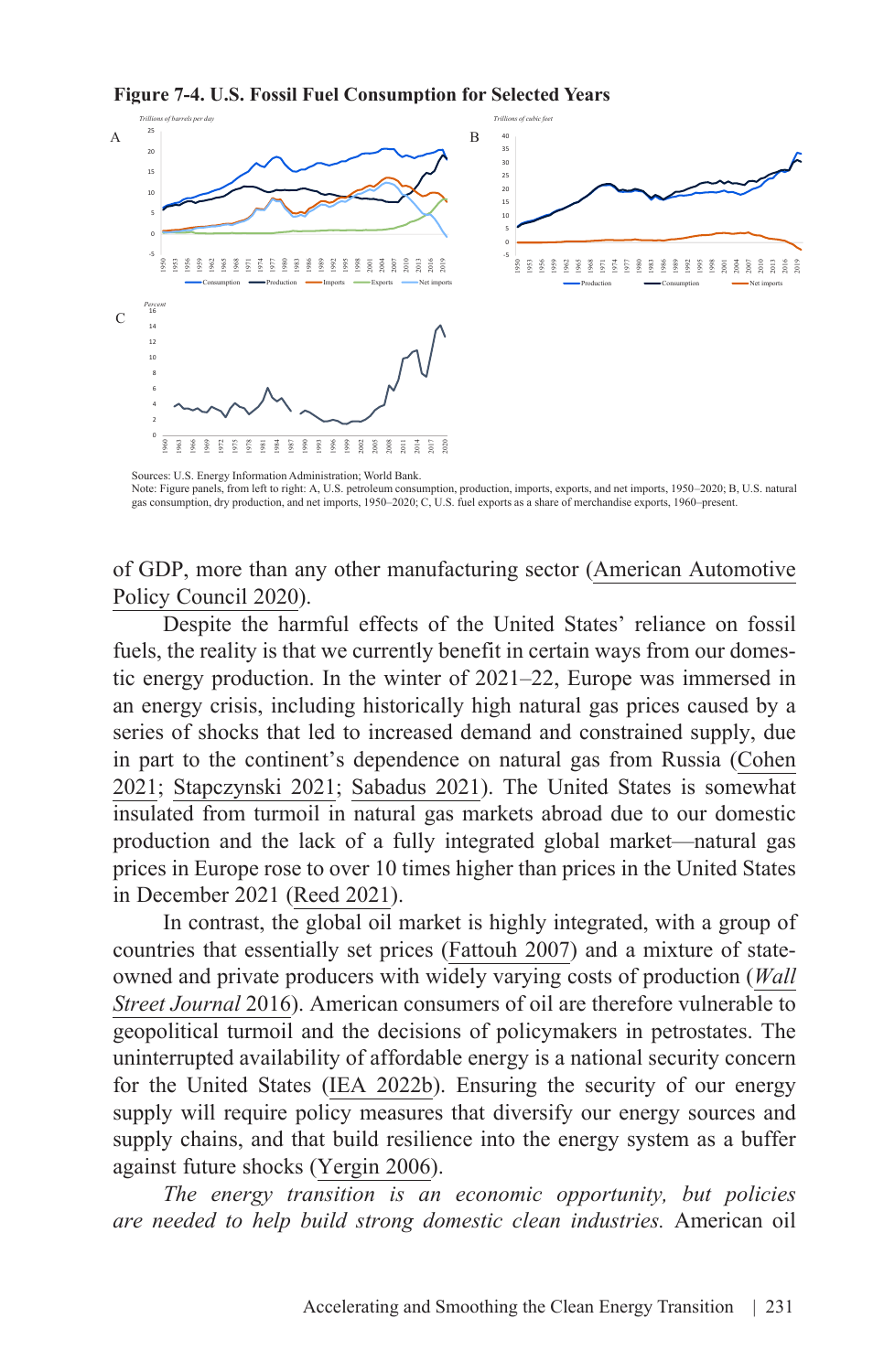#### **Box 7-2. The History of U.S. Government Support for Domestic Carbon-Intensive Energy Industries**

As industry and consumers ramped up their use of fossil fuels in the early 20th century, experts became concerned that the country would run out of oil unless new oil fields were found and brought online [\(Olien](http://www.jstor.org/stable/23702907) and [Olien 1993\)](http://www.jstor.org/stable/23702907). In 1913, the Federal Government added the intangible drilling oil and gas deduction into the tax code, which allowed companies to deduct from their taxes most of the costs of drilling new wells, reducing the high up-front expenses that could discourage exploration (Center for [a Responsible Federal Budget 2013\). This deduction remains in place](https://www.crfb.org/blogs/tax-break-down-intangible-drilling-costs#:~:text=The%20deduction%20for%20intangible%20drilling%20costs%20allows%20oil%20and%20gas,of%20oil%20and%20gas%20exploration.)  today; at \$2.3 billion a year, it is the single largest production tax benefit for the fossil fuel industry [\(Roberts 2018](https://www.vox.com/energy-and-environment/2017/10/6/16428458/us-energy-coal-oil-subsidies#:~:text=Ukraine-,Friendly%20policies%20 keep%20US%20oil%20and%20coal%20afloat%20far%20more,more%20 of%20the%20dirty%20stuff)).

The U.S. government has periodically intervened in markets to ensure stable prices in the face of turmoil. For example, in 1930 in East Texas, an enormous new oil field known as the "Black Giant" was discovered by the oilman Dad Joiner (Loeterman 1992). Thousands of independent producers (known as wildcatters) flocked to the area, flooding the market with supply and driving the price of oil down to as low as \$0.02 a barrel, well below the cost of production. Faced with a possible collapse of the oil industry, the Governors of Texas and Oklahoma declared martial law in 1931, halting production and stabilizing the price (Goodwyn 1996). President Franklin D. Roosevelt's Secretary of the Interior, Harold Ickes, led an effort to work out quotas and regulations with producers in the area. Three decades later, the founders of OPEC would look to that system as their model (Loeterman 1992). In 1959, President Dwight D. Eisenhower imposed a quota system restricting [oil imports that would remain in place until 1973 \(Council on Foreign](https://www.cfr.org/timeline/oil-dependence-and-us-foreign-policy)  Relations 2021).

The U.S. government has also intervened to help American companies access energy sources around the world. For example, in the 1940s and 1950s, the U.S. Department of State worked with U.S. oil companies to negotiate profit-sharing agreements with oil-producing nations, including Venezuela and Saudi Arabia, to be as favorable as was feasible to U.S. companies ([Council on Foreign Relations 2021\)](https://www.cfr.org/timeline/oil-dependence-and-us-foreign-policy). In a 1950 agreement with Saudi Arabia, negotiators cut a deal in which oil companies increased the taxes they paid to Saudi Arabia while reducing the taxes they paid in the United States [\(Ross 1950](https://www.nytimes.com/1951/01/03/archives/saudi-arabia-gets-half-u-s-oil-profit-ibn-saud-and-aramco-agree-to.html)). This agreement allowed money to flow to Saudi Arabia outside the formal Congressional approval process. When the Mossadeq government in Iran nationalized the Anglo-Iranian Oil Company, the U.S. and U.K. govern-ments launched Operation Ajax, which helped overthrow Mossadeq in 1953 [\(Allen-Ebrahimian 2017](https://foreignpolicy.com/2017/06/20/64-years-later-cia-finally-releases-details-of-iranian-coup-iran-tehran-oil/)), In the aftermath, the five major U.S. oil companies, along with British and French companies, were given access to Iranian oil fields as part of the Iranian Consortium Agreement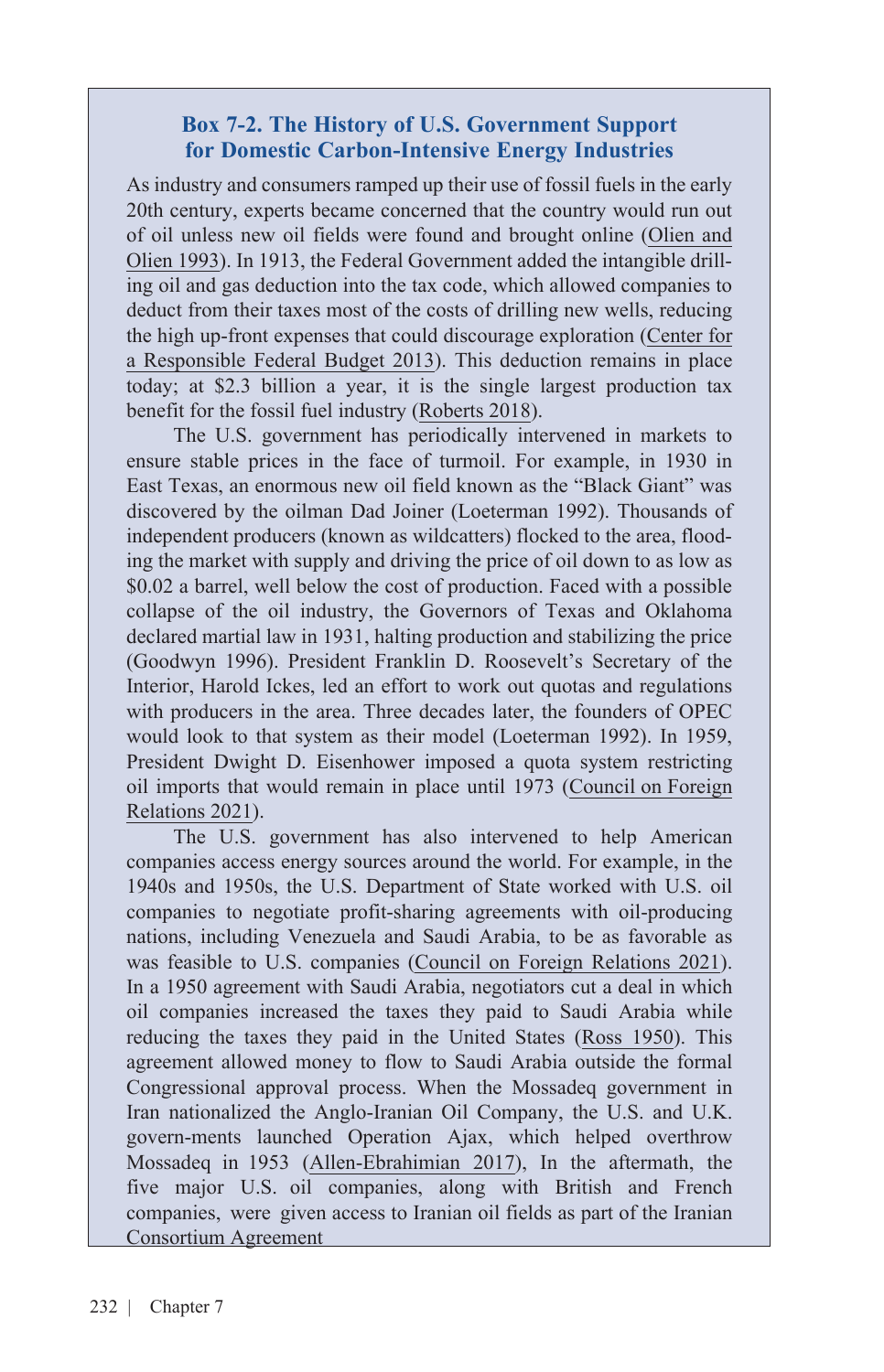of 1954; the companies were also given control over production levels ([Heiss 1994\)](https://www.jstor.org/stable/40107317).

Government support comes in the form of boosting energy infrastructure and supply chains as well. A notable example is the Federal Highway Act of 1956, which built the networks necessary for fossil fuels to dominate personal and freight transportation in the United States, while potentially crowding out lower-carbon alternatives such as rail.

producers are also vulnerable to decisions made in petrostates. Though the United States is currently the world's largest oil producer, if the world moves to rapidly limit carbon and therefore reduce oil demand, state-owned oil producers in countries like Saudi Arabia may increasingly find it in their interest to maintain their production levels by setting prices closer to production costs than they are now, at the expense of higher-cost producers that include U.S. firms [\(U.S. Energy Information Administration 2021f\)](https://www.eia.gov/tools/faqs/faq.php?id=709&t=6). This means that while global oil demand may decrease only gradually in the coming decades, the effect on the U.S. oil industry may be more abrupt. Indeed, two recent projections show the oil market shares of the members of the Organization of the Petroleum Exporting Countries (OPEC) increasing from roughly one-third in 2021 to about one-half or two-thirds by 2050 in a net zero scenario ([Bouckert et al. 2021;](https://www.iea.org/events/net-zero-by-2050-a-roadmap-for-the-global-energy-system) [Mercure, Salas, and Vercoulen 2021\)](https://www.nature.com/articles/s41560-021-00934-2.pdf).

At the same time, the rapid growth of the demand for carbon-free products globally creates massive—but possibly fleeting—opportunities for U.S. firms. A key question is how the economic productivity and energy security of the United States will be affected as countries transition to clean energy. Will U.S. firms be able to compete in emerging global carbon-free industries? If not, the energy transition could lead to our reliance on imports of the batteries, heat pumps, low-carbon steel, and other critical inputs to a clean energy economy.

Consider the transition from internal combustion engine (ICE) vehicles to electric vehicles (EVs). Cars are a major source of greenhouse gas emissions, and President Biden has announced a goal to increase the share of new passenger vehicle sales that are EVs and other zero emissions vehicles from 2.4 percent in 2020 to 50 percent in 2030 ([Bui, Slowik, and Lutsey 2021\)](https://theicct.org/publication/evaluating-electric-vehicle-market-growth-across-u-s-cities/). There are nearly 1 million workers in the U.S. automotive industry, and over 3 million in the car dealer industry [\(U.S. Bureau of Labor Statistics 2021b\)](https://www.bls.gov/iag/tgs/iagauto.htm). The motor vehicle and parts industry has an annual output of over \$500 billion ([U.S. Bureau of Economic Analysis 2022\). Reduc](https://apps.bea.gov/iTable/iTable.cfm?reqid=19&step=3&isuri=1&select_all_years=0&nipa_table_list=2017&series=a&first_year=2018&last_year=2018&scale=-99&categories=underlying&thetable=x#reqid=19&step=3&isuri=1&select_all_years=0&nipa_table_list=2017&series=a&first_year=2018&last_year=2018&scale=-99&categories=underlying&thetable=x)ing harmful emissions from vehicles will entail the reduction in output and employment related to ICE vehicles, but enormous growth in EVs—the value of the global EV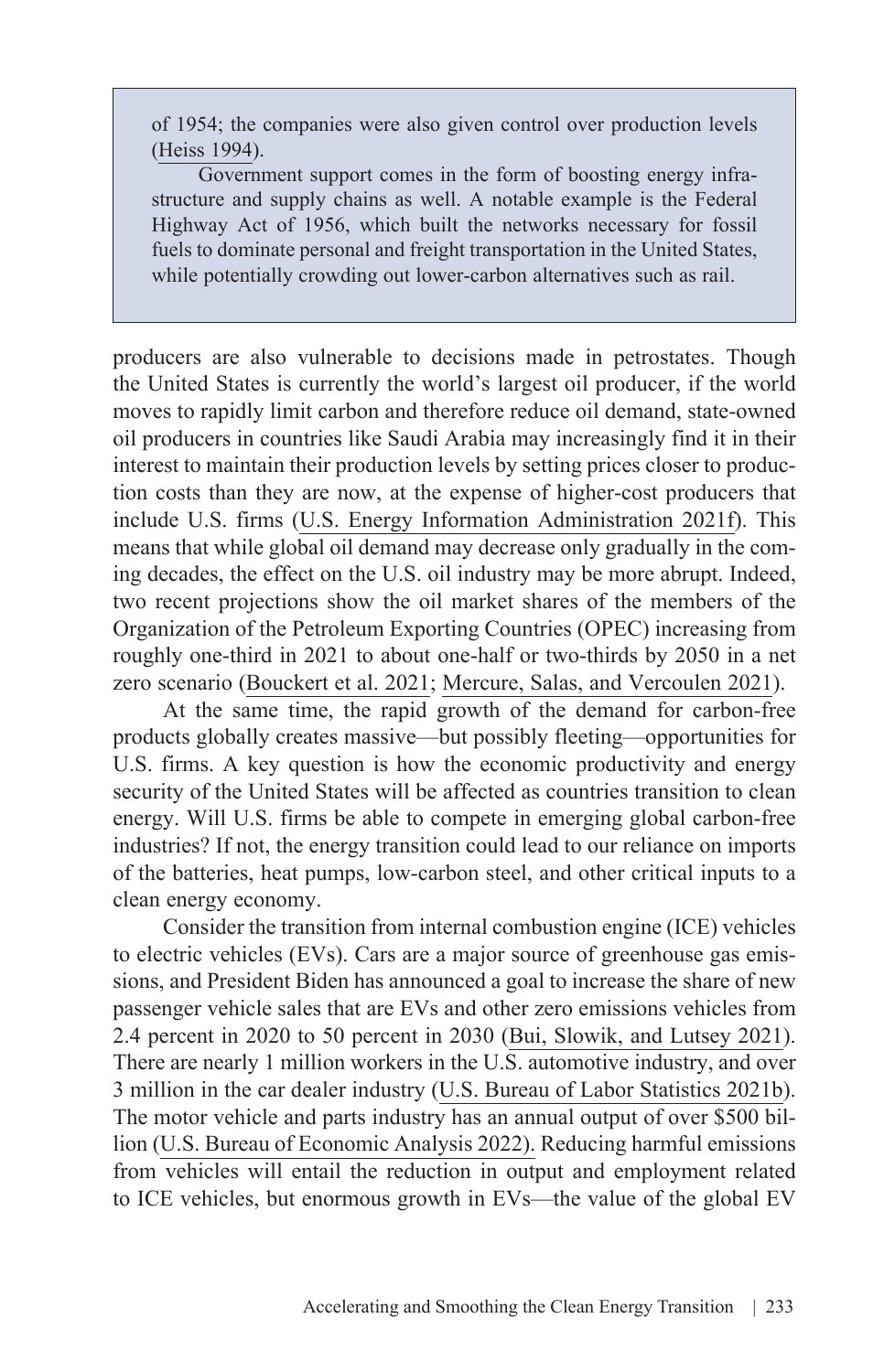market is expected to grow from \$163 billion in 2020 to over \$800 billion by 2030, according to one expert's forecast [\(Jadhav and Mutreja 2020](https://www.alliedmarketresearch.com/electric-vehicle-market)).

Over the past century, the combination of automaker innovations, workers' unions, and labor laws have made ICE vehicles a staple of middleclass families—and in the process creating good jobs, new methods of production, and a strong domestic automobile industry. The United States has the resources and capital required to rapidly scale up a domestic EV industry that can satisfy the growing and changing nature of transportation needs. But this will not occur at a pace consistent with our climate goals without a policy strategy that encourages the redirection of capital and workers across the auto industry supply chain.

More broadly, the United States is well positioned to incubate leadingedge clean energy firms [\(Rodrik 2014](https://drodrik.scholar.harvard.edu/files/dani-rodrik/files/green_industrial_policy.pdf); [Cleary et al. 2018](https://www.pnas.org/doi/10.1073/pnas.1715368115))—with a highly educated population [\(National Center for Education Statistics 2021](https://nces.ed.gov/programs/coe/pdf/2021/cac_508c.pdf)) and institutions that have enabled global leaders in Silicon Valley, biotech, pharmaceuticals, and other industries. Further, a unique endowment of natural resources makes certain United States' geographic regions ideally suited to become hubs of carbon-free energy production ([National Academies 2021\)](https://www.nationalacademies.org/our-work/accelerating-decarbonization-in-the-united-states-technology-policy-and-societal-dimensions).

However, U.S. firms will require support to compete in emerging global markets for clean products. The inability to capture the full societal benefits of innovation has led to insufficient private sector investments in emerging clean technologies, inhibiting the expansion of clean industries ([Council of Economic Advisers 2021\)](https://www.whitehouse.gov/wp-content/uploads/2021/04/Innovation-Investment-and-Inclusion-CEA-April-23-2021-1.pdf). For example, a first-of-its-kind demonstration facility for low-carbon cement production may provide large societal benefits but also have a cost and risk profile that the private sector is unwilling to take on without government support.

Even after a new technology has been successfully developed and demonstrated, its producers often face additional barriers competing with more established technologies. Established firms receive a range of benefits from the existence of a mature industry with extensive supply chains, agglomeration effects (i.e., interactions between innovation and production), and networks of consumers, whereas chicken-and-egg problems hinder emerging technologies. For example, the uptake of EVs is slowed by a lack of a nationwide charging network, and a nationwide charging network has not been built because there are not enough EVs on the roads (Wei [et al.](https://www.nature.com/articles/s41560-020-00752-y)  [2021](https://www.nature.com/articles/s41560-020-00752-y)).

The robust industrial policy strategies of other countries can also be an obstacle to emerging clean industries in the United States. In an efficient global market, each country would provide its domestic firms with only the support required to overcome the types of hurdles described above, which should enable the most productive firms worldwide to become market leaders. In reality, if the U.S. government fails to provide domestic firms with sufficient support, or if other governments overcompensate their own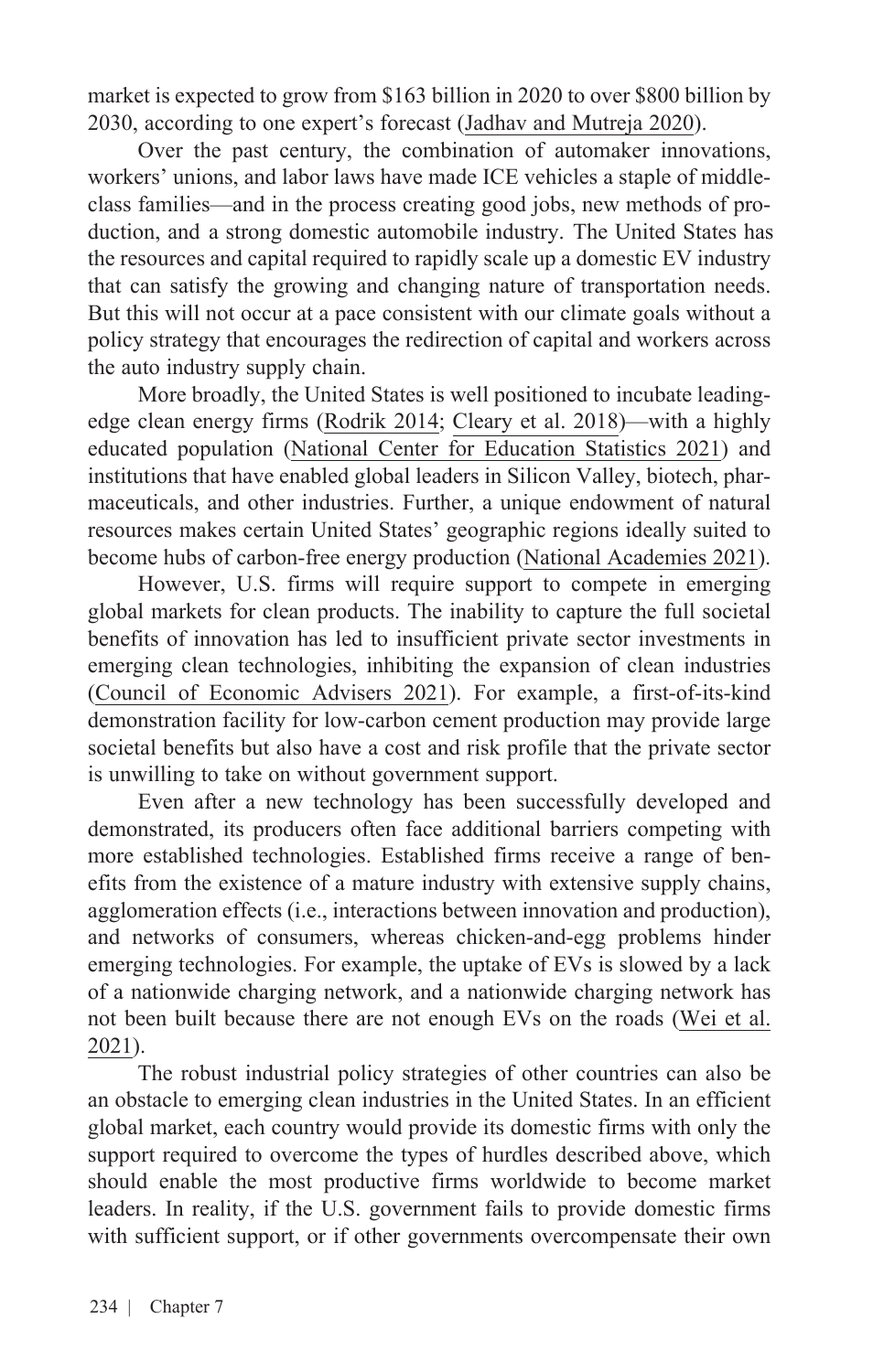**Figure 7-5. The United States' and China's Percentages of the Market across Clean Technology Industries**



domestic firms, American firms may not be able to compete in global markets, regardless of their potential competitive advantages.

The Chinese government has made a concerted and successful effort to build domestic industries that can supply a global clean energy economy ([Liu and Urpelainen 2021\)](https://www.brookings.edu/research/why-the-united-states-should-compete-with-china-on-global-clean-energy-finance/). Therefore, Chinese firms dominate clean energy manufacturing worldwide. Chinese companies product about 60 percent of the world's wind turbines and about 80 percent of its solar module cells (see figure 7-5).

In addition, China now produces over 80 percent of the world's battery cells used to power EVs. Ceding such industries to China is not only a lost opportunity for U.S. firms but also a risk to U.S. consumers, given the potential for the monopolization of important supply chains (see also chapter 6). Building a domestic battery industry—as well as other components of the EV supply chain, such as key critical minerals—that can compete with firms in China and other countries is a key challenge for the U.S. economy over the next decade—and a major economic opportunity, given the growing global demand for EVs.

China and Russia are also making large bets on nuclear energy, another source of clean energy with the potential to grow rapidly in a global energy transition [\(Berthélemy and Cameron 2021\)](https://www.iea.org/reports/nuclear-power). A recent study by the International Atomic Energy Agency projects nuclear energy capacity could grow between 17 and 94 percent worldwide by 2030 ([IAEA 2013\)](https://www.iaea.org/newscenter/news/iaea-issues-projections-nuclear-power-2020-2050). In contrast, the growth of nuclear energy has stalled in the United States due to concerns related to costs, safety, and waste, although the Bipartisan Infrastructure Law and other Biden-Harris Administration proposals include substantial incentives to support the domestic nuclear energy industry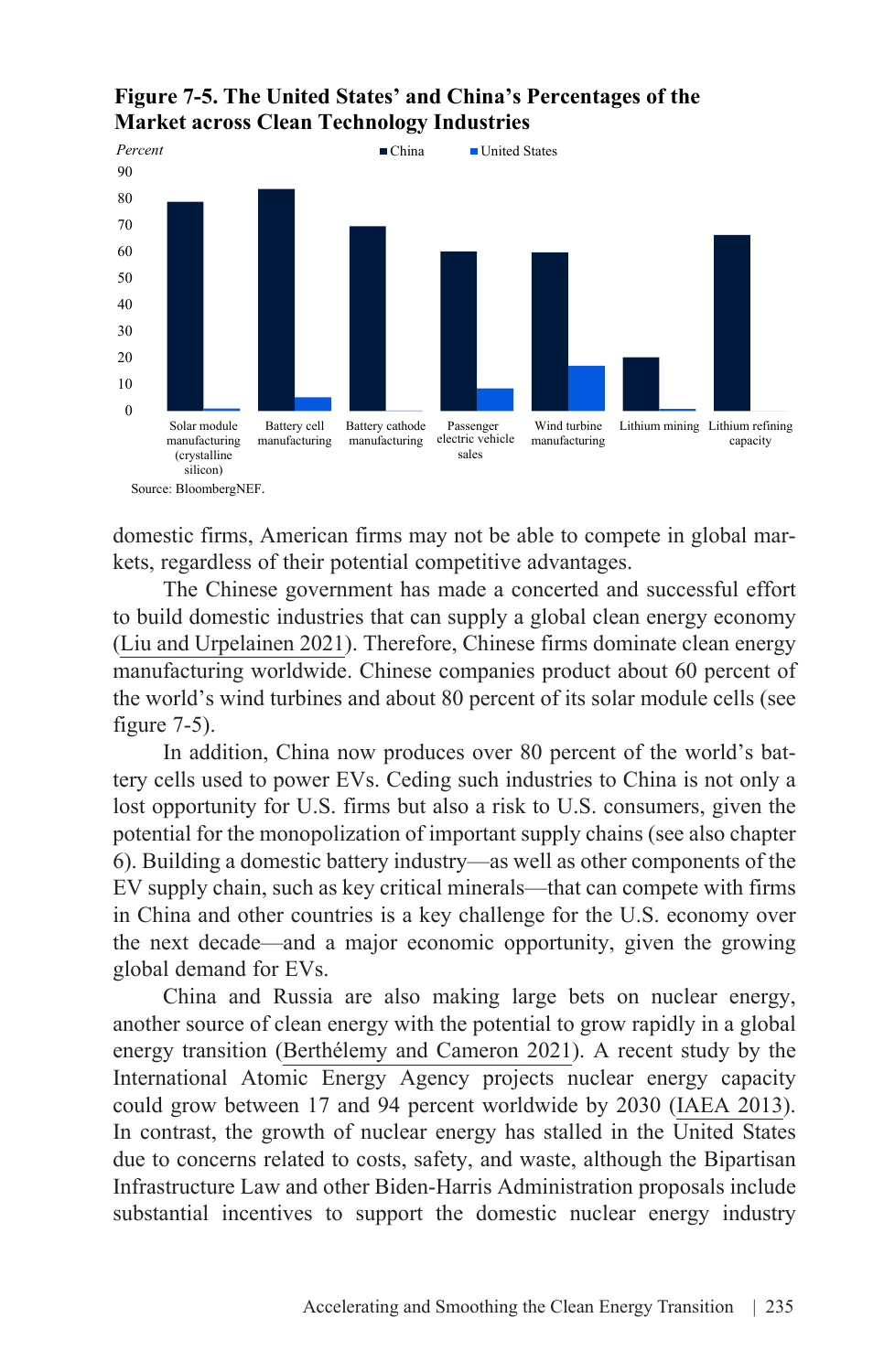([Bordoff 2022;](https://foreignpolicy.com/2022/01/03/nuclear-energy-climate-policy/) [U.S. Energy Information Administration 2021g\)](https://www.eia.gov/energyexplained/nuclear/). Ceding the global-leading positions in the nuclear industry to China and Russia, whose companies are now supplying reactor technologies to other parts of the world, would forgo not only economic opportunities for U.S. firms but also the potential for the U.S. government to influence nonproliferation efforts in other countries with nuclear energy facilities [\(Bordoff 2022](https://foreignpolicy.com/2022/01/03/nuclear-energy-climate-policy/)).

Our allies are developing industrial policy strategies as well. For example, the European Union is the world's leader in subsidizing renewable electricity generation ([Taylor 2020](https://irena.org/publications/2020/Apr/Energy-Subsidies-2020)), and it recently introduced a new strategy to support domestic industries with increased access to financing, reduced regulatory burdens, and capacity building for the transition to sustainability and digitization ([European Commission 2020](https://ec.europa.eu/growth/industry/strategy_en#:~:text=In%20March%202020%20the%20Commission,plates%20and%20increasing%20global%20competition.)). The EU has also provided substantial support to key emerging technologies such as batteries and clean hydrogen, positioning European clean energy firms to be the global leaders in potentially game-changing technologies ([European](https://ec.europa.eu/info/sites/default/files/research_and_innovation/research_by_area/documents/ec_rtd_swd-era-clean-hydrogen.pdf)  [Commission 2021b, 2022](https://ec.europa.eu/info/sites/default/files/research_and_innovation/research_by_area/documents/ec_rtd_swd-era-clean-hydrogen.pdf)).

# **Strategies for Supporting Domestic Industries through the Energy Transition**

The world's most advanced economies, including the United States, have implemented policy measures with the aim of industrial development ([Goodman 2020](https://www.csis.org/analysis/industrial-policy-innovation-strategy-lessons-japan-europe-and-united-states)). For over a century, U.S. policymakers have provided support to the fossil fuel industry, recognizing that a strong domestic energy industry is important for economic competitiveness and national security ([Johnson 2011\)](https://cen.acs.org/articles/89/i51/Long-History-US-Energy-Subsidies.html). Yet government interventions are not without risk; after all, market forces can improve the economic efficiency of decisions. The challenge for policymakers, then, is to design a fulsome strategy that maximizes the economic opportunities of the clean energy transition while minimizing the risks.

Although there is no established playbook for green industrial policy, economists have offered numerous general principles ([Vogel 2021;](https://www.niskanencenter.org/level-up-america-the-case-for-industrial-policy-and-how-to-do-it-right/) [Rodrik](https://www.milkenreview.org/articles/the-trouble-with-globalization?IssueID=26)  [2014](https://www.milkenreview.org/articles/the-trouble-with-globalization?IssueID=26); Mazzucato, [Kattel, and Ryan-Collins 2019](https://discovery.ucl.ac.uk/id/eprint/10089989/1/Mazzucato2019_Article_Challenge-DrivenInnovationPoli.pdf)). First, the government should provide domestic industries with *transparent, high-level goals*. National governments can launch national missions to confront the largest challenges facing societies, including climate change [\(Mazzucato, Kattel,](https://discovery.ucl.ac.uk/id/eprint/10089989/1/Mazzucato2019_Article_Challenge-DrivenInnovationPoli.pdf) [and Ryan-Collins 2019](https://discovery.ucl.ac.uk/id/eprint/10089989/1/Mazzucato2019_Article_Challenge-DrivenInnovationPoli.pdf)). For example, during the Space Race of the 1960s, funding for the U.S. National Aeronautics and Space Administration reached nearly 4.5 percent of Federal spending, which fueled domestic industries like computer chip production and spawned a new generation of engineers and scientists [\(Chatzky, Siripurapu, and Markovich 2021](https://www.cfr.org/backgrounder/space-exploration-and-us-competitiveness)). In contrast to high-level missions, supporting specific companies or technologies over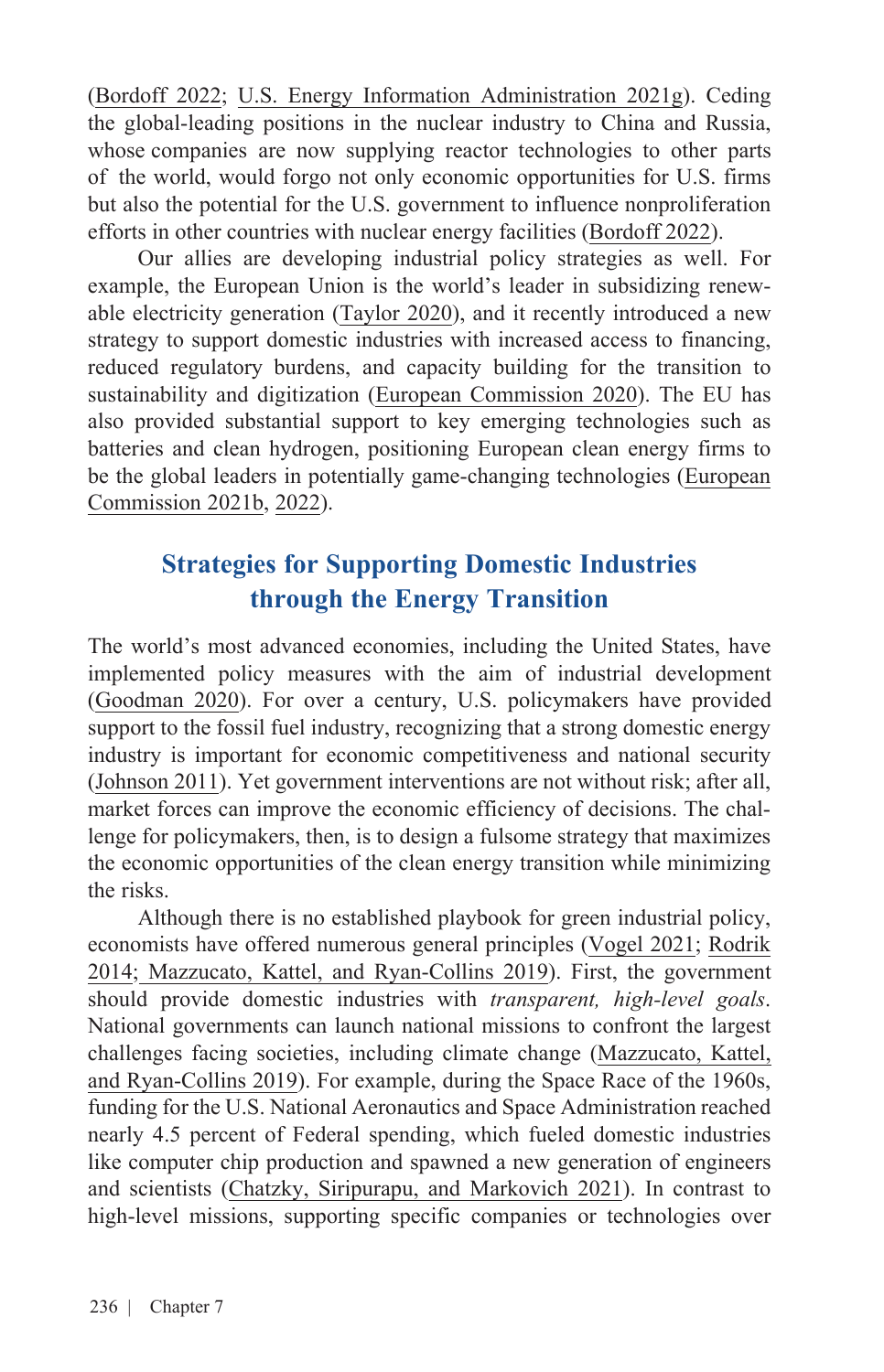others comes with demanding informational requirements on policymakers, and government actors do not have complete information on the potential benefits, costs, and risks of each investment ([Schultze 1983](https://www.brookings.edu/wp-content/uploads/2016/06/industrial_policy_schultze.pdf)). Instead, the government may (at least partially) let political considerations influence investment decisions, which raises the odds of wasteful government spending.

Another recommendation is that government should *focus support on technologies that are not fully mature*—from research and development to demonstration projects to initial commercialization. Without government support, firms that produce emerging technologies often cannot compete with firms that produce mature technologies. Many of the largest industrial policy success stories have come from investing in innovative technologies that exhibit a wide range of potential (and often unforeseen) applications ([Goodman 2020\)](https://www.csis.org/analysis/industrial-policy-innovation-strategy-lessons-japan-europe-and-united-states). In contrast, subsidies for fully mature technologies can cause long-term declines in allocative efficiency, largely by untethering prices and output allocations from underlying economic conditions [\(Kim,](https://www.nber.org/system/files/working_papers/w29252/w29252.pdf) [Lee, and Shin 2021\)](https://www.nber.org/system/files/working_papers/w29252/w29252.pdf). Importantly, it may not be possible or desirable to avoid supporting specific emerging clean energy technologies, despite the associated challenges noted above.

Governments need to balance the potentially conflicting needs to *foster collaborations with industry while avoiding its undue influence on the policy process*. Successful public policies often require considerable interaction between government officials and industry stakeholders, so that the government officials understand the businesses and technologies on which public policies focus ([Rodrik 2014](https://www.milkenreview.org/articles/the-trouble-with-globalization?IssueID=26)). Such interactions naturally heighten the concerns of political capture—whereby government officials put their own interests and the interests of industry stakeholders who lobby them above the interests of their constituents—because policy decisions are made by political actors [\(Gregg 2020\)](https://www.thepublicdiscourse.com/2020/08/64708/). Indeed, whenever subsidies and tariffs are on the table, moneyed interests will lobby for the adoption and retention of their preferred policies, making these policies difficult to eliminate when they become unnecessary or counterproductive. For example, fossil fuel subsidies were first paid in the 1910s, and agriculture subsidies were first paid [in the 1930s \(](https://food-studies.net/foodpolitics/agricultural-subsidies/jades-sample-page/#:~:text=Like%20most%20government%20policy%2C%20agricultural%20subsidies%20in%20both,of%201933%2C%20marked%20the%20beginnings%20of%20agricultural%20subsidies.)[Center for a Responsible Federal Budget 201](https://www.crfb.org/blogs/tax-break-down-intangible-drilling-costs#:~:text=The%20deduction%20for%20intangible%20drilling%20costs%20 allows%20oil%20and%20gas,of%20oil%20and%20gas%20exploration)[3; Comparative](https://food-studies.net/foodpolitics/agricultural-subsidies/jades-sample-page/#:~:text=Like%20most%20government%20policy%2C%20agricultural%20subsidies%20in%20both,of%201933%2C%20marked%20the%20beginnings%20of%20agricultural%20subsidies.) Food Politics n.d.); in both cases, the subsidies have lasted to the present day due in large part to interests that benefit from them. Approaches to balance the needs to collaborate with industry, while avoiding their undue influence, include government institutions with some degree of independence from the political process and restrictions on a revolving door between government service and industry.

Another way to maximize the effectiveness of government interventions is to *make the regulatory environment as certain as possible*. Ensuring that the parameters and duration of government support are clear and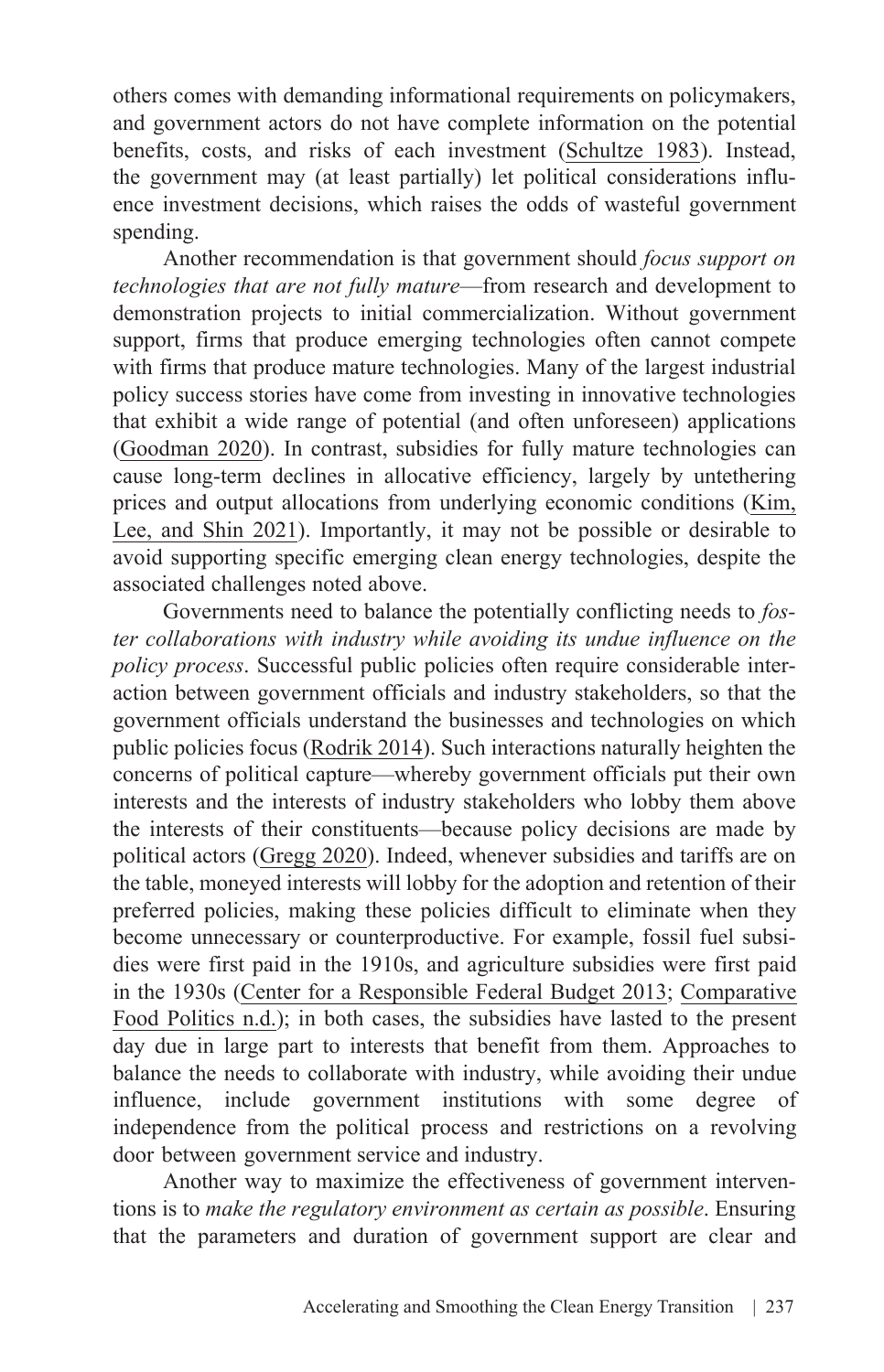concrete will give firms confidence about future technological and market opportunities, catalyzing investment and innovation that would not otherwise occur. In contrast, uncertain regulatory environments are not conducive to attracting private sector investments. For example, the periodic expiration (or near-expiration) of the production tax credit for renewables in the United States has inhibited investments in wind and other clean energy technologies and thus has inhibited the growth of these emerging industries ([Sivaram and](https://www.energypolicy.columbia.edu/research/commentary/next-generation-federal-clean-electricity-tax-credits)  [Kaufman 2019](https://www.energypolicy.columbia.edu/research/commentary/next-generation-federal-clean-electricity-tax-credits)).

Finally, just as an investor may be wise to consider a diversified portfolio rather than a concentrated set of individual stocks, the government should *invest in a broad portfolio of clean energy solutions* [\(Rodrik 2014\)](https://drodrik.scholar.harvard.edu/files/dani-rodrik/files/green_industrial_policy.pdf). An important role of government is to take on risks that the private sector will not bear; a diverse portfolio accommodates such risks, even in the presence of the inevitable failed investments. For example, the Department of Energy's Loan Programs Office was established to provide financing for innovative energy projects in the United States, including access to debt capital that private lenders cannot or will not provide [\(U.S. Department](https://www.energy.gov/lpo/about-us-home) of [Energy, Loan Programs Office](https://www.energy.gov/lpo/about-us-home) 2017). The program has funded a few companies that went bankrupt—most notably the solar producer Solyndra—but those bankruptcies have not prevented the formation of a highly successful overall portfolio of investments ([Rodrik 2014](https://drodrik.scholar.harvard.edu/files/dani-rodrik/files/green_industrial_policy.pdf)). The program has propelled [the growth of game-changing companies, including Tesla \(U.S. Department](https://www.energy.gov/lpo/products-services/advanced-technology-vehicles-manufacturing-loan-program)  of Energy, Loan Programs Office 2017). The Federal Government should be willing to lose money to achieve such benefits; but instead, the monetary losses from the Loan Program have been less than one-third of the interest paid to the government on the loans to date (U.S. [Department](https://www.energy.gov/lpo/portfolio) of Energy, [Loan Programs Office 2021](https://www.energy.gov/lpo/portfolio)).

Following this playbook, President Biden has announced a goal for 50 percent of passenger vehicle sales by 2030 to be EVs, along with helping to build a domestic supply chain to support EV production (White [House](https://www.whitehouse.gov/briefing-room/statements-releases/2021/08/05/fact-sheet-president-biden-announces-steps-to-drive-american-leadership-forward-on-clean-cars-and-trucks/)  [2021d\)](https://www.whitehouse.gov/briefing-room/statements-releases/2021/08/05/fact-sheet-president-biden-announces-steps-to-drive-american-leadership-forward-on-clean-cars-and-trucks/). Moreover, the Federal Government is investing in the infrastructure needed to entice consumers to purchase EVs; there are currently only about 5,000 of the fastest EV chargers in the United States for public use, and these chargers are clustered in a few regions, including in the Northeast and on the West Coast. The 2021 Bipartisan Infrastructure Law is investing billions of dollars in building a domestic supply chain for batteries and nationwide [network of EV charging stations \(](https://www.whitehouse.gov/bipartisan-infrastructure-law/#electricvehicle)[White House 2021d](https://www.whitehouse.gov/briefing-room/statements-releases/2021/08/05/fact-sheet-president-biden-announces-steps-to-drive-american-leadership-forward-on-clean-cars-and-trucks/)[, White House](https://www.whitehouse.gov/bipartisan-infrastructure-law/#electricvehicle) 2021e).

Previous attempts to support domestic industries in global markets have mixed track records (see box 7-3). Many failed investments might have been avoided with better processes for strategically targeting industrial policy opportunities. Perhaps more important than avoiding failed invest-ments is creating the conditions where failures are expected and accepted as a learning experience, including with data collection, information sharing,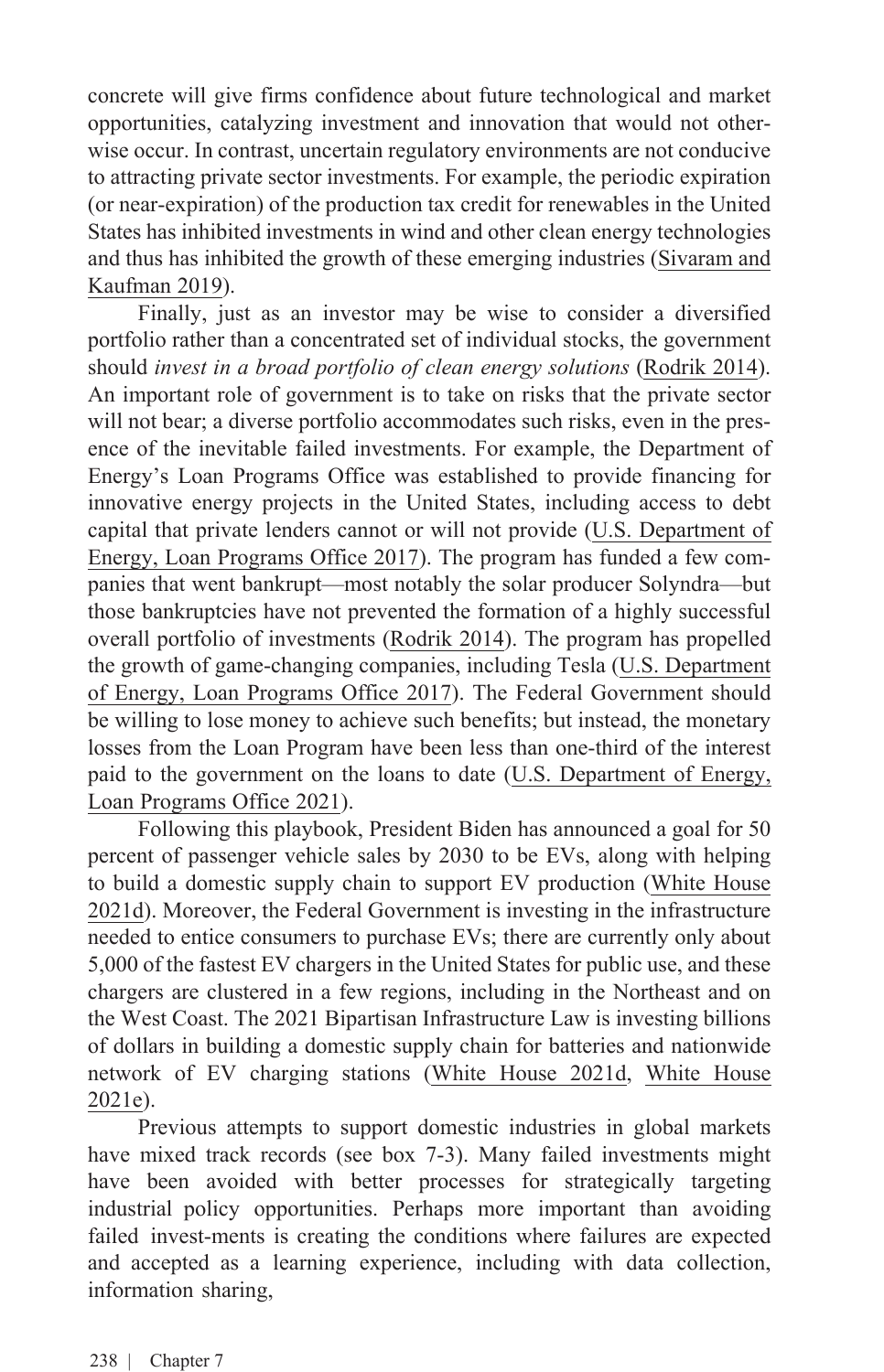#### **Box 7-3. Industrial Policy Successes and Failures**

Governments worldwide have had many successes and failures supporting domestic industries. Perhaps the most prominent examples are in the context of economic development. South Korea is an often-lauded success story, due to its subsidies for a targeted set of industries that helped build a series of large, family run business conglomerates called the Chaebol, including well-known brands like Hyundai and Samsung [\(Albert 2018;](https://www.cfr.org/backgrounder/south-koreas-chaebol-challenge) [Westphal 1990](https://pubs.aeaweb.org/doi/pdfplus/10.1257/jep.4.3.41)). One study found that targeted industries grew more than 80 percent more than nontargeted ones from 1973 to 2017 [\(Lane 2017\)](https://voxdev.org/topic/firms-trade/manufacturing-revolutions-role-industrial-policy-south-korea-s-industrialisation). In contrast, several industrial policy pushes in Sub-Saharan Africa, North Africa, and the Middle East have been largely unsuccessful, with corruption, existing distortions, and weak government capacity limiting their effectiveness [\(Devarajan](https://www.brookings.edu/blog/future-development/2016/01/14/three-reasons-why-industrial-policy-fails/) 2016). Even in cases where industrial policy has been successful in the development context, such as Japan, it is difficult to disentangle industry support from other factors that influence economic growth, such as favorable domestic economic conditions or high savings rates [\(Goodman 2020](https://www.csis.org/analysis/industrial-policy-innovation-strategy-lessons-japan-europe-and-united-states)).

The anecdotal evidence of developed countries supporting domestic producers in emerging high growth industries offers notable successes and failures. Denmark has successfully leveraged a national strategy to build world-leading capabilities in offshore wind energy, while the billions of dollars spent by France, Germany, and the European Union in the early 2000s to fund search engines that could compete with Google were unsuccessful ([Lewis 2021;](https://electrek.co/2021/10/21/orsted-is-going-big-on-us-offshore-wind-and-this-is-what-it-needs-to-succeed/) [Goodman 2020\)](https://www.csis.org/analysis/industrial-policy-innovation-strategy-lessons-japan-europe-and-united-states).

Efforts by the U.S. government to support domestic industry have similarly produced mixed results. Some of the largest anecdotal successes of government interventions have come in the face of threats, like the Space Race or the War Production Board during World War II [\(Chatzky, Siripurapu, and Markovich 2021\)](https://www.cfr.org/backgrounder/space-exploration-and-us-competitiveness). Facing intense competition from Japan in the 1980s, subsidization of the semiconductor industry created a globally competitive industry by the 1990s [\(Hof 2011](https://www.technologyreview.com/2011/07/25/192832/lessons-from-sematech/)). In contrast, the United States has provided strong support to the domestic shipping industry for a century—yet U.S. ships still cannot compete on cost with foreign vessels, in part due to poor labor standards in the industry abroad (which is also a highly relevant concern for clean energy production abroad) ([Frittelli 2003,](https://sgp.fas.org/crs/misc/RS21566.pdf) [2019](https://sgp.fas.org/crs/misc/R45725.pdf); [Ha et al. 2020](https://www.bloomberg.com/features/2020-pandemic-shipping-labor-violations/); [Kaplan,](https://www.nytimes.com/2021/06/24/business/economy/china-forced-labor-solar.html) [Buckley, and Plumer 2021](https://www.nytimes.com/2021/06/24/business/economy/china-forced-labor-solar.html)).

and impact evaluations. This will enable policymakers to experiment with policy design, figure out what works, and take sufficient risks to reap the rewards of economy-boosting investments.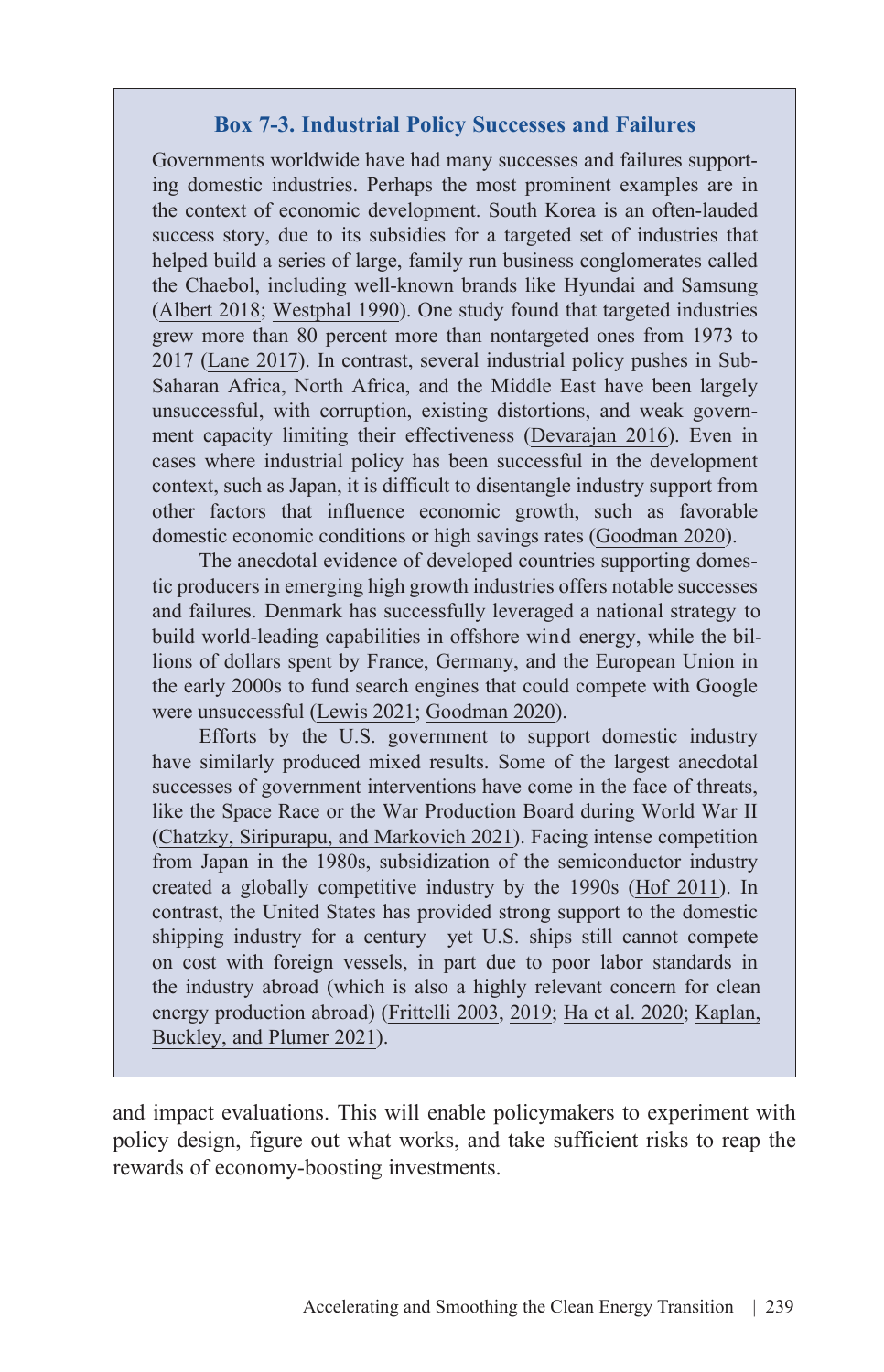# **The Second Challenge: Supporting Communities That Rely on a Carbon-Intensive Economy**

The geographic concentration of many of the industries most affected by the energy transition, including fossil fuel extraction and the manufacturing of high-carbon products, implies disproportionate risks for the regions of the country that rely on these industries for jobs and tax revenue, and important opportunities for public policies to mitigate these risks and invest in the residents of these same regions.

There is considerable overlap between the dual challenges of smoothing the energy transition for domestic economic sectors and for local communities. After all, clean energy-related investments in fossil fuel-dependent local economies can serve to boost *both* the industries and places most affected by the energy transition.

However, these two challenges also differ in marked ways. As described above, supporting domestic industries most effectively entails a national strategy that will lead to investments across the entire country, including but not limited to local economies that currently depend on fossil fuels. Similarly, effectively supporting fossil fuel-dependent communities will involve a commitment to these local economies with measures that are not limited to clean energy investments.

The remainder of this section describes the rationale for government interventions to support fossil fuel-dependent communities and the lessons learned from prior experience with place-based policies.

#### *The Geographic Concentration of Fossil-Fuel-Dependent Communities*

As a case study, consider the automobile industry's shift away from ICE vehicles. Certain industry jobs, including vehicle assembly and sales, may translate to jobs on the EV line relatively seamlessly. However, many of the jobs specific to ICE components and supply chains will decline. For example, the ICE and EV powertrains—the system by which the engine and motor deliver power to the wheels—require different parts. Of the 140,000 workers in the U.S. powertrain sector, 70 percent are mostly concentrated in small communities in Michigan, Ohio, and Indiana. In Monroe County, Michigan, more than one-quarter of employment relates to ICE vehicle powertrains [\(Raimi et al. 2021](https://media.rff.org/documents/RFF_Report_21-09_Policy_Options_to_Enable_an_Equitable_Energy_Transition.pdf)).

The risks of the energy transition may be even more acute for communities dependent on the extraction and combustion of fossil fuels. The U.S. fossil fuel industry is highly geographically concentrated, as shown in figure 7-6. The coal extraction industry (panel A) is largely located in Appalachia and portions of the Mountain West—about 90 percent of U.S. coal production takes place in 50 counties ([U.S. Energy Information Administration](https://www.eia.gov/coal/annual/pdf/acr.pdf)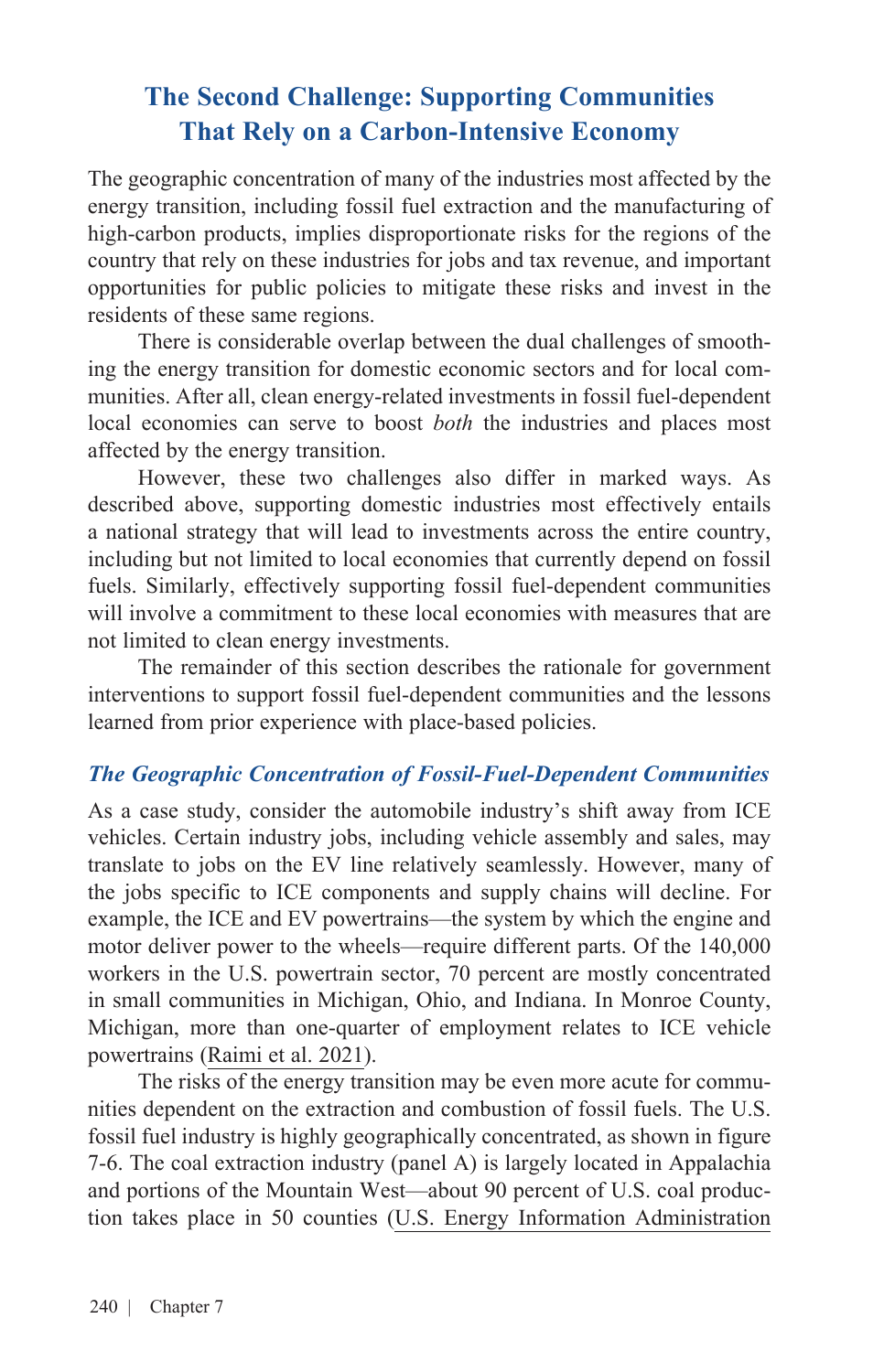#### **Figure 7-6. Fossil Fuel Employment by County**



Note: Figure panels, from left to right: A, coal mining; B, oil and gas extraction; C, support services for the mining and quarrying of minerals and for the extraction of oil and gas. Industries are defined by NAICS codes 211 (oil and gas extraction), 2121 (coal mirung), and 213 (support activities for mining and oiVgas extraction). Each panel displays the fraction of the county's workforce in the NAICS industry. Cells with small employment are suppressed by the BLS.

[2021h\)](https://www.eia.gov/coal/annual/pdf/acr.pdf). In some counties, fossil fuel employment is as high as 30 to 50 percent of all employment (panels A, B, and C); these figures are higher when including jobs directly supported by the region's dominant industry, such as in the service sector, supply chain, and local government ([Tomer,](https://www.brookings.edu/research/how-renewable-energy-jobs-can-uplift-fossil-fuel-communities-and-remake-climate-politics/)  [Kane, and George 2021\)](https://www.brookings.edu/research/how-renewable-energy-jobs-can-uplift-fossil-fuel-communities-and-remake-climate-politics/).

Employment and economic activity associated with fossil fuel production is already declining in many regions of the country. Coal-mining jobs have decreased by about three-quarters since 1980, and employment in the oil and gas sector has declined by about 30 percent in the last decade ([Interagency Working Group 2021;](https://netl.doe.gov/sites/default/files/2021-04/Initial%20Report%20on%20Energy%20Communities_Apr2021.pdf) [Federal Reserve Bank of Saint Louis](https://fred.stlouisfed.org/series/CES1021100001) [2022\)](https://fred.stlouisfed.org/series/CES1021100001). The underlying reasons are myriad: automation; cheap natural gas causing a shift away from coal-fired electricity; lower prices of renewable energy; resource decisions that account for the damage caused by climate change and air pollution; volatility in oil markets; and weak international demand, which may continue to fall as countries seek to meet their Paris Agreement commitments [\(Look et al. 2021;](https://media.rff.org/documents/21-07_RFF_EDF-large.pdf) [Bowen et al. 2018\)](https://www.arc.gov/wp-content/uploads/2018/01/CIE1-OverviewofCoalEconomyinAppalachia-2.pdf).

Fossil fuel-dependent communities that are unprepared for the energy transition risk further reductions in employment and economic activity ([Larson et al. 2020\)](https://netzeroamerica.princeton.edu/img/Princeton_NZA_Interim_Report_15_Dec_2020_FINAL.pdf). These areas are often rural, undiversified, and have pre-existing economic challenges—poverty rates are higher in fossil fuelreliant communities than in neighboring counties and the Nation as a whole, as are mortality rates due to such issues as opioid abuse and black lung disease [\(Interagency Working Group 2021;](https://netl.doe.gov/sites/default/files/2021-04/Initial%20Report%20on%20Energy%20Communities_Apr2021.pdf) [Bowen et al. 2018](https://www.arc.gov/wp-content/uploads/2018/01/CIE1-OverviewofCoalEconomyinAppalachia-2.pdf); [Metcalf and Wang](https://www.nber.org/system/files/working_papers/w26551/w26551.pdf)[2019](https://www.nber.org/system/files/working_papers/w26551/w26551.pdf)[; National Institute for Occupational Safety and](https://www.cdc.gov/niosh/updates/upd-07-20-18.html) Health 2018). Large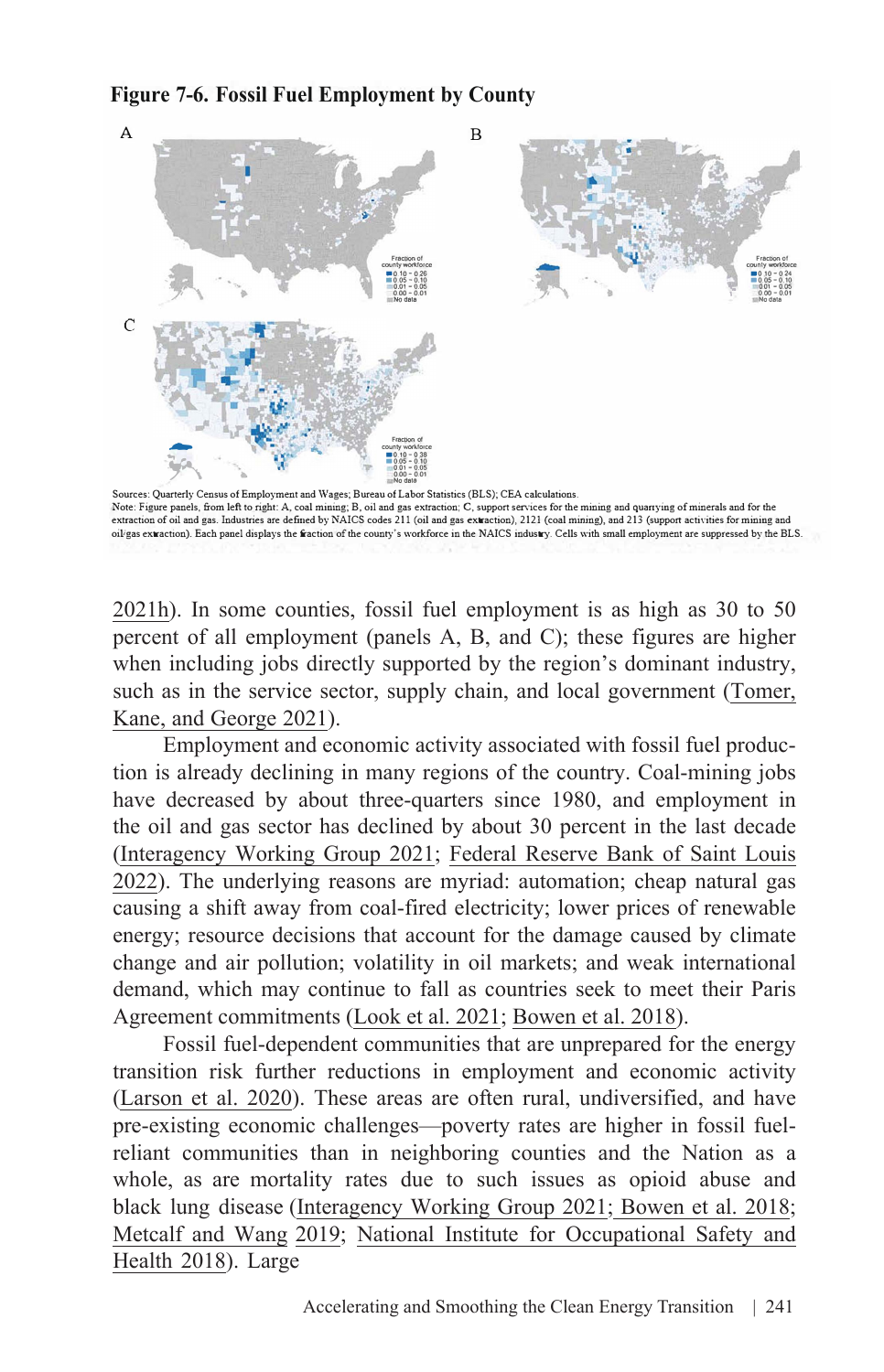populations in coal communities depend on pensions and other benefit funds with questionable solvency [\(Randles 2019](https://www.wsj.com/articles/coal-miners-pension-health-benefitsunder-stress-after-bankruptcies-11572427802?tpl=bankruptcy)).

More broadly, rural locations often lack both the basic infrastructure (e.g., roads and broadband Internet) and the financial infrastructure (e.g., easily accessible credit) necessary to transition to new industries ([Raimi](https://media.rff.org/documents/RFF_Report_21-09_Policy_Options_to_Enable_an_Equitable_Energy_Transition.pdf) et [al. 2021\)](https://media.rff.org/documents/RFF_Report_21-09_Policy_Options_to_Enable_an_Equitable_Energy_Transition.pdf). Many rural locations also suffer from a dearth of opportunities, with undiversified economies and workers that are specialized for the jobs in the region. For instance, workers in Appalachia are 25 percent less likely [than the national average to have a college degree \(Appalachian Regional](https://www.arc.gov/education-in-appalachia/#:~:text=The%20Region%27s%20high%20school%20completion,degree%20has%20risen%20to%2024%25.) Commission 2022).

The loss of dominant employers can precipitate fiscal spirals from which jurisdictions struggle to recover, as previously shown in the experiences of steel towns in Pennsylvania, coal-producing regions of the United Kingdom, and the automobile-dominated economy of Detroit, among others. When major industrial firms depart, the supporting service sectors and nearby supply chains shrivel in size. Reduced economic activity leads to reduced government revenues from property and sales taxes, which often results in cuts to government services. Combined with reduced employment opportunities, these factors make it difficult for distressed communities to attract new businesses and for dislocated workers to find new job opportunities [\(Morris, Kaufman, and Doshi 2021\)](https://www.journals.uchicago.edu/doi/epdf/10.1086/711307).

#### *The Inadequacy of Place-Neutral Policies*

The geographic concentration of the risks of the energy transition does not, by itself, imply that government support should specifically target these regions. Instead of targeting economically distressed regions, policies could target struggling people, regardless of where they live. Indeed, many government programs already support people in communities that face economic shocks, even though they are often not targeted at specific communities. For example, Federal and State governments have implemented trade adjustment assistance programs to directly compensate workers who lose their jobs because of increased exposure to trade,<sup>1</sup> and assistance programs such as the Supplemental Nutrition Assistance Program (formerly known as Food Stamps) and Medicaid help people during times of economic hardship ([Higdon and Robertson 2020\)](https://media.rff.org/documents/Report_20-16.pdf).<sup>2</sup>

<sup>1</sup> Multiple reports have found limited effectiveness of trade adjustment assistance (TAA) programs at transitioning workers to new, higher-paying lines of work [\(Rodrik 2017;](https://www.milkenreview.org/articles/the-trouble-with-globalization?IssueID=26) [U.S. Government](https://www.gao.gov/products/gao-12-930)  [Accountability Office 2012a](https://www.gao.gov/products/gao-12-930)[, 2012b](https://www.gao.gov/assets/gao-12-731.pdf)). While TAA has a large, positive causal effect on employment and earnings, take-up of TAA is low, so some of the limited effectiveness of TAA may be explained

by how few people use it [\(Hyman 2018;](https://static1.squarespace.com/static/5acbd8e736099b27ba4cfb36/t/5be07a4140ec9a642e20aa70/1541438026120/Hyman_TAA_Latest.pdf) [Autor et al. 2014](http://ddorn.net/papers/ADHS-TradeAdjustment.pdf)).

<sup>2</sup> Social safety net programs may be especially important for aiding fossil-fuel-reliant communities, given preexisting economic challenges and the growing concerns about the solvency of industryfunded pension programs ([Higdon and Robertson 2020;](https://media.rff.org/documents/Report_20-16.pdf) [Walsh 2019\)](https://www.nytimes.com/2019/12/24/business/coal-miner-pensions-bailout.html).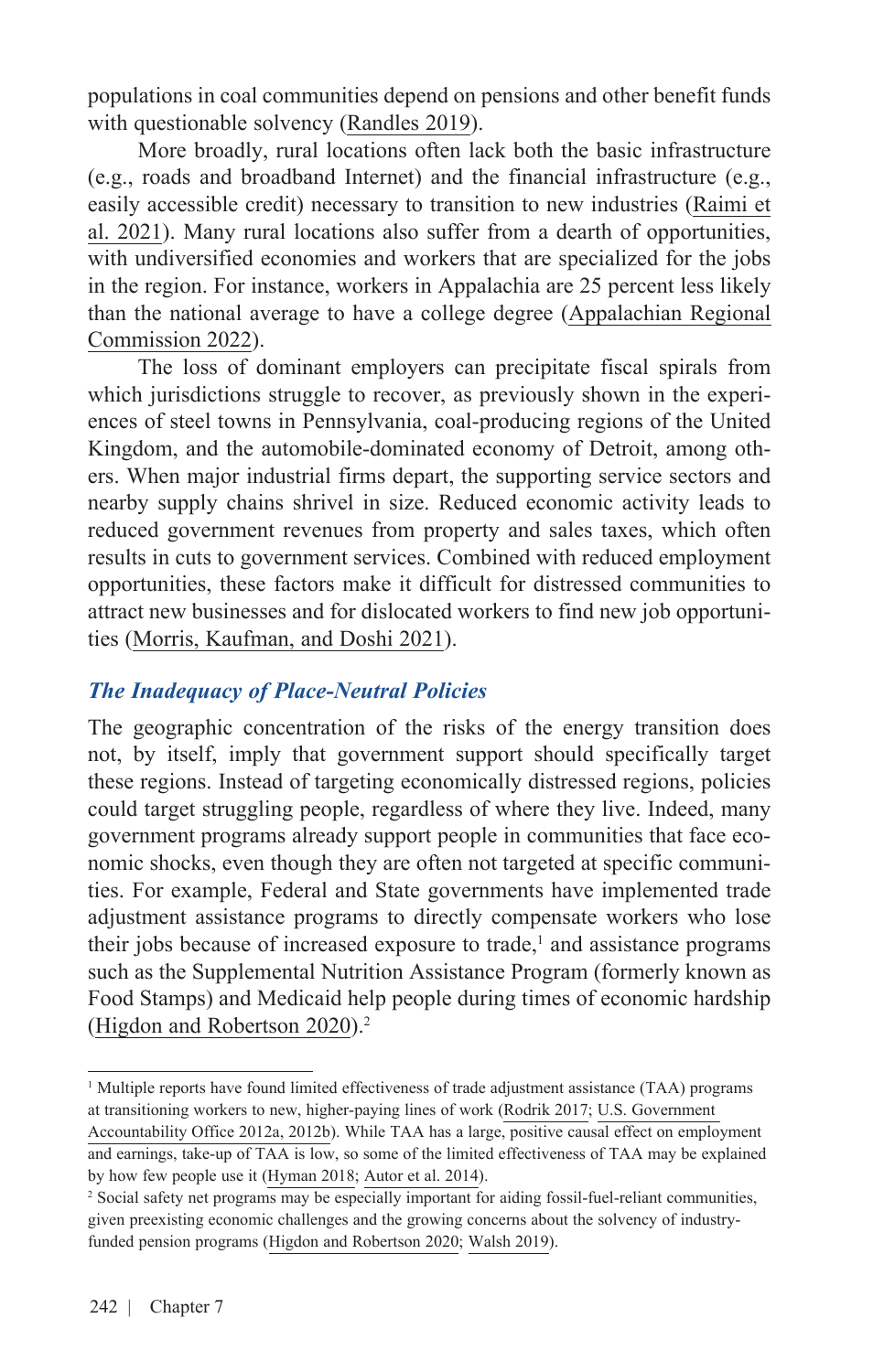However, new evidence suggesting that people largely do not move in response to economic shocks has challenged the argument for targeting people rather than places for transition assistance. For example, researchers who have studied the effect on U.S. communities of increased trade with China have found that trade-induced manufacturing job losses led to nearly one-to-one decreases in the employment-to-population ratio in affected communities, indicating that workers were not migrating to other communities or sectors ([Autor, Dorn, and Hanson 2021\)](https://www.brookings.edu/wp-content/uploads/2021/09/On-the-Persistence-of-the-China-Shock_Conf-Draft.pdf). Similarly, [Hershbein and](https://research.upjohn.org/cgi/viewcontent.cgi?article=1344&context=up_workingpapers)  [Stuart \(2021\)](https://research.upjohn.org/cgi/viewcontent.cgi?article=1344&context=up_workingpapers) find persistent decreases in employment-to-population ratios after severe recessions. Over half of Americans spend most of their career in their childhood metropolitan area ([Bartik 2009\)](https://research.upjohn.org/cgi/viewcontent.cgi?article=1162&context=up_workingpapers). The reasons people do not move in response to shocks likely include their attachment to local communities (including support from family and neighbors), the falling housing prices in declining communities, and lower wages for noncollege workers in high-income cities ([Notowidigdo 2020](https://www.journals.uchicago.edu/doi/full/10.1086/706048); [Autor, Dorn, and Hanson 2021](https://www.brookings.edu/wp-content/uploads/2021/09/On-the-Persistence-of-the-China-Shock_Conf-Draft.pdf)).

What often sparks migration is opportunity elsewhere, not the shock in one's community. Monras ([2020](https://crei.cat/wp-content/uploads/2020/06/3-ECO-SHOCKS.pdf)) finds that the local differences to migration in response to recessions are driven by differences in *in-migration*, not in out-migration. In other words, conditional on deciding to move, people respond to local economic conditions when choosing a new location. The workers most likely to stay behind are those with lower earnings capacity ([Notowidigdo 2011;](https://www.nber.org/system/files/working_papers/w17167/w17167.pdf) [Bound and Holzer 2000](https://www.jstor.org/stable/pdf/10.1086/209949.pdf)). For minority households, housing discrimination has also restricted mobility [\(Neumark and Simpson](https://www.nber.org/papers/w20049)  [2015\)](https://www.nber.org/papers/w20049).

This tendency to remain in economically distressed communities and the inadequacy of assistance programs alone in ameliorating long-standing economic hardships (see box 7-4) implies the need for policies that help people where they are. This has led to an increase in scholarship on placebased, economic development policies aimed at improving the well-being of individuals in particular areas. Though the earlier literature highlighted the potential for inefficiencies, more recent findings focus on the conditions that may justify place-based policies. These include the invariance of location choices to local economic conditions; geographically segregated income groups that make investing in regions a reasonable proxy for investing in lower-income individuals (Akerlof 1978; [Fajgelbaum and Gaubert](https://academic.oup.com/qje/article/135/2/959/5697213?login=true)  [2021\)](https://academic.oup.com/qje/article/135/2/959/5697213?login=true); the desire for insurance against location-specific economic shocks ([Neumark and Simpson 2015](https://www.nber.org/papers/w20049)), which may become more important as temperatures continue to rise; differences in the optimal hiring subsidies across regions based on local productivity levels ([Kline and Moretti 2013](https://www.aeaweb.org/articles?id=10.1257/aer.103.3.238)); heterogeneity in local public goods provisions (Bartik 2020); and the desire to take advantage of agglomeration effects ([Kline 2010](https://pubs.aeaweb.org/doi/pdfplus/10.1257/aer.100.2.383)).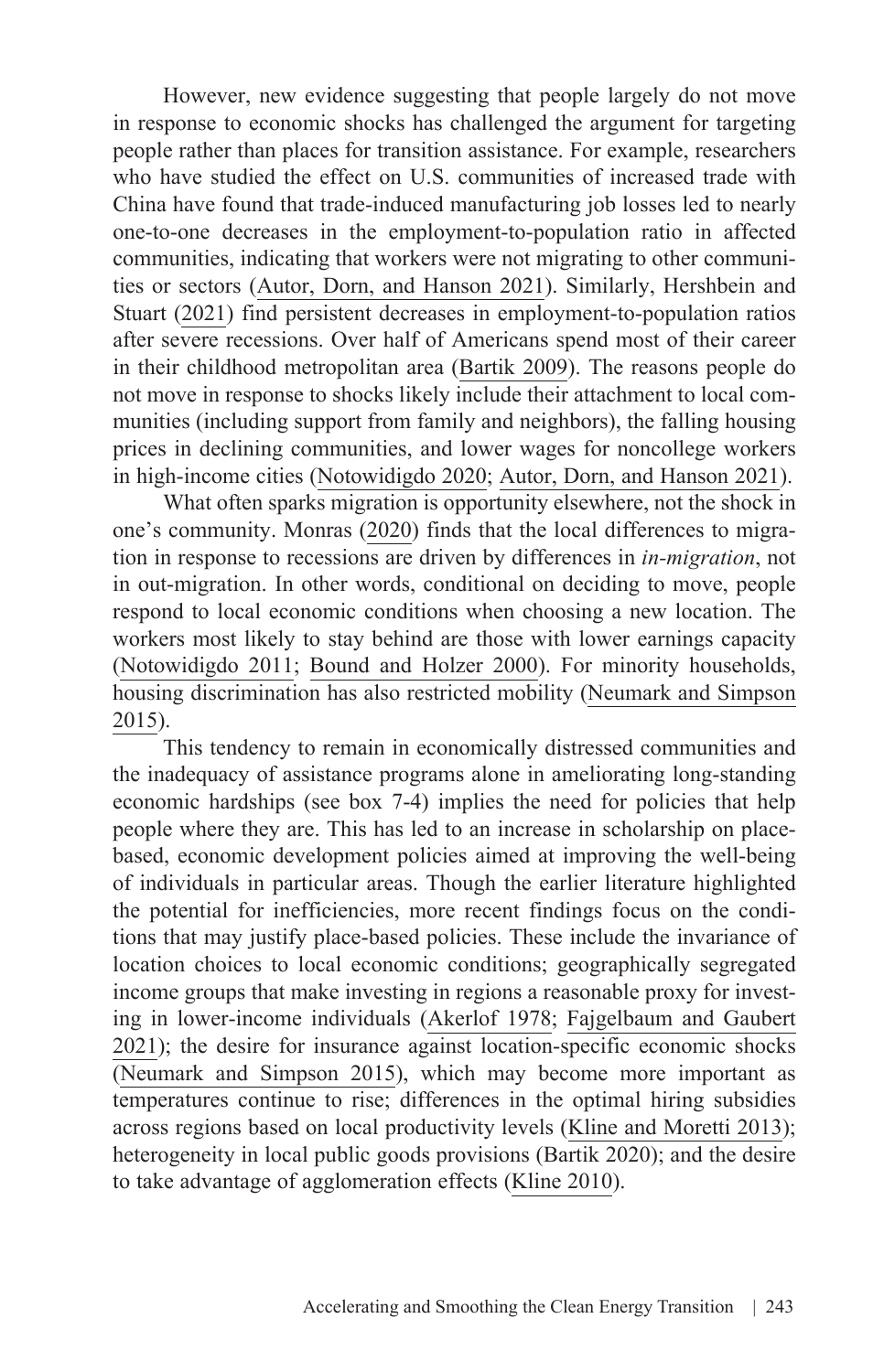#### **Box 7-4. The Broader Issue of Distressed Local Economies**

A proactive energy transition could prevent exacerbating problems in already distressed areas. The economies of many local communities are struggling, and some local economies have been distressed for a long time. Before the COVID-19 pandemic, in 2019, about 14 percent of U.S. counties had an unemployment rate above 8 percent (see figure 7-ii). Distressed local economies are concentrated in portions of the Black Belt, Appalachia, industrial Midwestern cities, and rural Western areas.

The causes of these struggles vary—the "China trade shock" ([Autor et al. 2013](https://deliverypdf.ssrn.com/delivery.php?ID=046003123096023104007069069094092111037021033054029022031027111008127029026050027017103004012091110089023010047064038126093001095112071112015006066101067124095121106030117012071103099081083098086&EXT=pdf&INDEX=TRUE)), migration to urban centers, and technological change ([Acemoglu and Restrepo 2020](https://www.journals.uchicago.edu/doi/10.1086/705716)), to name a few—and the struggles are often persistent: about one-third of the counties with unemployment rates above 8 percent in 2019 also had unemployment rates in the worst quartile of U.S. counties in 1980, 1990, 2000, and 2010. Similarly, Kline and Moretti [\(2013](https://www.nber.org/system/files/working_papers/w18758/w18758.pdf)) find that a plot of unemployment rates in 1990 and 2008 across 239 metropolitan areas shows "a remarkable degree of persistence," with a regression coefficient of 0.509 (.045) and *R*<sup>2</sup> of 0*.*35; they note that European labor markets show a similar (perhaps larger) degree of persistence.



### *Strategies for Place-Based Policies*

While there is no established playbook for policymakers to follow in designing policies to support local economic development ([Rodrik 2014](https://drodrik.scholar.harvard.edu/files/dani-rodrik/files/green_industrial_policy.pdf)), the following are general principles, drawn from the literature, for the design of place-based policies to support communities affected by the energy transition.

First, revitalizing communities requires a sustained commitment from the Federal Government to forming partnerships with local communities to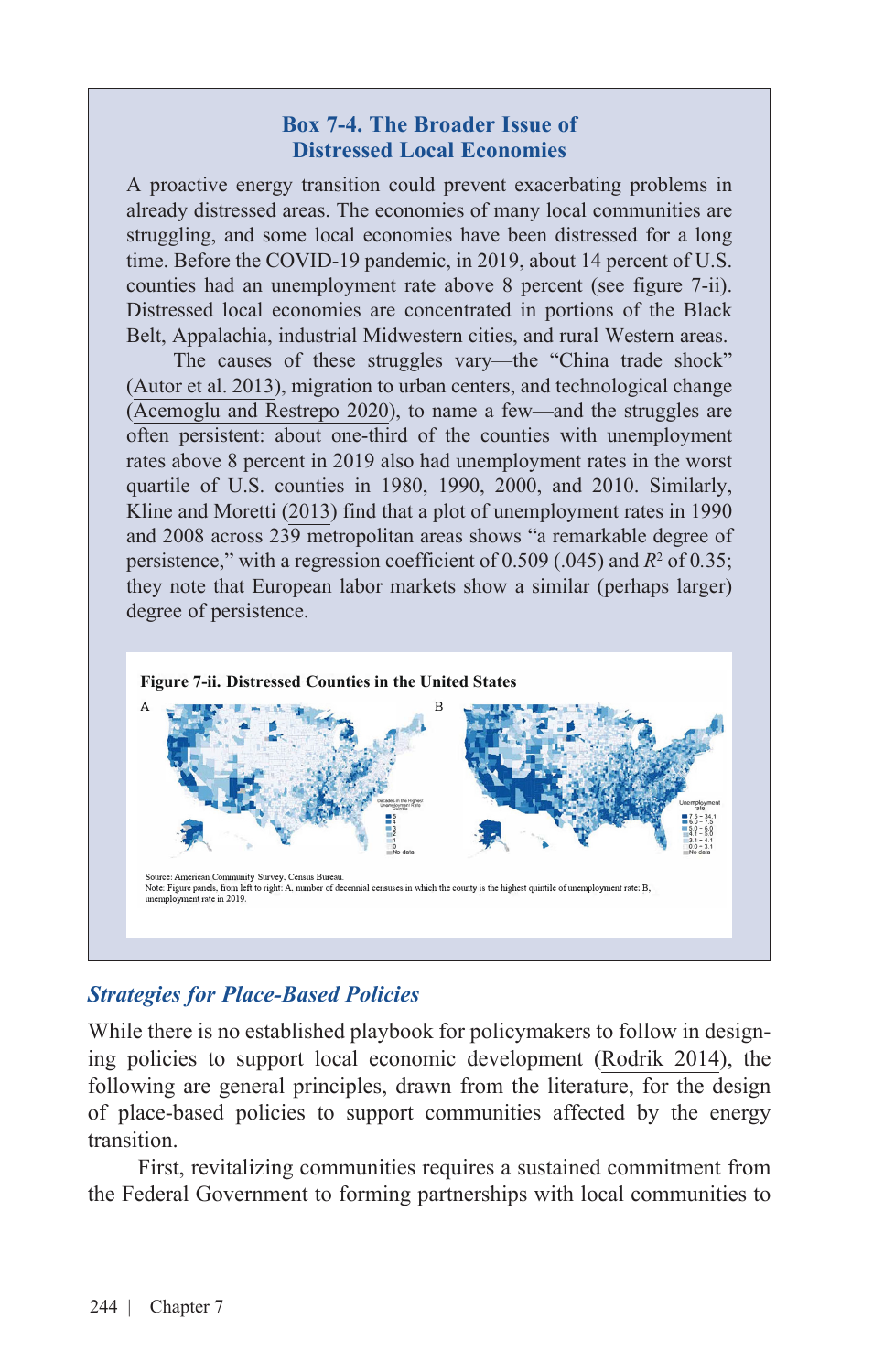fund suitable opportunities for economic development—a type of high-level national mission called out above in the context of industrial policy design.

Indeed, perhaps the most important cause of our limited understanding of successful place-based policies is how few resources have been devoted to these efforts at the Federal level. According to Bartik [\(2020\)](https://pubs.aeaweb.org/doi/pdfplus/10.1257/jep.34.3.99), the U.S. government spends about \$10.1 billion a year on Federal programs and tax credits that could fall under the umbrella of place-based policies. Such spending is a drop in the bucket compared with the resources spent on other Federal Government priorities, such as the annual grants of \$417 billion to States and localities for Medicaid and the Children's Health Insurance Program [\(Shambaugh and Nunn 2018\)](https://www.brookings.edu/wp-content/uploads/2018/09/ES_THP_PBP-book_20190425.pdf). If the Federal Government committed to providing communities with opportunities to rebuild after economic shocks, the subsequent policy experimentation would likely lead to a far better understanding of the most successful strategies for implementing place-based policies.

State and local governments spend above five times more per year than the Federal Government on place-based policies ([Bartik 2020\)](https://pubs.aeaweb.org/doi/pdfplus/10.1257/jep.34.3.99), and some State governments are an important source of support for distressed communities within their jurisdictions. However, for struggling regions facing binding budget constraints, economic development programs come in lieu of other public services—or, even worse, create a race to the bottom, in which local governments outbid one another to attract new businesses, depleting government coffers ([Mast 2018](https://research.upjohn.org/cgi/viewcontent.cgi?referer=&httpsredir=1&article=1267&context=empl_research)). The Federal Government is the sole entity that can fund and implement a nationwide strategy to revitalize distressed areas.

A second principle for the design of place-based policies is to target the communities that will benefit most from the support. Austin, Glaeser, and Summers ([2019](https://www.brookings.edu/wp-content/uploads/2018/03/AustinEtAl_Text.pdf)) note that spending to boost employment is more effective in areas where unemployment is high. Bartik ([2020](https://pubs.aeaweb.org/doi/pdfplus/10.1257/jep.34.3.99)) estimates that the benefits of added jobs are at least 60 percent greater in distressed regions than in booming local economies. Designing effective place-based policies therefore requires a process of selecting which communities to target. Avoiding political influence in making such decisions will be important for a program's success and credibility.

A third common recommendation for successful place-based policies is to avoid one-size-fits-all solutions. Place-based policies can be designed so that the same measure will be applied to any eligible region; or, at the cost of additional complexity, measures can be differentiated to accommodate local conditions and the relative strengths, needs, and existing assets of individual communities. Forming partnerships with communities and catering to local circumstances may be especially important for fossil fuel communities, given their distinctive characteristics noted above. For example, ReImagine Appalachia is a think tank that has proposed a blueprint for expanding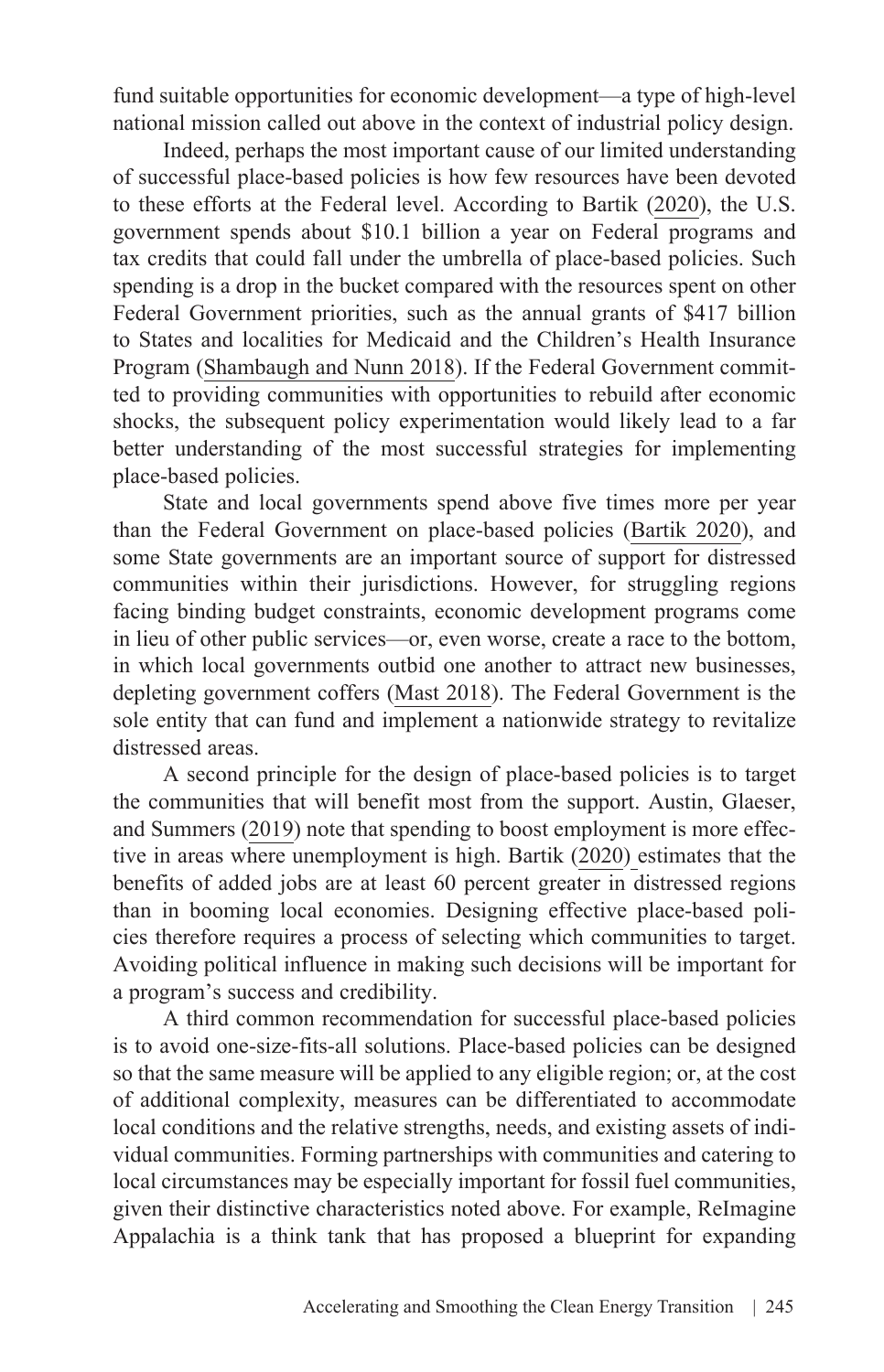opportunities for high-quality jobs with public investments that aim to match the skills of fossil fuel workers and contribute to sustainable economic development in the region ([ReImagine Appalachia 2021](https://reimagineappalachia.org/wp-content/uploads/2021/03/ReImagineAppalachia_Blueprint_042021.pdf)).

Other recommendations for successful policy design include encouraging hubs of research and development activity, including in distressed communities, to take advantage of agglomeration effects [\(Gruber and](https://www.jump-startingamerica.com/) Johnson [2019\);](https://www.jump-startingamerica.com/) and directing place-based policies toward industries for which investments create larger boosts in economic activity, which are referred to as higher-multiplier industries. For example, Bartik ([2020](https://pubs.aeaweb.org/doi/pdfplus/10.1257/jep.34.3.99)) argues that multipliers in high-technology industries are especially large because the ideas and workers of one high-tech firm boost the productivity of nearby high-tech firms [\(Rodrik 2014,](https://drodrik.scholar.harvard.edu/files/dani-rodrik/files/green_industrial_policy.pdf) [2020;](https://pubs.aeaweb.org/doi/pdfplus/10.1257/jep.34.3.99) [Mast 2018\)](https://research.upjohn.org/cgi/viewcontent.cgi?referer=&httpsredir=1&article=1267&context=empl_research). (See box 7-5.)

### *The Clean Energy Transition Provides Unique Opportunities to Implement Successful Place-Based Policies*

Place-based policies largely have not followed the principles described above ([Bartik 2020](https://pubs.aeaweb.org/doi/pdfplus/10.1257/jep.34.3.99)), so it is perhaps unsurprising that the empirical evidence evaluating previous attempts at place-based policies is mixed. Bartik ([2020](https://pubs.aeaweb.org/doi/pdfplus/10.1257/jep.34.3.99)) finds evidence supportive of the potential for place-based policies to generate large long-run benefits. He points to numerous examples of successful local economic development policies, including experiences involving the Tennessee Valley Authority and the Appalachian Regional Commission. At the same time, [Neumark and Simpson \(2015\)](https://www.nber.org/papers/w20049) conclude that, though placebased policies may increase economic activity when they are in effect, it is not clear from the evidence that place-based policies typically achieve their goal of jump-starting lasting economic development.

While support for struggling communities cannot focus only on clean energy investments, there are various reasons to believe that the energy transition will provide opportunities to improve the track record of place-based policies. The first reason is scale. Climate action requires large investments in a diverse set of emerging clean energy technologies. A recent National Academies panel estimated that roughly \$2 trillion in incremental capital investments needs to be mobilized over the next decade to put the United [States on track to achieve the goal of net zero emissions by 2050 \(National](https://www.nap.edu/read/25932/chapter/1#xiii)  Academies 2021). Princeton University's Net Zero America report estimates the need for 0.5 to 1 million additional jobs in the U.S. energy sector in the 2020s [\(Larson et al. 2020\)](https://netzeroamerica.princeton.edu/img/Princeton_NZA_Interim_Report_15_Dec_2020_FINAL.pdf).

Indeed, many clean energy investments will vastly exceed the scale of the typical place-based policies of the past. For example, the Bipartisan Infrastructure Law includes money for large-scale demonstration projects for low-carbon hydrogen production and carbon capture retrofits for large steel, cement, and chemical production (see box 7-5) [\(White House 2021g](https://www.whitehouse.gov/bipartisan-infrastructure-law/#electricvehicle)).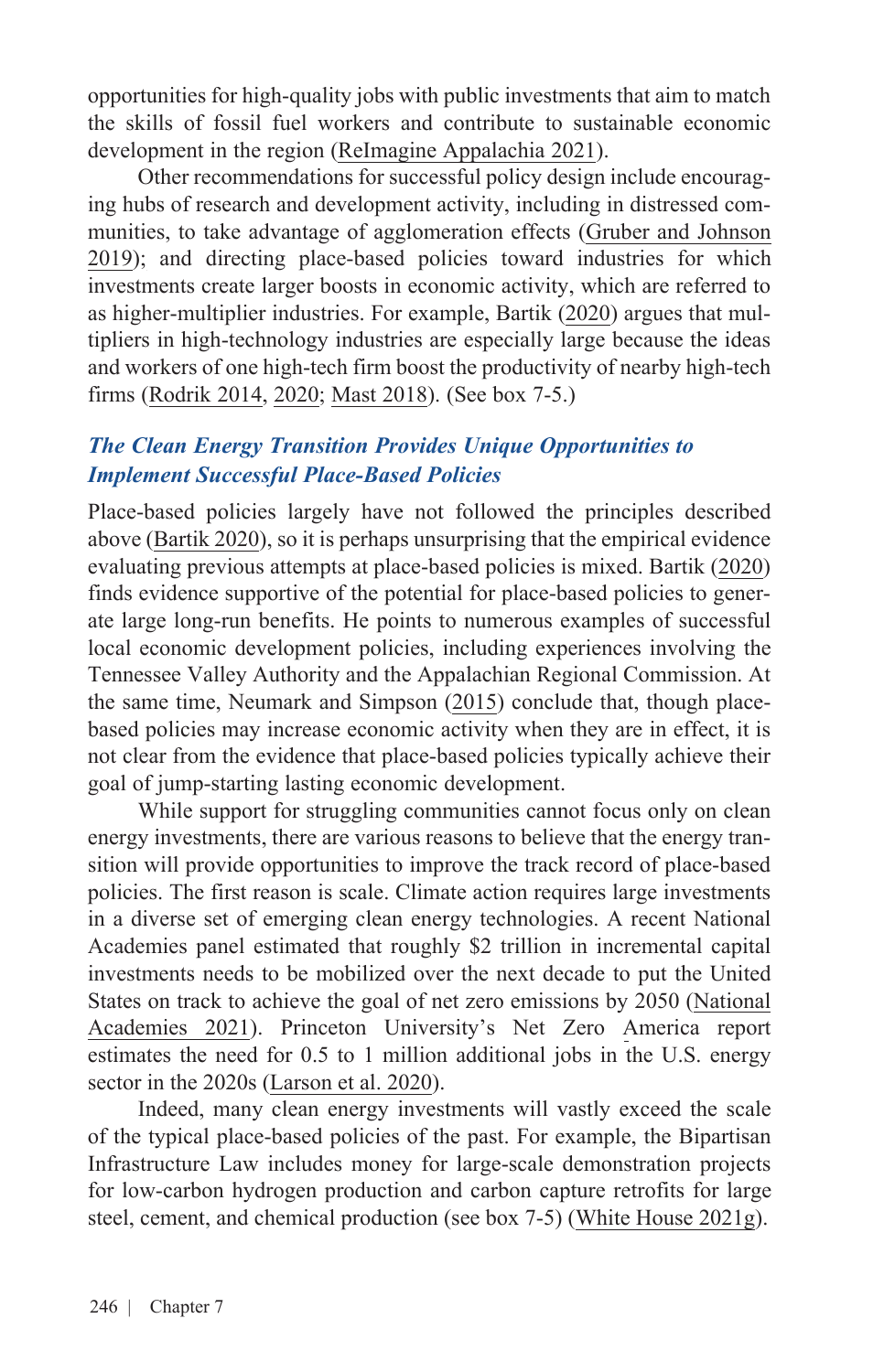#### **Box 7-5. The Administration's Actions on Place-Based Policies for Energy Communities**

The Biden-Harris Administration has taken actions in its first year that are intended to help energy communities. On January 27, 2021, President Biden signed Executive Order 14008, which established the Interagency Working Group (IWG) on Coal and Power Plant Communities and Economic Revitalization. The IWG's initial report identifies \$37.9 billion in existing Federal funding that could be used to help energy communities; so far, IWG member agencies have delivered more than \$2.8 billion in direct Federal funding to 25 priority energy communities across the country.

The American Rescue Plan Act of 2021 allocates \$3 billion to the Economic Development Administration (EDA) to benefit underserved communities affected by COVID-19. The EDA has allocated \$300 million to support communities that are dependent on the coal industry through Build Back Better Regional Challenge grants and Economic Adjustment Assistance grants.

The Bipartisan Infrastructure Law (BIL) includes a number of place-based investment provisions for which energy communities are prioritized (see table 7-i). Over the next five years, the BIL will allocate more than \$27 billion to these programs—which includes \$8 billion for regional clean hydrogen hubs, \$3.5 billion for regional direct air capture hubs, and \$2.5 billion for carbon capture demonstration projects.

The BIL also includes programs that target support to communities in other ways, including \$55 billion for clean drinking water and eliminating lead pipes, \$65 billion to ensure universal access to high-quality broadband, \$110 billion to repair roads and bridges, and \$21 billion for cleaning up legacy pollution by reclaiming mines and plugging orphaned oil and gas wells ([White House 2021f](https://www.whitehouse.gov/bipartisan-infrastructure-law/#electricvehicle)).

| <b>BIL Program Name</b>                                                | Total (thousand<br>dollars) |
|------------------------------------------------------------------------|-----------------------------|
| Regional Clean Hydrogen Hubs                                           | 8,000,000                   |
| Regional Direct Air Capture Hubs                                       | 3,500,000                   |
| <b>Battery Material Processing Grants</b>                              | 3,000,000                   |
| Battery Manufacturing and Recycling Grants                             | 3,000,000                   |
| Carbon Capture Demonstration Projects Program                          | 2,537,000                   |
| Carbon Storage Validation and Testing                                  | 2,500,000                   |
| Advanced Reactor Demonstration Program                                 | 2,477,000                   |
| Carbon Dioxide Transportation Infrastructure<br>Finance and Innovation | 2,100,000                   |
| Clean Hydrogen Electrolysis Program                                    | 1,000,000                   |

Source: U.S. House of Representatives (2022). Note: BIL = Bipartisan Infrastructure Law. This table only includes programs with at least \$1 billion in funding.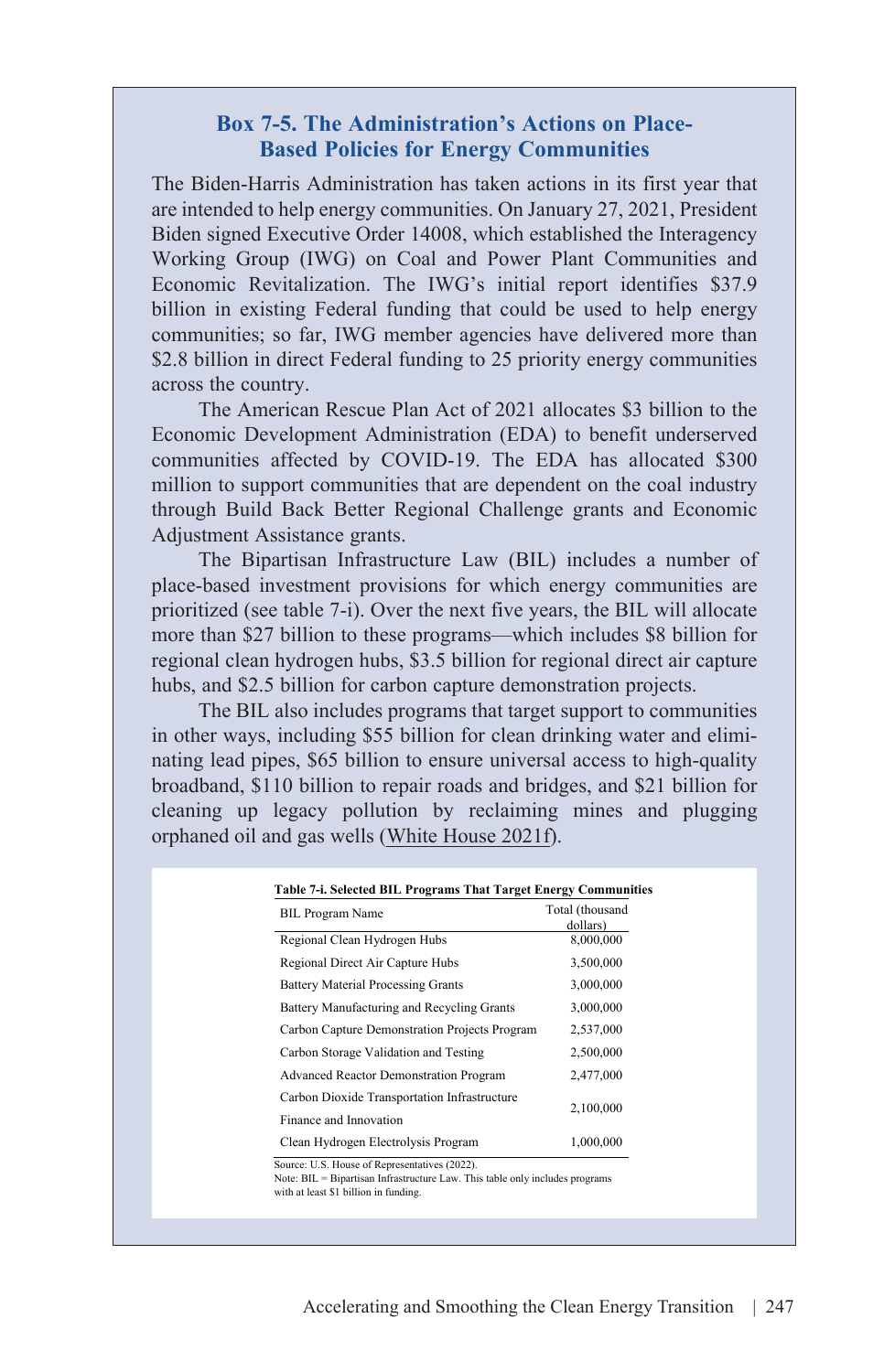Such projects can involve many millions of dollars in investments in local economies [\(Jones and Lawson 2021](https://sgp.fas.org/crs/misc/R44902.pdf)).

Though place-based policies have not historically been well targeted to individual distressed communities, the diversity of clean energy solutions provides an opportunity to tailor investments to a community's strengths and needs, including characteristics related to geography, workforce skills, education levels, and preexisting infrastructure ([Bartik 2020](https://pubs.aeaweb.org/doi/pdf/10.1257/jep.34.3.99); [Tomer, Kane,](https://www.brookings.edu/research/how-renewable-energy-jobs-can-uplift-fossil-fuel-communities-and-remake-climate-politics/)  [and George 2021\)](https://www.brookings.edu/research/how-renewable-energy-jobs-can-uplift-fossil-fuel-communities-and-remake-climate-politics/). Importantly, the employment opportunities created by the energy transition may not, absent policy intervention, arise in fossil fuel-dependent communities that often support more extractive and laborintensive industries. Yet place-based policies can channel investment to these communities. Some are well suited for a carbon capture project, while others are better suited for projects involving wind, solar, geothermal, nuclear, or other climate solutions. In many cases, policies can leverage the existing infrastructure and workforce skills in fossil fuel-dependent communities, including measures to repurpose retired power plants or equip facilities with the ability to sequester carbon underground [\(Tomer,](https://www.brookings.edu/research/how-renewable-energy-jobs-can-uplift-fossil-fuel-communities-and-remake-climate-politics/) Kane, [and George 2021\)](https://www.brookings.edu/research/how-renewable-energy-jobs-can-uplift-fossil-fuel-communities-and-remake-climate-politics/).

The energy transition also presents a unique opportunity to implement measures that raise the quality of jobs for American workers in the energy industry. Though roughly 30 percent of the clean energy workforce will require at least a bachelor's degree, 70 percent will require fewer than four years of related work experience [\(Larson et al. 2020\)](https://netzeroamerica.princeton.edu/img/Princeton_NZA_Interim_Report_15_Dec_2020_FINAL.pdf). And though some clean energy jobs are already high paying, policy measures that incentivize high-quality clean energy jobs can help to ensure that opportunities in clean industries are suitable replacements for the relatively high-paying blue-collar jobs that constitute much of the employment in fossil fuel-reliant communities [\(Muro et al. 2019\)](https://www.brookings.edu/research/advancing-inclusion-through-clean-energy-jobs/).

Once again, the growing EV industry provides an important example. The existing auto industry presents a unique economic opportunity to build a successful domestic EV industry in many of the same locations. For instance, Ford recently announced that it is converting its Van Dyke Transmission Plant in Sterling, Michigan, into the Van Dyke Electric Powertrain Center ([Ford Motor Company 2021](https://media.ford.com/content/fordmedia/fna/us/en/news/2021/05/24/van-dyke-plant_s-name-change-electrification.html)). Though market forces alone may be sufficient to incentivize such conversions in certain instances, policy support will often be needed to encourage automakers to take advantage of opportunities to shift to EVs in the communities where they currently operate.

Finally, it is worth reemphasizing that clean energy investments often carry atypical growth potential. The world needs clean energy solutions to rapidly scale up to successfully address the risks of climate change. Though clean energy investments are not devoid of risk, the likelihood that the demand for clean products will rapidly increase in coming decades is a major advantage compared with a generic, place-based investment.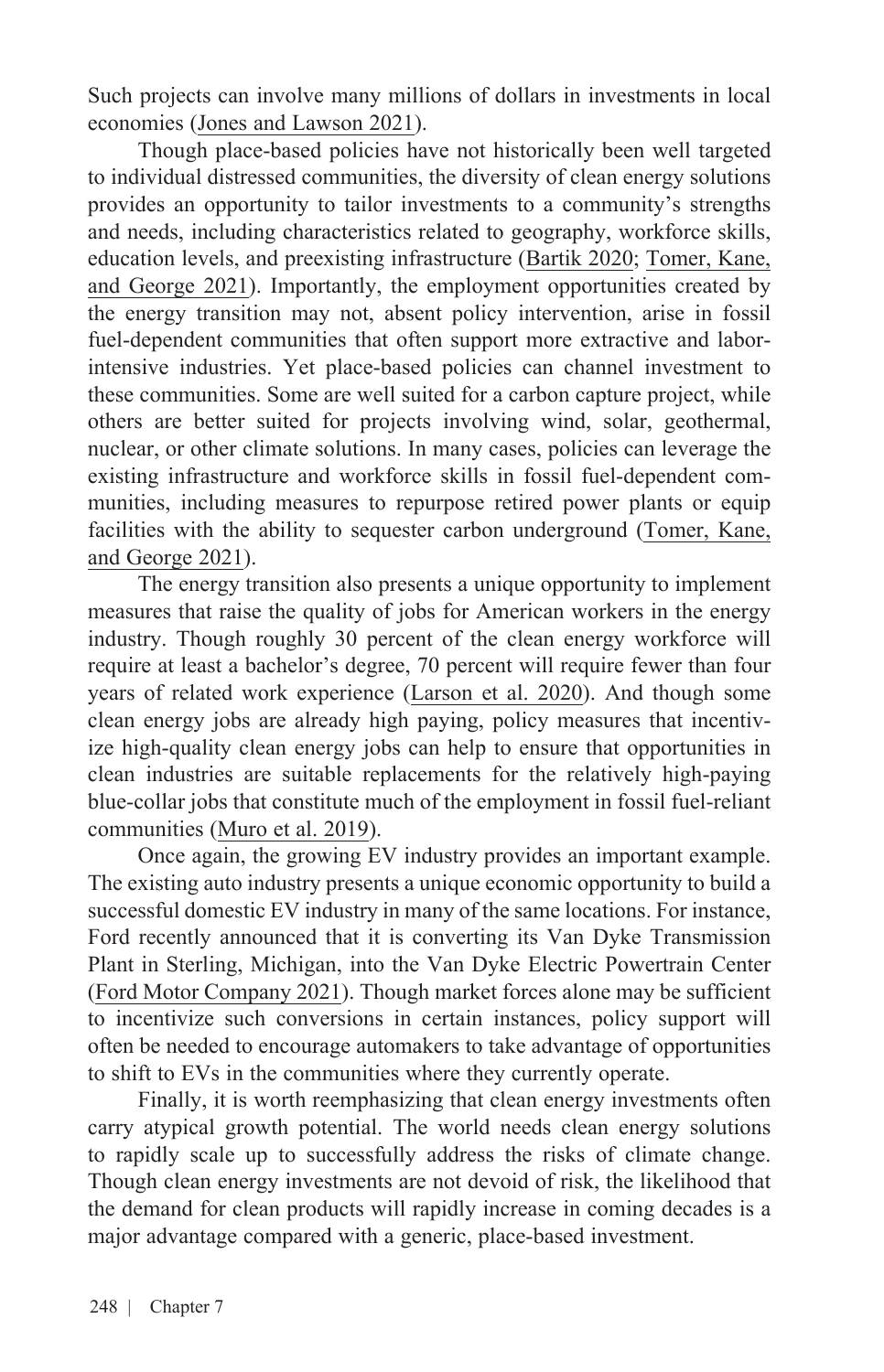## **Discussion and Conclusions**

This chapter has emphasized that carefully designed policies are needed to accelerate the United States' transition to a clean energy economy. The host of market failures inhibiting this transition justifies the implementation of policies that reduce the relative prices of low-carbon products, offer incentives for innovation and energy efficiency, and provide public goods and regulatory measures that effectively support the development of a clean energy economy. These policies should be designed to ensure that they help to mitigate rather than exacerbate preexisting inequities in the economy.

Policies are also needed to smooth the transition to clean energy by lessening the risks to U.S. competitiveness in global markets and by supporting vulnerable communities. The literature points to numerous principles for how government can successfully intervene to boost domestic industries by setting transparent and high-level goals, providing regulatory certainty, creating a diversified portfolio of government investments, focusing on nonmature technologies, and pursuing measures that avoid having industry stakeholders exercise undue influence on the policy process.

Governments can also make sustained commitments to supporting and diversifying fossil fuel-dependent regional and local economies, by forming partnerships with these communities for measures that fit their particular characteristics, strengths, and challenges.

Fortunately, the energy transition provides opportunities for bolstering domestic firms in emerging carbon-free industries and for economic development in the communities that are most vulnerable to the transition's risks. Taking advantage of these opportunities is at the core of the Biden-Harris Administration's economic and climate strategies.

Given the lack of an established playbook for green industrial policies and place-based policies, policymakers need to be open to experimentation and must expect failures—along with lessons learned from these failures as necessary aspects of what will become a successful portfolio of policies and investments.

The stakes are high. Although this chapter has separated the discussion of policies that *accelerate* the transition to clean energy from policies that *smooth* it, the fates of these two policy strategies are very much intertwined. The transition to clean energy has begun, but its pace is difficult to predict. Climate policies have long faced political opposition, partly because their costs are localized and front-loaded while their benefits accrue around the entire globe and for generations into the future. Failing to smooth the transition for workers, firms, and communities could erode public support for policies that can accelerate it and, most critically, can help us avoid the ever-worsening threats to our planet as it continues to warm.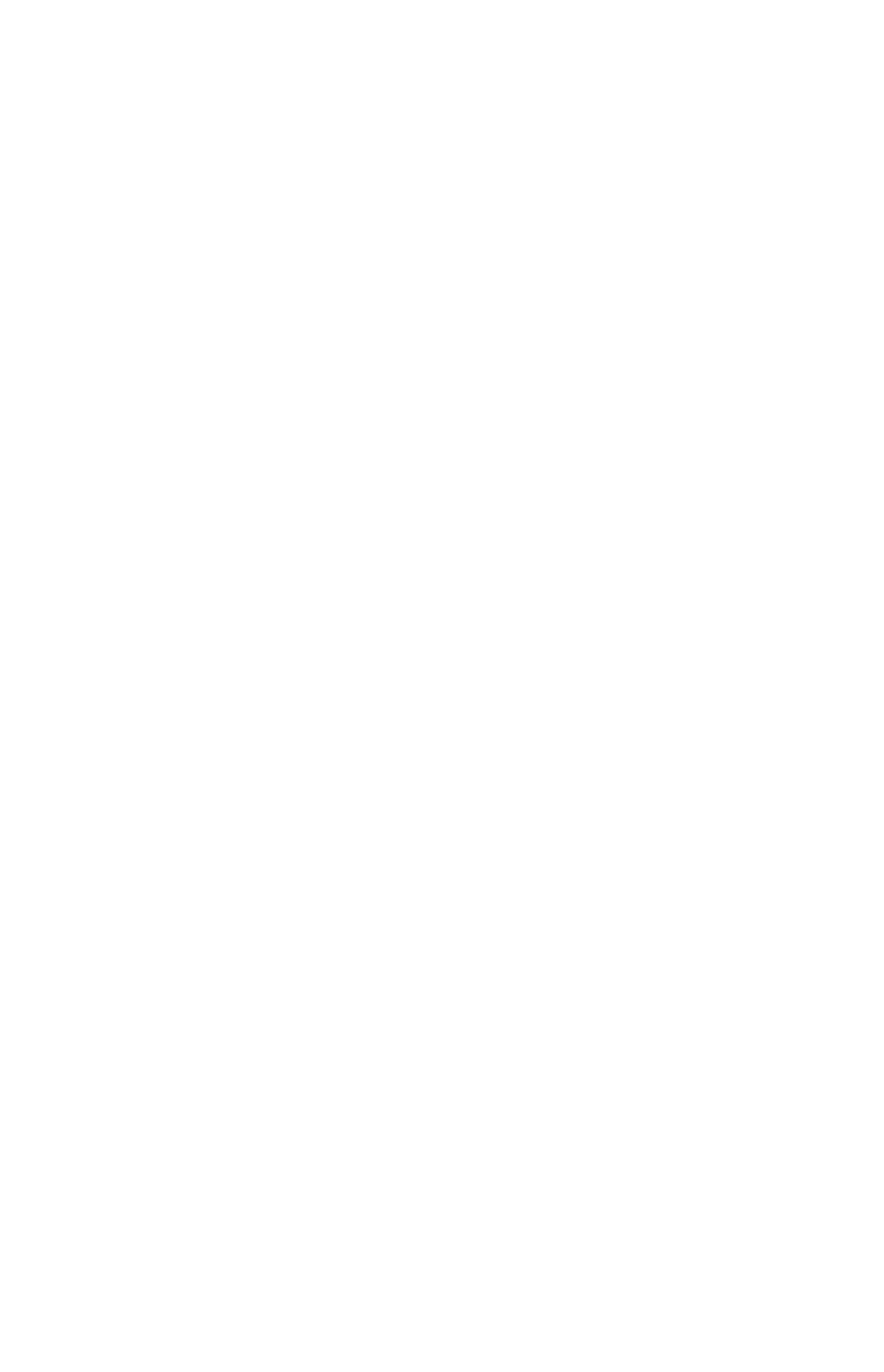# \*\*\*\*\*\*

### **Chapter 7**

- Abdallah, B., director. 1993. *The Prize: The Epic Quest for Oil, Money, & Power, Part 5*. Washington: PBS.
- Acemoglu, D., and P. Restrepo. 2020. "Robots and Jobs: Evidence from U.S. Labor Markets." *Journal of Political Economy* 128, no. 6, 2188–2244. [https://www.](https://www.journals.uchicago.edu/doi/epdf/10.1086/705716) [journals.uchicago.edu/doi/epdf/10.1086/705716.](https://www.journals.uchicago.edu/doi/epdf/10.1086/705716)
- Akerlof, G. 1978. "The Economics of 'Tagging' as Applied to the Optimal Income Tax, Welfare Programs, and Manpower Planning." *American Economic Review* 68, no. 1: 8–19. https://www.jstor.org/ stable/1809683?seq=1#metadata\_info\_tab\_contents.
- Albert, E. 2018. "South Korea's Chaebol Challenge." Council on Foreign Relations. <https://www.cfr.org/backgrounder/south-koreas-chaebol-challenge.>
- Allen-Ebrahimian, B. 2017. "64 Years Later, CIA Finally Releases Details of Iranian Coup." *Foreign Policy*, June 20. [https://foreignpolicy.](https://foreignpolicy.com/2017/06/20/64-years-later-cia-finally-releases-details-of-iranian-coup-iran-tehran-oil/) [com/2017/06/20/64-years-later-cia-finally-releases-details-of-iranian-coup-iran](https://foreignpolicy.com/2017/06/20/64-years-later-cia-finally-releases-details-of-iranian-coup-iran-tehran-oil/)[tehran-oil/](https://foreignpolicy.com/2017/06/20/64-years-later-cia-finally-releases-details-of-iranian-coup-iran-tehran-oil/).
- American Automotive Policy Council. 2020. "U.S. Economic Contributions." [https://](https://www.americanautomakers.org/us-economic-contributions) [www.americanautomakers.org/us-economic-contributions.](https://www.americanautomakers.org/us-economic-contributions)
- Archer, D., M. Eby, V. Brovkin, A. Ridgwell, L. Cao, U. Mikolajewicz, K. Caldeira, K. Matsumoto, G. Munhoven, A. Montenegro, and K. Tokos. 2009. "Atmospheric Lifetime of Fossil Fuel Carbon Dioxide." *Annual Review of Earth and Planetary Sciences* 37, 117–34. [https://www.annualreviews.org/doi/abs/10.1146/](https://www.annualreviews.org/doi/abs/10.1146/annurev.earth.031208.100206) [annurev.earth.031208.100206](https://www.annualreviews.org/doi/abs/10.1146/annurev.earth.031208.100206).
- Appalachian Regional Commission. 2022. "Education in Appalachia." https://www.arc. gov/education-in-appalachia/#:~:text=The%20Region%27s%20high%20 school%20completion,degree%20has%20risen%20to%2024%25.
- Austin, B., E. Glaeser, and L. Summers. 2018. "Saving the Heartland: Place-Based Policies in 21st-Century America." *Brookings Papers on Economic Activity*. [https://www.brookings.edu/wp-content/uploads/2018/03/AustinEtAl\\_Text.pdf](https://www.brookings.edu/wp-content/uploads/2018/03/AustinEtAl_Text.pdf).
- Autor, D., D. Dorn, and G. Hanson. 2013. "The China Syndrome: Local Labor Market Effects of Import Competition in the United States." *American Economic Review* 103, no. 6: 2121–68. [https://economics.mit.edu/files/6613.](https://economics.mit.edu/files/6613)
- ———. 2014. "Trade Adjustment: Worker Level Evidence." *Quarterly Journal of Economics* 129, no. 4: 1799–1860. <https://economics.mit.edu/files/8897>.
- ———. 2021. "On the Persistence of the China Shock." *Brookings Papers on Economic Activity*. [https://www.brookings.edu/wp-content/uploads/2021/09/On-the-](https://www.brookings.edu/wp-content/uploads/2021/09/On-the-Persistence-of-the-China-Shock_Conf-Draft.pdf)[Persistence-of-the-China-Shock\\_Conf-Draft.pdf.](https://www.brookings.edu/wp-content/uploads/2021/09/On-the-Persistence-of-the-China-Shock_Conf-Draft.pdf)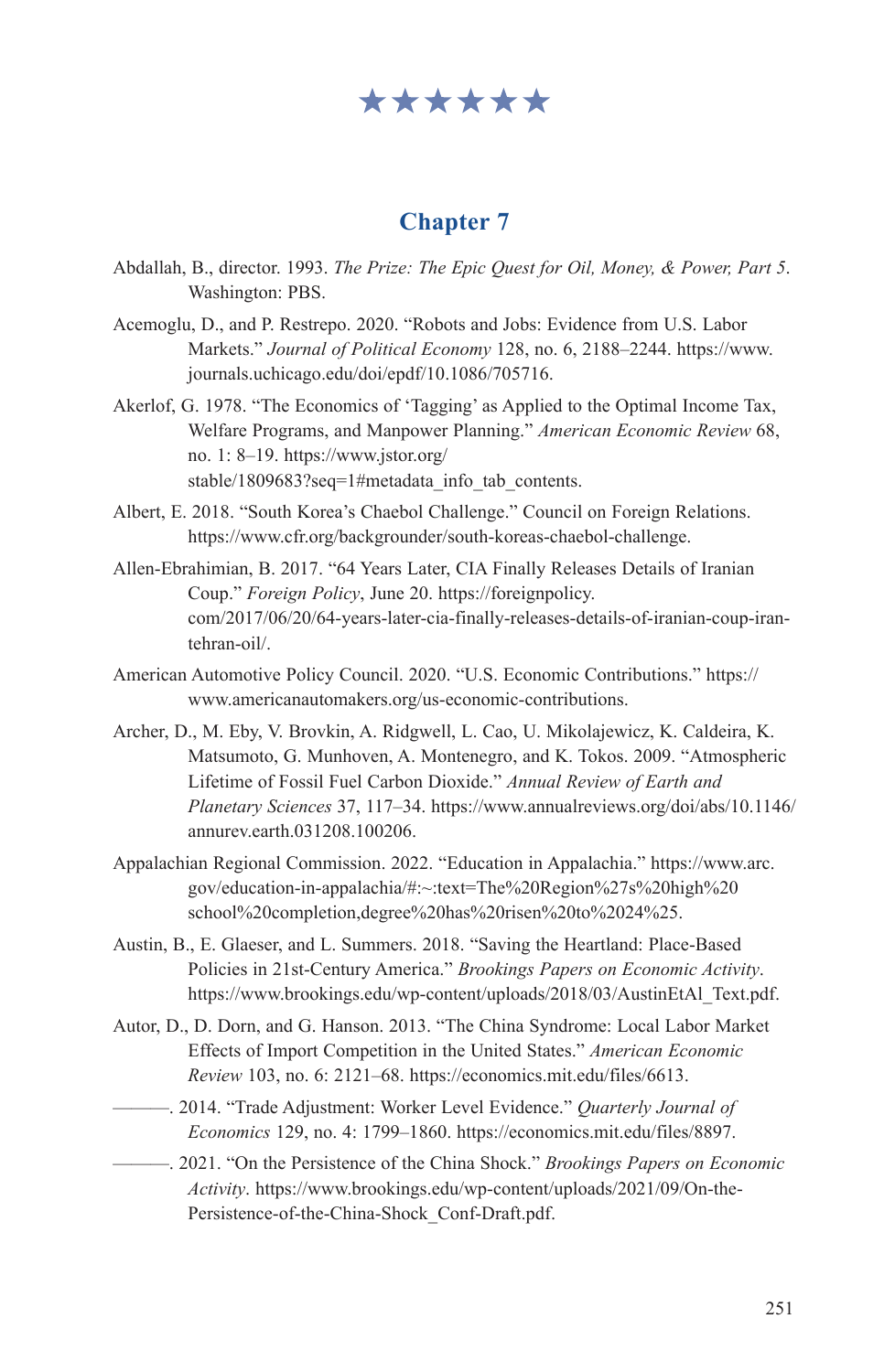- Autor, D., D. Dorn, G. Hanson, and J. Song. 2014. "Trade Adjustment: Worker-Level Evidence." *Quarterly Journal of Economics* 125, no. 4: 1799–1860. [http://](http://ddorn.net/papers/ADHS-TradeAdjustment.pdf) [ddorn.net/papers/ADHS-TradeAdjustment.pdf](http://ddorn.net/papers/ADHS-TradeAdjustment.pdf).
- Bartik, T. 2009. "What Proportion of Children Stay in the Same Location as Adults, and How Does This Vary Across Location and Groups?" Working Paper 09-145, W. E. Upjohn Institute for Employment Research. [https://research.upjohn.org/cgi/](https://research.upjohn.org/cgi/viewcontent.cgi?article=1162&context=up_workingpapers) [viewcontent.cgi?article=1162&context=up\\_workingpapers.](https://research.upjohn.org/cgi/viewcontent.cgi?article=1162&context=up_workingpapers)

———. 2020. "Using Place-Based Jobs Policies to Help Distressed Communities." *Journal of Economic Perspectives* 34, no. 3: 99–127. [https://pubs.aeaweb.org/](https://pubs.aeaweb.org/doi/pdf/10.1257/jep.34.3.99) [doi/pdf/10.1257/jep.34.3.99](https://pubs.aeaweb.org/doi/pdf/10.1257/jep.34.3.99).

- Berthélemy, M., and D. Cameron. 2021. "Nuclear Power." International Energy Agency. <https://www.iea.org/reports/nuclear-power>.
- Bijma, J., H. Pörtner, C. Yesson, and A. Rogers. 2013. "Climate Change and the Oceans: What Does the Future Hold?" *Marine Pollution Bulletin* 74, no. 2: 495–505. [https://citeseerx.ist.psu.edu/viewdoc/download?doi=10.1.1.404.6139&rep=rep1](https://citeseerx.ist.psu.edu/viewdoc/download?doi=10.1.1.404.6139&rep=rep1&type=pdf) [&type=pdf.](https://citeseerx.ist.psu.edu/viewdoc/download?doi=10.1.1.404.6139&rep=rep1&type=pdf)
- Bordoff, J. 2022. "3 Reasons Nuclear Power Has Returned to the Energy Debate." *Foreign Policy*, January 3. [https://foreignpolicy.com/2022/01/03/](https://foreignpolicy.com/2022/01/03/nuclear-energy-climate-policy/) [nuclear-energy-climate-policy/](https://foreignpolicy.com/2022/01/03/nuclear-energy-climate-policy/).
- Bouckaert, S., A. Pales, C. McGlade, U. Remme, B. Wanner., L. Varro, and D. D'Ambrosio. 2021. "Net Zero by 2050: A Roadmap for the Global Energy Sector." International Energy Agency. [https://iea.blob.core.windows.net/assets/](https://iea.blob.core.windows.net/assets/beceb956-0dcf-4d73-89fe-1310e3046d68/NetZeroby2050-ARoadmapfortheGlobalEnergySector_CORR.pdf) [beceb956-0dcf-4d73-89fe-1310e3046d68/NetZeroby2050-](https://iea.blob.core.windows.net/assets/beceb956-0dcf-4d73-89fe-1310e3046d68/NetZeroby2050-ARoadmapfortheGlobalEnergySector_CORR.pdf) [ARoadmapfortheGlobalEnergySector\\_CORR.pdf](https://iea.blob.core.windows.net/assets/beceb956-0dcf-4d73-89fe-1310e3046d68/NetZeroby2050-ARoadmapfortheGlobalEnergySector_CORR.pdf).
- Bound, J., and Holzer, H. 2000. "Demand Shifts, Population Adjustments, and Labor Market Outcomes during the 1980s." *Journal of Labor Economics* 18, no. 1: 20–54. <https://www.jstor.org/stable/pdf/10.1086/209949.pdf>.
- Bowen, E., J. Christiadi, J. Deskins, and B. Lego. 2018. "An Overview of the Coal Economy in Appalachia." West Virginia University. [https://www.arc.gov/](https://www.arc.gov/wp-content/uploads/2018/01/CIE1-OverviewofCoalEconomyinAppalachia-2.pdf.) [wp-content/uploads/2018/01/CIE1-OverviewofCoalEconomyinAppalachia-2.](https://www.arc.gov/wp-content/uploads/2018/01/CIE1-OverviewofCoalEconomyinAppalachia-2.pdf.) [pdf.](https://www.arc.gov/wp-content/uploads/2018/01/CIE1-OverviewofCoalEconomyinAppalachia-2.pdf.)
- Bradley, R., Jr. 1986. "U.S. Synthetic Fuel Corporation Shuts Down." *New York Times*, April 19. [https://www.nytimes.com/1986/04/19/us/us-synthetic-fuel](https://www.nytimes.com/1986/04/19/us/us-synthetic-fuel-corporation-shuts-down.html)[corporation-shuts-down.html.](https://www.nytimes.com/1986/04/19/us/us-synthetic-fuel-corporation-shuts-down.html)
- Bressler, R. 2021. "The Mortality Cost of Carbon." *Nature Communications* 12, no. 4467 <https://www.nature.com/articles/s41467-021-24487-w>.
- Bui, A., P. Slowik, and N. Lutsey. 2021. "Evaluating Electric Vehicle Market Growth Across U.S. Cities." International Council on Clean Transportation. [https://](https://theicct.org/publication/evaluating-electric-vehicle-market-growth-across-u-s-cities/) [theicct.org/publication/](https://theicct.org/publication/evaluating-electric-vehicle-market-growth-across-u-s-cities/) [evaluating-electric-vehicle-market-growth-across-u-s-cities/](https://theicct.org/publication/evaluating-electric-vehicle-market-growth-across-u-s-cities/).
- Calhoun, G. 2021. "The U.S. Still Dominates in Semiconductors; China Is Vulnerable (Pt 2)." *Forbes*, October 11. [https://www.forbes.com/sites/](https://www.forbes.com/sites/georgecalhoun/2021/10/11/the-us-still-dominates-in-semiconductors-china-is-vulnerable-pt-2/?sh=55a4b0de70f7) [georgecalhoun/2021/10/11/](https://www.forbes.com/sites/georgecalhoun/2021/10/11/the-us-still-dominates-in-semiconductors-china-is-vulnerable-pt-2/?sh=55a4b0de70f7)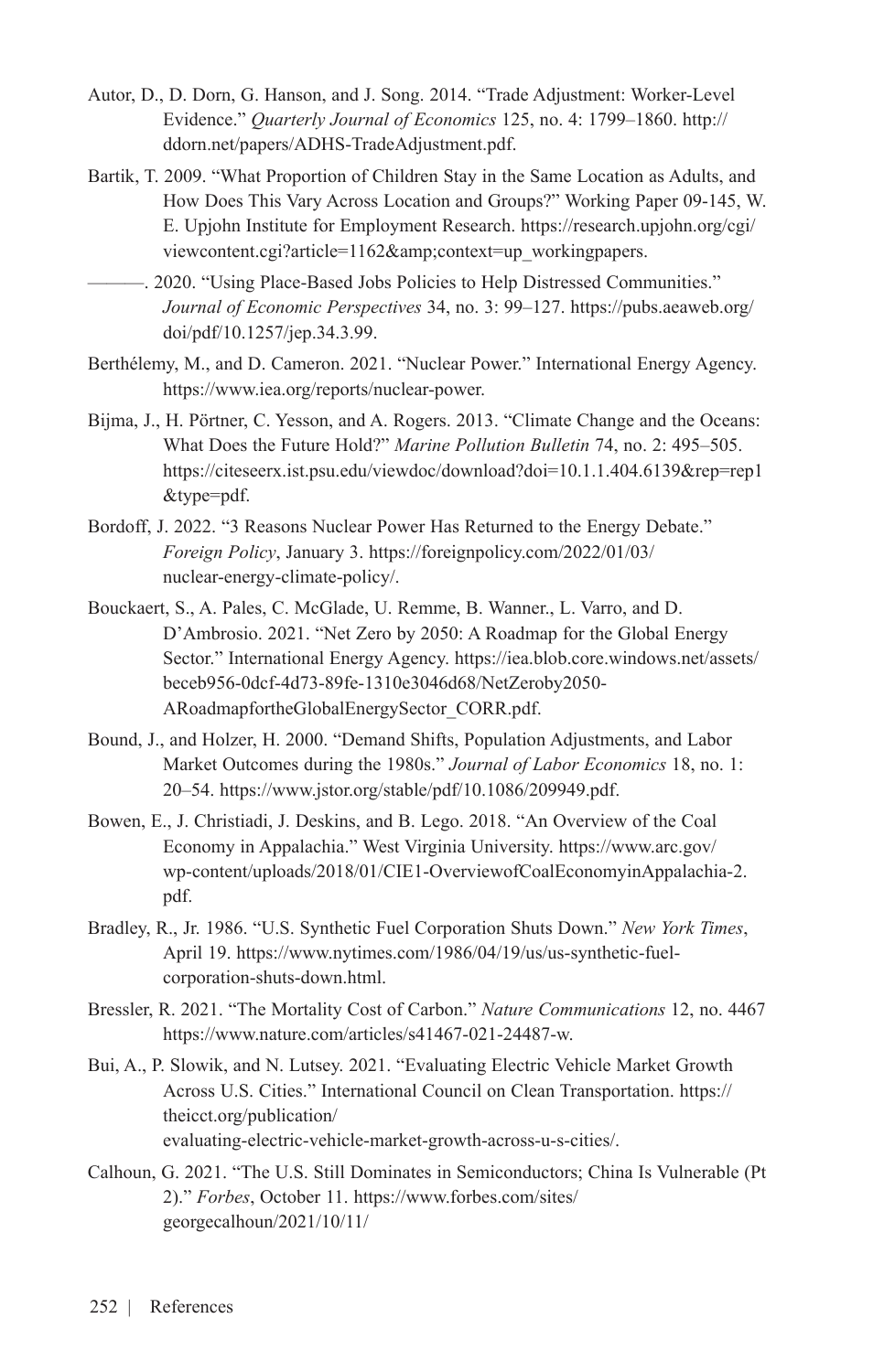[the-us-still-dominates-in-semiconductors-china-is-vulnerable-pt-](https://www.forbes.com/sites/georgecalhoun/2021/10/11/the-us-still-dominates-in-semiconductors-china-is-vulnerable-pt-2/?sh=55a4b0de70f7)[2/?sh=55a4b0de70f7.](https://www.forbes.com/sites/georgecalhoun/2021/10/11/the-us-still-dominates-in-semiconductors-china-is-vulnerable-pt-2/?sh=55a4b0de70f7)

- Center for Climate and Energy Solutions. 2021. "Congress Climate History." [https://](https://www.oecd-ilibrary.org/docserver/0e8e24f5-en.pdf?expires=1648070600&id=id&accname=ocid49017102b&checksum=5805A65FD4D1AA1BBD0DE2477C3286FC) [www.oecd-ilibrary.org/docserver/0e8e24f5-en.pdf?expires=1648070600&id=id](https://www.oecd-ilibrary.org/docserver/0e8e24f5-en.pdf?expires=1648070600&id=id&accname=ocid49017102b&checksum=5805A65FD4D1AA1BBD0DE2477C3286FC) [&accname=ocid49017102b&checksum=5805A65FD4D1AA1BBD0DE2477C3](https://www.oecd-ilibrary.org/docserver/0e8e24f5-en.pdf?expires=1648070600&id=id&accname=ocid49017102b&checksum=5805A65FD4D1AA1BBD0DE2477C3286FC) [286FC.](https://www.oecd-ilibrary.org/docserver/0e8e24f5-en.pdf?expires=1648070600&id=id&accname=ocid49017102b&checksum=5805A65FD4D1AA1BBD0DE2477C3286FC)
- Center for a Responsible Federal Budget. 2013. "The Tax Break-Down: Intangible Drilling Costs." https://www.crfb.org/blogs/tax-break-down-intangible-drillingcosts#:~:text=The%20deduction%20for%20intangible%20drilling%20costs%20 allows%20oil%20and%20gas,of%20oil%20and%20gas%20exploration.
- Chatzky, A., A. Siripurapu, and S. Markovich. 2021. "Space Exploration and U.S. Competitiveness." Council on Foreign Relations. https://www.cfr.org/ backgrounder/space-exploration-and-us-competitiveness.
- Cleary, E., J. Beierlein, N. Khanuja, L. McNamee, and F. Ledley. 2018. "Contribution of NIH Funding to New Drug Approvals 2010-2016." *Proceedings of the National Academy of Sciences* 115, no. 10: 2329–34. [https://www.pnas.org/doi/10.1073/](https://www.pnas.org/doi/10.1073/pnas.1715368115) [pnas.1715368115](https://www.pnas.org/doi/10.1073/pnas.1715368115).
- Climate Change Committee. 2021. "A Legal Duty to Act." https://www.theccc.org.uk/ the-need-to-act/a-legal-duty-toact/#:~:text=The%20Climate%20Change%20 Act%20commits,20%25%20of%20the%2UK's%20emissions.
- Climate Watch. 2019. "Climate Watch Historical Country Greenhouse Gas Emissions Data (1990–2018)." World Resources Institute. [https://www.climatewatchdata.](https://www.climatewatchdata.org/ghg-emissions?breakBy=regions&end_year=2018®ions=WORLD&start_year=1990.) [org/](https://www.climatewatchdata.org/ghg-emissions?breakBy=regions&end_year=2018®ions=WORLD&start_year=1990.)

ghg-emissions?breakBy=regions&end\_year=2018&regions=WORLD&start [year=1990.](https://www.climatewatchdata.org/ghg-emissions?breakBy=regions&end_year=2018®ions=WORLD&start_year=1990.)

- ———. 2021. "Historical GHG Emissions." World Resources Institute. [https://www.](https://www.climatewatchdata.org/ghg-emissions?end_year=2018&start_year=1990) [climatewatchdata.org/ghg-emissions?end\\_year=2018&start\\_year=1990](https://www.climatewatchdata.org/ghg-emissions?end_year=2018&start_year=1990).
- Cohen, A. 2021, "Europe's Self-Inflicted Energy Crisis." *Forbes*, October 14. [https://](https://www.forbes.com/sites/arielcohen/2021/10/14/europes-self-inflicted-energy-crisis/?sh=5d23b4c02af3) [www.forbes.com/sites/arielcohen/2021/10/14/](https://www.forbes.com/sites/arielcohen/2021/10/14/europes-self-inflicted-energy-crisis/?sh=5d23b4c02af3) [europes-self-inflicted-energy-crisis/?sh=5d23b4c02af3](https://www.forbes.com/sites/arielcohen/2021/10/14/europes-self-inflicted-energy-crisis/?sh=5d23b4c02af3).
- Comparative Food Politics. No date. "History of Agricultural Subsidies in the U.S. and E.U." https://food-studies.net/foodpolitics/agricultural-subsidies/jades-samplepage/#:~:text=Like%20most%20government%20policy%2C%20 agricultural%20subsidies%20in%20both,of%201933%2C%20marked%20 the%20beginnings%20of%20agricultural%20subsidies.
- Council of Economic Advisers. 2021. "Innovation, Investment, and Inclusion: Accelerating the Energy Transition and Creating Good Jobs." CEA White Paper. [https://www.whitehouse.gov/wp-content/uploads/2021/04/Innovation-](https://www.whitehouse.gov/wp-content/uploads/2021/04/Innovation-Investment-and-Inclusion-CEA-April-23-2021-1.pdf)[Investment-and-Inclusion-CEA-April-23-2021-1.pdf](https://www.whitehouse.gov/wp-content/uploads/2021/04/Innovation-Investment-and-Inclusion-CEA-April-23-2021-1.pdf).
- Council on Environmental Quality. 2021. "Council of Environmental Quality Report to Congress on Carbon Capture, Utilization, and Sequestration." [https://www.](https://www.whitehouse.gov/wp-content/uploads/2021/06/CEQ-CCUS-Permitting-Report.pdf) [whitehouse.gov/wp-content/uploads/2021/06/CEQ-CCUS-Permitting-Report.](https://www.whitehouse.gov/wp-content/uploads/2021/06/CEQ-CCUS-Permitting-Report.pdf) [pdf.](https://www.whitehouse.gov/wp-content/uploads/2021/06/CEQ-CCUS-Permitting-Report.pdf)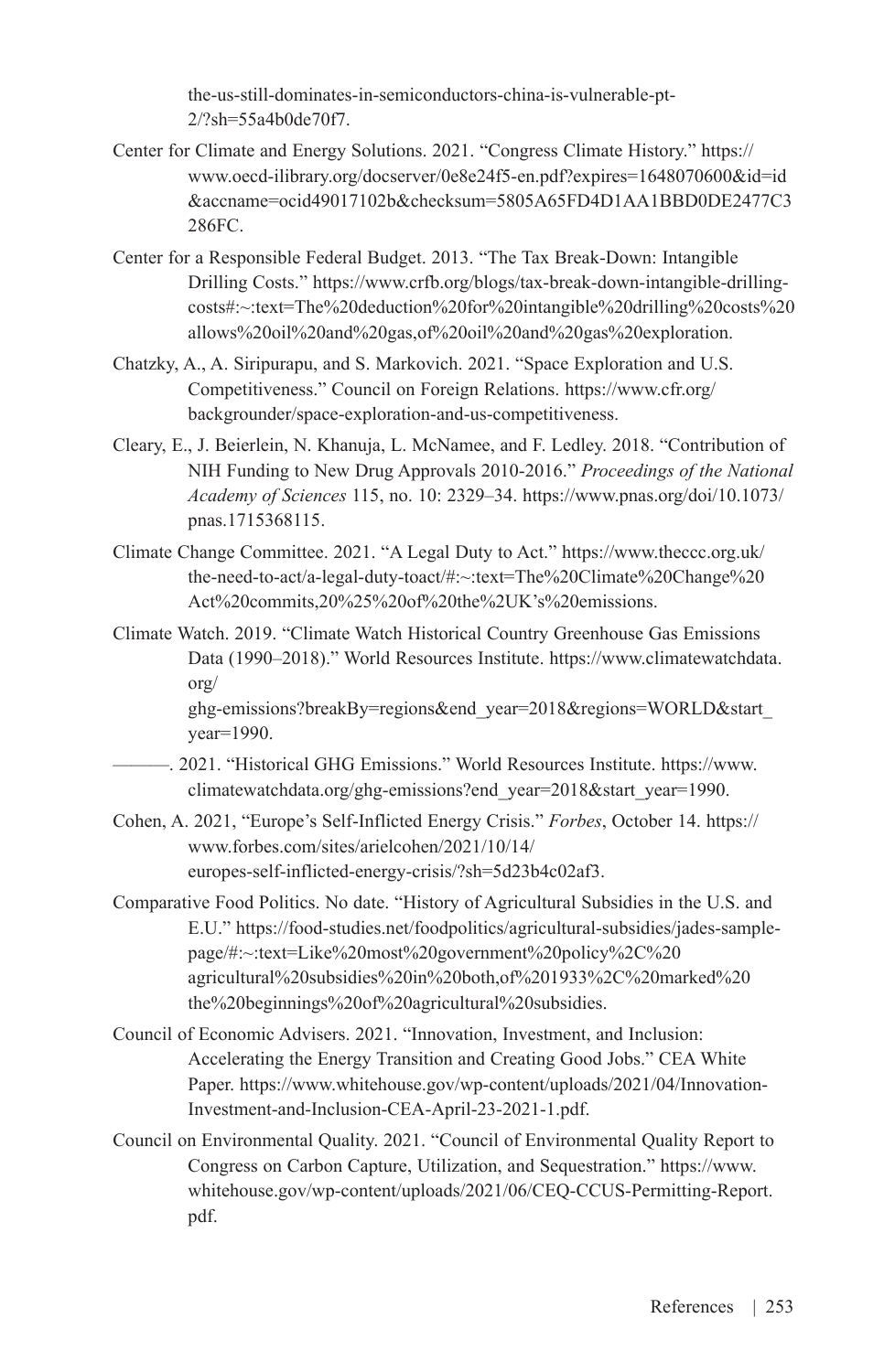- Council on Foreign Relations. 2021. "Timeline: Oil Dependence and U.S. Foreign Policy, 1850–2021. <https://www.cfr.org/timeline/oil-dependence-and-us-foreign-policy.>
- Davis, M., and J. Gregory. 2021. *Place-Based Redistribution in Location Choice Models*. NBER Working Paper 29045. Cambridge, MA: National Bureau of Economic Research. [https://www.nber.org/papers/w29045.](https://www.nber.org/papers/w29045)
- DeCarlo, S. 2017. "Chemicals and Related Products" U.S. International Trade Commission. [https://www.usitc.gov/research\\_and\\_analysis/trade\\_shifts\\_2017/](https://www.usitc.gov/research_and_analysis/trade_shifts_2017/chemicals.htm) [chemicals.htm](https://www.usitc.gov/research_and_analysis/trade_shifts_2017/chemicals.htm).
- Devarajan, S. 2016. "Three Reasons Why Industrial Policy Fails." Brookings Institution, Washington. [https://www.brookings.edu/blog/future-development/2016/01/14/](https://www.brookings.edu/blog/future-development/2016/01/14/three-reasons-why-industrial-policy-fails/.) [three-reasons-why-industrial-policy-fails/.](https://www.brookings.edu/blog/future-development/2016/01/14/three-reasons-why-industrial-policy-fails/.)
- Economic Innovation Group. 2020. "Opportunity Zones." [https://eig.org/](https://eig.org/opportunityzones/facts-and-figures.) [opportunityzones/facts-and-figures.](https://eig.org/opportunityzones/facts-and-figures.)
- European Battery Alliance. "Building a European Battery Industry." European Commission.<https://www.eba250.com/.>
- European Commission. 2020. "European Industrial Strategy." https://ec.europa.eu/info/ strategy/priorities-2019-2024/europe-fit-digital-age/ european-industrial-strategy\_en.
- ———. 2021a. "European Climate Law." [https://ec.europa.eu/clima/eu-action/european](https://ec.europa.eu/clima/eu-action/european-green-deal/european-climate-law_en)[green-deal/european-climate-law\\_en.](https://ec.europa.eu/clima/eu-action/european-green-deal/european-climate-law_en)
- ———. 2021b. "In Focus: Batteries—A Key Enabler of a Low-Carbon Economy." [https://ec.europa.eu/info/news/](https://ec.europa.eu/info/news/focus-batteries-key-enabler-low-carbon-economy-2021-mar-15_en) [focus-batteries-key-enabler-low-carbon-economy-2021-mar-15\\_en](https://ec.europa.eu/info/news/focus-batteries-key-enabler-low-carbon-economy-2021-mar-15_en).
- ———. 2022. "Building a European Research Area for Clean Hydrogen: The Role of EU Research and Innovation Investments to Deliver on the EU's Hydrogen Strategy." Commission Staff Working Document. [https://ec.europa.eu/info/sites/](https://ec.europa.eu/info/sites/default/files/research_and_innovation/research_by_area/documents/ec_rtd_swd-era-clean-hydrogen.pdf) [default/files/research\\_and\\_innovation/research\\_by\\_area/documents/ec\\_rtd\\_](https://ec.europa.eu/info/sites/default/files/research_and_innovation/research_by_area/documents/ec_rtd_swd-era-clean-hydrogen.pdf) [swd-era-clean-hydrogen.pdf.](https://ec.europa.eu/info/sites/default/files/research_and_innovation/research_by_area/documents/ec_rtd_swd-era-clean-hydrogen.pdf)
- Fajgelbaum, P., and C. Gaubert. 2020. "Optimal Spatial Policies, Geography, and Sorting." *Quarterly Journal of Economics* 135, no. 2: 959–1036. [https://](https://academic.oup.com/qje/article/135/2/959/5697213?login=true) [academic.oup.com/qje/article/135/2/959/5697213?login=true.](https://academic.oup.com/qje/article/135/2/959/5697213?login=true)
- Fattouh, Bassam. 2007. "OPEC Pricing Power: The Need for a New Perspective." Oxford Institute for Energy Studies. [https://a9w7k6q9.stackpathcdn.com/wpcms/](https://a9w7k6q9.stackpathcdn.com/wpcms/wp-content/uploads/2010/11/WPM31-OPECPricingPowerTheNeedForANewPerspective-BassamFattouh-2007.pdf) [wp-content/uploads/2010/11/WPM31-OPECPricingPowerTheNeedForANewPe](https://a9w7k6q9.stackpathcdn.com/wpcms/wp-content/uploads/2010/11/WPM31-OPECPricingPowerTheNeedForANewPerspective-BassamFattouh-2007.pdf) [rspective-BassamFattouh-2007.pdf](https://a9w7k6q9.stackpathcdn.com/wpcms/wp-content/uploads/2010/11/WPM31-OPECPricingPowerTheNeedForANewPerspective-BassamFattouh-2007.pdf).
- Federal Reserve Bank of Saint Louis. 2022. "All Employees, Oil and Gas Extraction." FRED Economic Data. <https://fred.stlouisfed.org/series/CES1021100001.>
- Ford Motor Company. 2021. "Van Dyke Plant's Name Change Aligns with Expanded Production Line, Ford's Commitment to Electrification." Ford Media Center. [https://media.ford.com/content/fordmedia/fna/us/en/news/2021/05/24/van-dyke](https://media.ford.com/content/fordmedia/fna/us/en/news/2021/05/24/van-dyke-plant_s-name-change-electrification.html)[plant\\_s-name-change-electrification.html.](https://media.ford.com/content/fordmedia/fna/us/en/news/2021/05/24/van-dyke-plant_s-name-change-electrification.html)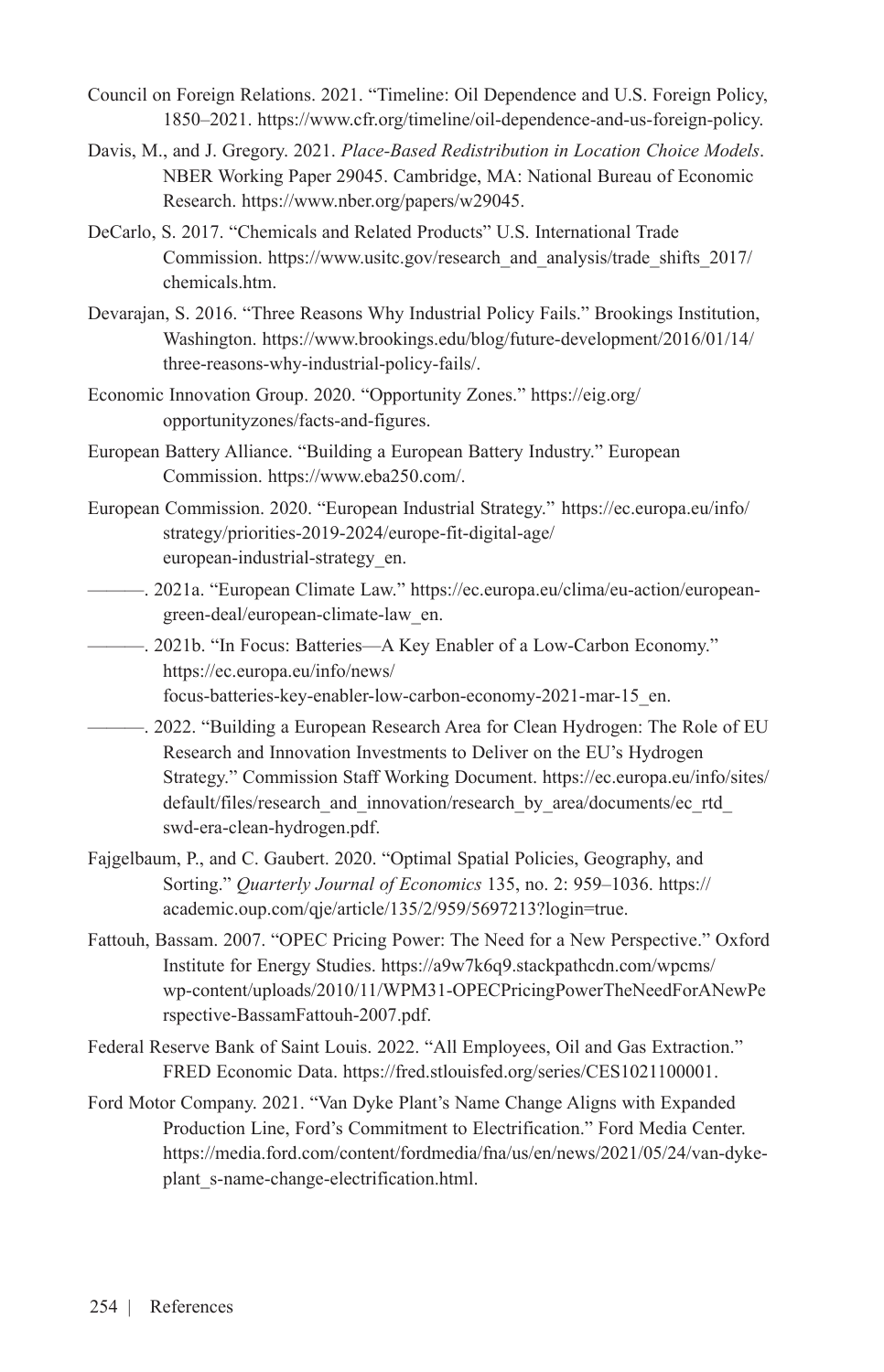- Friedrich, J., and T. Damassa. 2014. "The History of Carbon Dioxide Emissions." World Resources Institute. [https://www.wri.org/insights/](https://www.wri.org/insights/history-carbon-dioxide-emissions) [history-carbon-dioxide-emissions.](https://www.wri.org/insights/history-carbon-dioxide-emissions)
- Frittelli, J. 2003. "The Jones Act: An Overview." Congressional Research Service, Report for Congress. <https://sgp.fas.org/crs/misc/RS21566.pdf.>
- ———. 2019. "Shipping Under the Jones Act: Legislative and Regulatory Background." Congressional Research Service, Report for Congress. [https://sgp.fas.org/crs/](https://sgp.fas.org/crs/misc/R45725.pdf) [misc/R45725.pdf](https://sgp.fas.org/crs/misc/R45725.pdf).
- Garcia, F., E. Bestion, R. Warfield, and G. Yvon-Durocher. 2018. "Changes in Temperature Alter the Relationship Between Biodiversity and Ecosystem Functioning." *Proceedings of the National Academy of Sciences* 115, no. 43, 10989–94. [https://www.pnas.org/doi/pdf/10.1073/pnas.1805518115.](https://www.pnas.org/doi/pdf/10.1073/pnas.1805518115)
- Ge, M., J. Friedrich, and L. Vigna. 2020. "4 Charts Explain Greenhouse Gas Emissions by Countries and Sectors." World Resources Institute. [https://www.wri.org/](https://www.wri.org/insights/4-charts-explain-greenhouse-gas-emissions-countries-and-sectors) [insights/4-charts-explain-greenhouse-gas-emissions-countries-and-sectors](https://www.wri.org/insights/4-charts-explain-greenhouse-gas-emissions-countries-and-sectors).
- Glasgow Financial Alliance for Net Zero. 2022. "About Us." [https://www.gfanzero.com/](https://www.gfanzero.com/about/) [about/](https://www.gfanzero.com/about/).
- Goodman, M. 2020. "From Industrial Policy to Innovation Strategy: Lessons from Japan, Europe, and the United States." Center for Strategic and International Studies. [https://www.csis.org/analysis/](https://www.csis.org/analysis/industrial-policy-innovation-strategy-lessons-japan-europe-and-united-states.) [industrial-policy-innovation-strategy-lessons-japan-europe-and-united-states.](https://www.csis.org/analysis/industrial-policy-innovation-strategy-lessons-japan-europe-and-united-states.)
- Goodwyn, L. 1996. *Texas Oil, American Dreams: A Study of the Texas Independent Producers and Royalty Owners Association*. Austin: Texas State Historical Association.
- Government of Canada. 2021. "The Federal Carbon Pollution Pricing Benchmark." [https://www.canada.ca/en/environment-climate-change/services/climate-change/](https://www.canada.ca/en/environment-climate-change/services/climate-change/pricing-pollution-how-it-will-work/carbon-pollution-pricing-federal-benchmark-information.html) [pricing-pollution-how-it-will-work/carbon-pollution-pricing-federal-benchmark](https://www.canada.ca/en/environment-climate-change/services/climate-change/pricing-pollution-how-it-will-work/carbon-pollution-pricing-federal-benchmark-information.html)[information.html](https://www.canada.ca/en/environment-climate-change/services/climate-change/pricing-pollution-how-it-will-work/carbon-pollution-pricing-federal-benchmark-information.html).
	- ———. 2022. "Carbon Pollution Pricing Systems Across Canada." [https://www.canada.](https://www.canada.ca/en/environment-climate-change/services/climate-change/pricing-pollution-how-it-will-work.html) [ca/en/environment-climate-change/services/climate-change/pricing-pollution](https://www.canada.ca/en/environment-climate-change/services/climate-change/pricing-pollution-how-it-will-work.html)[how-it-will-work.html.](https://www.canada.ca/en/environment-climate-change/services/climate-change/pricing-pollution-how-it-will-work.html)
- Gregg, S. 2020. "The Trouble with Industrial Policy." Public Discourse. [https://www.](https://www.thepublicdiscourse.com/2020/08/64708/.) [thepublicdiscourse.com/2020/08/64708/.](https://www.thepublicdiscourse.com/2020/08/64708/.)
- Gruber, J., and S. Johnson. 2019. *Jump-Starting America: How Breakthrough Science Can Revive Economic Growth and the American Dream*. New York: PublicAffairs.
- Gundlach, J., Minsk, R., and N. Kaufman. 2019. "Interactions between a Federal Carbon Tax and Other Climate Policies." Center on Global Energy Policy at the School of International and Public Affairs of Columbia University. [https://www.](https://www.ourenergypolicy.org/wp-content/uploads/2019/03/CarbonTaxPolicyInteractions-CGEP_Report_030419.pdf) [ourenergypolicy.org/wp-content/uploads/2019/03/CarbonTaxPolicyInteractions-](https://www.ourenergypolicy.org/wp-content/uploads/2019/03/CarbonTaxPolicyInteractions-CGEP_Report_030419.pdf)[CGEP\\_Report\\_030419.pdf.](https://www.ourenergypolicy.org/wp-content/uploads/2019/03/CarbonTaxPolicyInteractions-CGEP_Report_030419.pdf)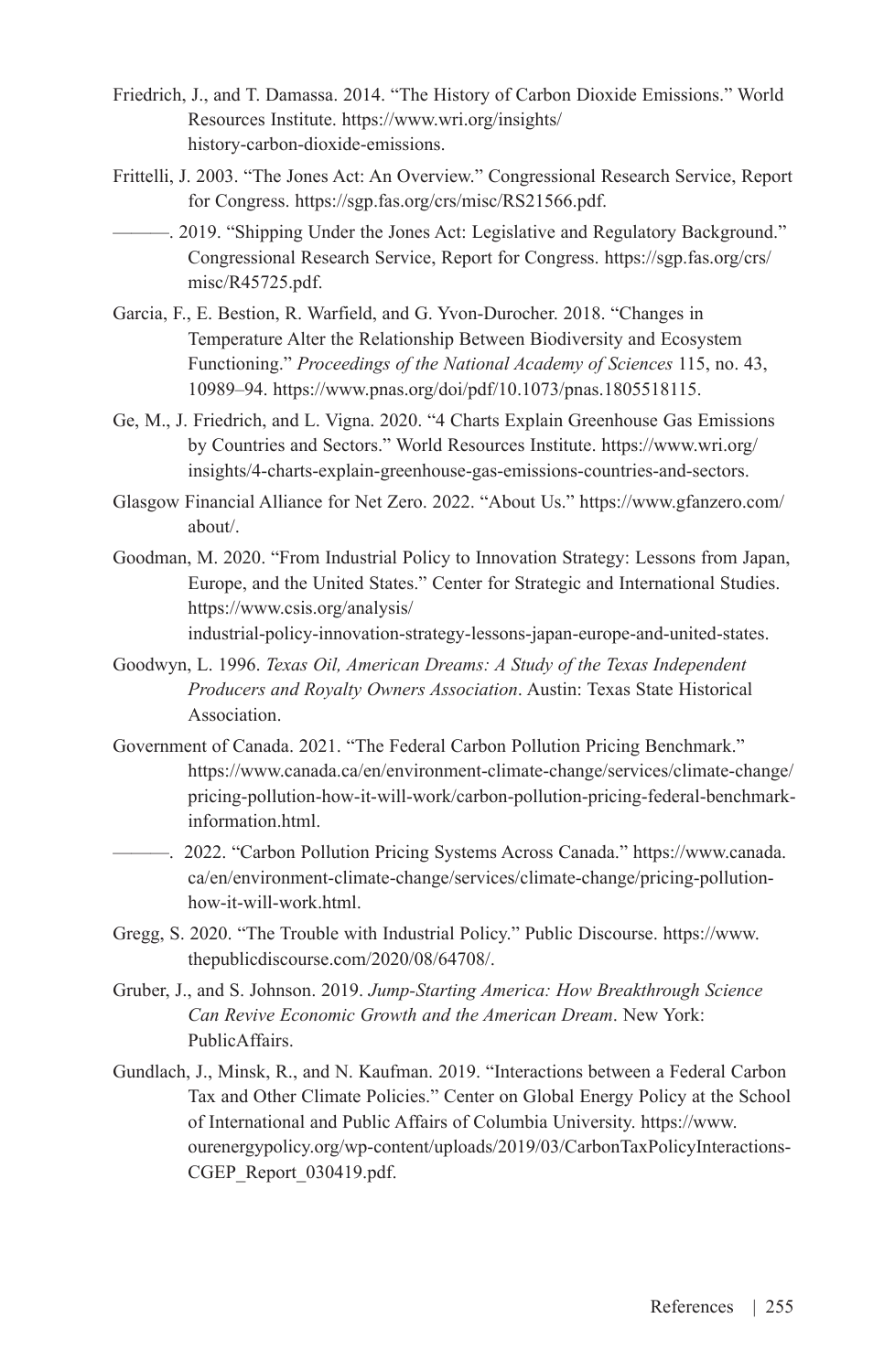- Ha, K., J. Wittels, K. Kyaw, and K. Chia. 2020. "Worst Shipping Crisis in Decades Puts Lives and Trade at Risk." Bloomberg. [https://www.bloomberg.com/](https://www.bloomberg.com/features/2020-pandemic-shipping-labor-violations/.) [features/2020-pandemic-shipping-labor-violations/.](https://www.bloomberg.com/features/2020-pandemic-shipping-labor-violations/.)
- Heiss, M. 1994. "The United States, Great Britain, and the Creation of the Iranian Oil Consortium, 1953–1954." *International History Review* 16, no. 3: 511–35. [https://www.jstor.org/stable/40107317.](https://www.jstor.org/stable/40107317)
- Hershbein, B., and B. Stuart. 2020. "Recessions and Local Labor Market Hysteresis." Working Paper 20-325, W. E. Upjohn Institute for Employment Research. [https://research.upjohn.org/cgi/viewcontent.](https://research.upjohn.org/cgi/viewcontent.cgi?article=1344&context=up_workingpapers) [cgi?article=1344&context=up\\_workingpapers](https://research.upjohn.org/cgi/viewcontent.cgi?article=1344&context=up_workingpapers).
- Higdon, J., and M. Robertson. 2020. "The Role of Public Benefits in Supporting Workers and Communities Affected by Energy Transition." Resources for the Future. [https://media.rff.org/documents/Report\\_20-16.pdf](https://media.rff.org/documents/Report_20-16.pdf).
- Hof, R. 2011. "Lessons from Sematech." *MIT Technology Review*, August. [https://www.](https://www.technologyreview.com/2011/07/25/192832/lessons-from-sematech/.) [technologyreview.com/2011/07/25/192832/lessons-from-sematech/.](https://www.technologyreview.com/2011/07/25/192832/lessons-from-sematech/.)
- Howard, P., and T. Sterner. 2017. "Few and Not So Far Between: A Meta-Analysis of Climate Damage Estimates." *Environmental and Resource Economics* 68: 197–225. [https://link.springer.com/article/10.1007/s10640-017-0166-z.](https://link.springer.com/article/10.1007/s10640-017-0166-z)
- Hyman, B. 2018. "Can Displaced Labor Be Retrained? Evidence from Quasi-Random Assignment to Trade Adjustment Assistance." Working paper, University of Chicago. [https://static1.squarespace.com/static/5acbd8e736099b27ba4cfb36/t/5b](https://static1.squarespace.com/static/5acbd8e736099b27ba4cfb36/t/5be07a4140ec9a642e20aa70/1541438026120/Hyman_TAA_Latest.pdf) [e07a4140ec9a642e20aa70/1541438026120/Hyman\\_TAA\\_Latest.pdf.](https://static1.squarespace.com/static/5acbd8e736099b27ba4cfb36/t/5be07a4140ec9a642e20aa70/1541438026120/Hyman_TAA_Latest.pdf)
- IAEA (International Atomic Energy Agency). 2013. "IAEA Issues Projections for Nuclear Power from 2020 to 2050." [https://www.iaea.org/newscenter/news/](https://www.iaea.org/newscenter/news/iaea-issues-projections-nuclear-power-2020-2050) [iaea-issues-projections-nuclear-power-2020-2050.](https://www.iaea.org/newscenter/news/iaea-issues-projections-nuclear-power-2020-2050)
- IEA (International Energy Agency). 2014. *World Energy Outlook*. Paris: International Energy Agency. <https://www.iea.org/reports/world-energy-outlook-2014>.
	- ———. 2021. "Sustainable Development Scenario (SDS)." In *World Energy Outlook*. Paris: International Energy Agency. [https://www.iea.org/reports/world-energy](https://www.iea.org/reports/world-energy-model/sustainable-development-scenario-sds)[model/sustainable-development-scenario-sds.](https://www.iea.org/reports/world-energy-model/sustainable-development-scenario-sds)
- ———. 2022a. "Chemicals." [https://www.iea.org/fuelsand-technologies/chemicals.](https://www.iea.org/fuelsand-technologies/chemicals)
- ———. 2022b. "Energy Security." [https://www.iea.org/topics/energy-security.](https://www.iea.org/topics/energy-security)
- Igogo, T., P. Basore, G. Bromhal, S. Browne, C. Caddy, G. Coplon-Newfield, C. Cunliff, et al. 2022. "America's Strategy to Secure the Supply Chain for a Robust Clean Energy Transition." U.S. Department of Energy.
- "Infrastructure Investment & Jobs Act: A Down Payment on Fulfilling Federal Promises for Climate Action." 2021. Clean Air Task Force. [https://cdn.catf.us/wp-content/](https://cdn.catf.us/wp-content/uploads/2021/11/16170917/CATF_IIJAFactSheet_Proof_11.16.21.pdf) [uploads/2021/11/16170917/CATF\\_IIJAFactSheet\\_Proof\\_11.16.21.pdf](https://cdn.catf.us/wp-content/uploads/2021/11/16170917/CATF_IIJAFactSheet_Proof_11.16.21.pdf).
- Interagency Working Group on Coal and Power Plant Communities and Economic Revitalization. 2021. "Initial Report to the President on Empowering Workers Through Revitalizing Energy Communities." U.S. Department of Energy, National Energy Technology Laboratory. [https://netl.doe.gov/sites/default/](https://netl.doe.gov/sites/default/files/2021-04/Initial%20Report%20on%20Energy%20Communities_Apr2021.pdf.)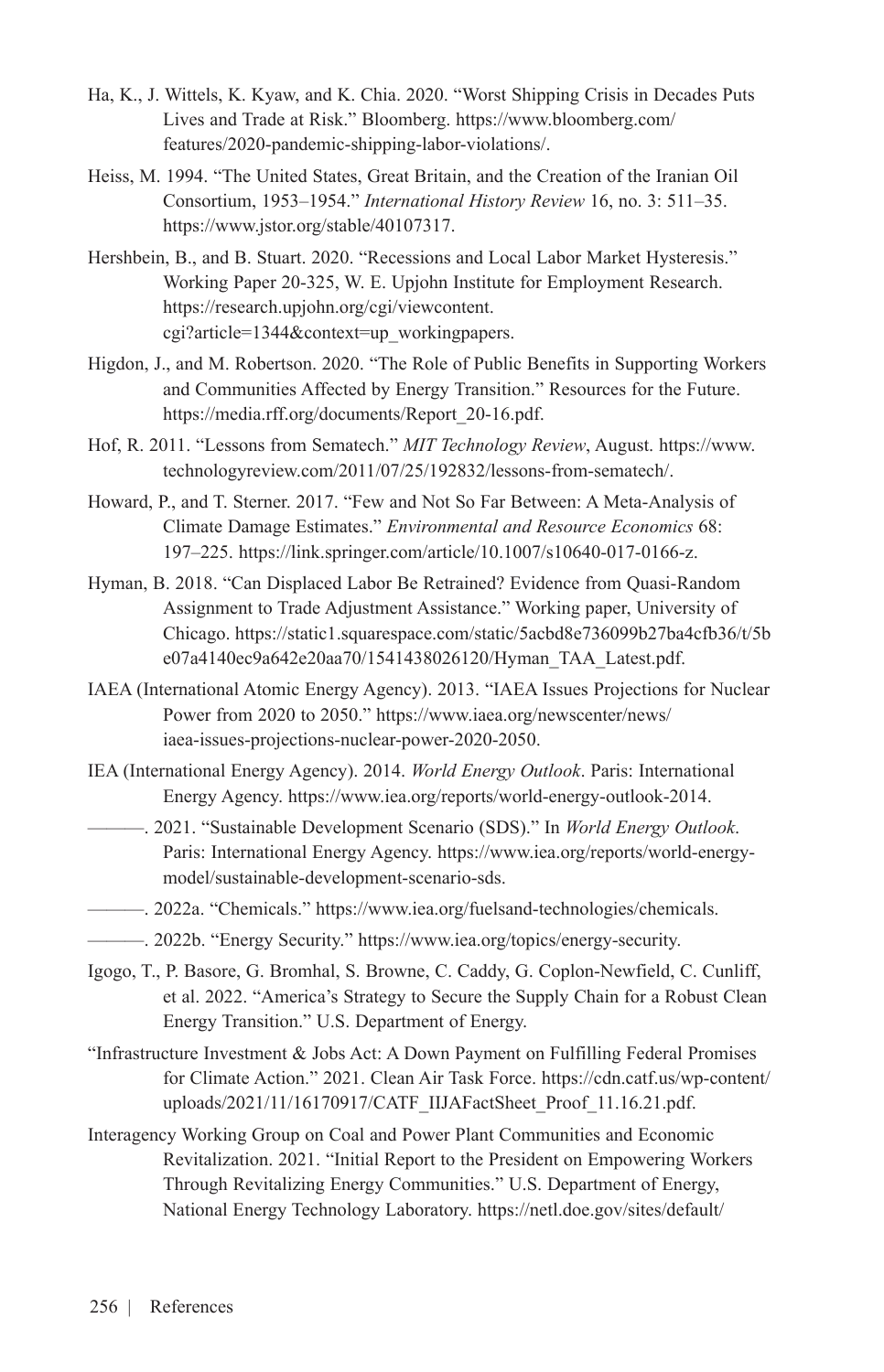[files/2021-04/Initial%20Report%20on%20Energy%20Communities\\_Apr2021.](https://netl.doe.gov/sites/default/files/2021-04/Initial%20Report%20on%20Energy%20Communities_Apr2021.pdf.) [pdf.](https://netl.doe.gov/sites/default/files/2021-04/Initial%20Report%20on%20Energy%20Communities_Apr2021.pdf.)

- Jadhav, A., and S. Mutreja. 2020. "Electric Vehicle Market by Type (Battery Electric Vehicles (BEV), Hybrid Electric Vehicles (HEV), and Plug-in Hybrid Electric Vehicles (PHEV), Vehicle Class (Mid-Priced and Luxury), and Vehicle Type (Two-Wheelers, Passenger Cars, and Commercial Vehicles): Global Opportunity Analysis and Industry Forecast, 2020–2027." Allied Market Research. [https://www.alliedmarketresearch.com/electric-vehicle-market.](https://www.alliedmarketresearch.com/electric-vehicle-market)
- Jiji Press. 2021. "Japan Diet Oks Bill on Achieving Carbon Neutrality by 2050." https:// www.nippon.com/en/news/yjj2021052600187/.
- Johnson, J. 2011. "Long History of U.S. Energy Subsidies." *Chemical & Engineering News Archive* 51: 30–31. [https://cen.acs.org/articles/89/i51/Long-History-US-](https://cen.acs.org/articles/89/i51/Long-History-US-Energy-Subsidies.html)[Energy-Subsidies.html](https://cen.acs.org/articles/89/i51/Long-History-US-Energy-Subsidies.html).
- Jones, A., and A. Lawson. 2021. "Carbon Capture and Sequestration in the United States." U.S. Congressional Research Service, Report 44902. [https://sgp.fas.org/](https://sgp.fas.org/crs/misc/R44902.pdf) [crs/misc/R44902.pdf](https://sgp.fas.org/crs/misc/R44902.pdf).
- Kaplan, T., C. Buckley, and B. Plumer. 2021. "U.S. Bans Imports of Some Chinese Solar Materials Tied to Forced Labor." *New York Times*, June 24. [https://www.](https://www.nytimes.com/2021/06/24/business/economy/china-forced-labor-solar.html) [nytimes.com/2021/06/24/business/economy/china-forced-labor-solar.html](https://www.nytimes.com/2021/06/24/business/economy/china-forced-labor-solar.html).
- Kim, M., M. Lee, and Y. Shin. 2021. *The Plant-Level View of an Industrial Policy: The Korean Heavy Industry Drive of 1973*. NBER Working Paper 29252. Cambridge, MA: National Bureau of Economic Research. [https://www.nber.org/](https://www.nber.org/system/files/working_papers/w29252/w29252.pdf) [system/files/working\\_papers/w29252/w29252.pdf.](https://www.nber.org/system/files/working_papers/w29252/w29252.pdf)
- Kline, P. 2010. "Place Based Policies, Heterogeneity, and Agglomeration." *American Economic Review* 100, 383–87. [https://pubs.aeaweb.org/doi/pdfplus/10.1257/](https://pubs.aeaweb.org/doi/pdfplus/10.1257/aer.100.2.383) [aer.100.2.383.](https://pubs.aeaweb.org/doi/pdfplus/10.1257/aer.100.2.383)
- Kline, P., and E. Moretti. 2013. "Place Based Policies with Unemployment." *American Economic Review* 103, no. 3, 238–43. [https://www.aeaweb.org/](https://www.aeaweb.org/articles?id=10.1257/aer.103.3.238) [articles?id=10.1257/aer.103.3.238.](https://www.aeaweb.org/articles?id=10.1257/aer.103.3.238)
- Lane, N. 2017. "Manufacturing Revolutions: The Role of Industrial Policy in South Korea's Industrialisation." [https://voxdev.org/topic/firms-trade/](https://voxdev.org/topic/firms-trade/manufacturing-revolutions-role-industrial-policy-south-korea-s-industrialisation.) [manufacturing-revolutions-role-industrial-policy-south-korea-s-industrialisation.](https://voxdev.org/topic/firms-trade/manufacturing-revolutions-role-industrial-policy-south-korea-s-industrialisation.)
- Larson, E., C. Greig, J. Jenkins, E. Mayfield, A. Pascale, C. Zhang, J. Drossman, R. Williams, S. Pacala, R. Socolow, E. Baik, R. Birdsey, R. Duke, R. Jones, B. Haley, E. Leslie, K. Paustian, and A. Swan. 2020. "Net-Zero America: Potential Pathways, Infrastructure, and Impacts, Interim Report." Princeton University, Princeton, NJ. https://netzeroamerica.princeton.edu/the-report.[https://](https://netzeroamerica.princeton.edu/the-report.) [netzeroamerica.princeton.edu/the-report.](https://netzeroamerica.princeton.edu/the-report.)
- Lewis, M. 2021. "Ørsted Is Going Big on U.S. Offshore Wind, and This Is What It Needs to Succeed." [https://electrek.co/2021/10/21/](https://electrek.co/2021/10/21/orsted-is-going-big-on-us-offshore-wind-and-this-is-what-it-needs-to-succeed/) [orsted-is-going-big-on-us-offshore-wind-and-this-is-what-it-needs-to-succeed/.](https://electrek.co/2021/10/21/orsted-is-going-big-on-us-offshore-wind-and-this-is-what-it-needs-to-succeed/)
- Liu, C., and J. Urpelainen. 2021. "Why the United States Should Compete with China on Global Clean Energy Finance." Brookings Institution, Washington. [https://www.](https://www.brookings.edu/research/why-the-united-states-should-compete-with-china-on-global-clean-energy-finance/)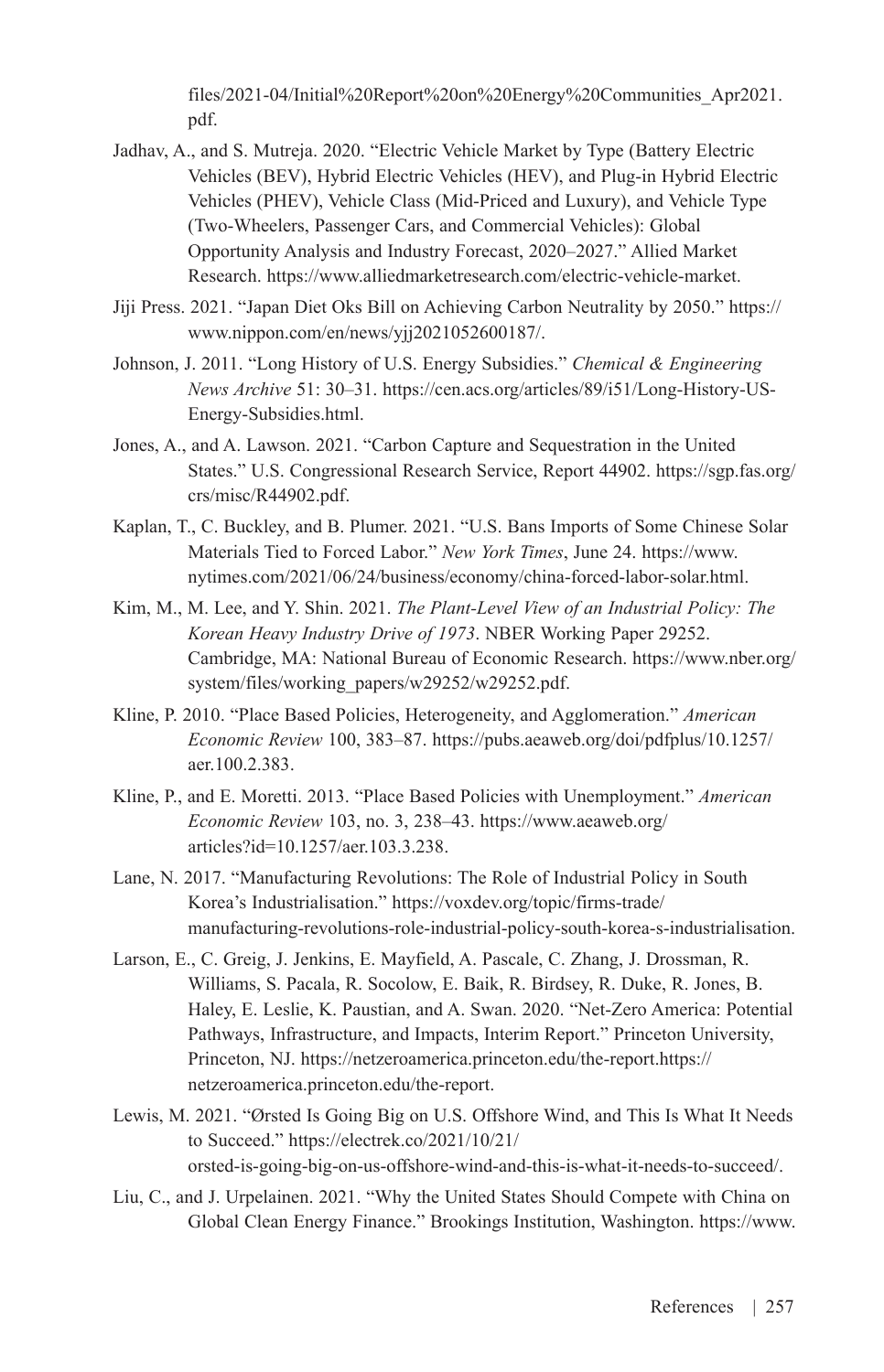[brookings.edu/research/](https://www.brookings.edu/research/why-the-united-states-should-compete-with-china-on-global-clean-energy-finance/) [why-the-united-states-should-compete-with-china-on-global-clean-energy](https://www.brookings.edu/research/why-the-united-states-should-compete-with-china-on-global-clean-energy-finance/)[finance/.](https://www.brookings.edu/research/why-the-united-states-should-compete-with-china-on-global-clean-energy-finance/)

- Loeterman, B., director. 1992. *The Prize: The Epic Quest for Oil, Money, & Power, Part 3*. Washington: PBS.
- London School of Economics and Political Science. 2020. "What Is the 2008 Climate Change Act?" Grantham Research Institute on Climate Change and the Environment. https://www.lse.ac.uk/granthaminstitute/explainers/ what-is-the-2008-climate-change-act/.
- Look, W., D. Raimi, M. Robertson, J. Higdon, and D. Propp. 2021. "Enabling Fairness for Energy Workers and Communities in Transition: A Review of Federal Policy Options and Principles for a Just Transition in the United States." Resources for the Future and Environmental Defense Fund. [https://www.edf.](https://www.edf.org/sites/default/files/documents/RFF-EDF%20Fairness%20for%20Workers%20and%20Communities%20Synthesis%20Report.pdf.) [org/sites/default/files/documents/RFF-EDF%20Fairness%20for%20](https://www.edf.org/sites/default/files/documents/RFF-EDF%20Fairness%20for%20Workers%20and%20Communities%20Synthesis%20Report.pdf.) [Workers%20and%20Communities%20Synthesis%20Report.pdf.](https://www.edf.org/sites/default/files/documents/RFF-EDF%20Fairness%20for%20Workers%20and%20Communities%20Synthesis%20Report.pdf.)
- Mast, E. 2018. "Race to the Bottom? Local Tax Break Competition and Business Location." *W. E. Upjohn Institute for Employment Research, Employment Research Newsletter* 25, no. 1. [https://discovery.ucl.ac.uk/id/eprint/10089989/1/](https://discovery.ucl.ac.uk/id/eprint/10089989/1/Mazzucato2019_Article_Challenge-DrivenInnovationPoli.pdf) [Mazzucato2019\\_Article\\_Challenge-DrivenInnovationPoli.pdf.](https://discovery.ucl.ac.uk/id/eprint/10089989/1/Mazzucato2019_Article_Challenge-DrivenInnovationPoli.pdf)
- Mazzucato, M., R. Kattel, and J. Ryan-Collins. 2019. "Challenge-Driven Innovation Policy: Towards a New Policy Toolkit." *Journal of Industry, Competition, and Trade* 20: 421–37. [https://discovery.ucl.ac.uk/id/eprint/10089989/1/](https://discovery.ucl.ac.uk/id/eprint/10089989/1/Mazzucato2019_Article_Challenge-DrivenInnovationPoli.pdf) [Mazzucato2019\\_Article\\_Challenge-DrivenInnovationPoli.pdf.](https://discovery.ucl.ac.uk/id/eprint/10089989/1/Mazzucato2019_Article_Challenge-DrivenInnovationPoli.pdf)
- McCarthy, G., and J. Kerry. 2021. "The United States' Nationally Determined Contribution, Reducing Greenhouse Gases in the United States: A 2030 Emissions Target." [https://www4.unfccc.int/sites/ndcstaging/](https://www4.unfccc.int/sites/ndcstaging/PublishedDocuments/United%20States%20of%20America%20First/United%20States%20NDC%20April%2021%202021%20Final.pdf) [PublishedDocuments/United%20States%20of%20America%20First/United%20](https://www4.unfccc.int/sites/ndcstaging/PublishedDocuments/United%20States%20of%20America%20First/United%20States%20NDC%20April%2021%202021%20Final.pdf) [States%20NDC%20April%2021%202021%20Final.pdf.](https://www4.unfccc.int/sites/ndcstaging/PublishedDocuments/United%20States%20of%20America%20First/United%20States%20NDC%20April%2021%202021%20Final.pdf)
- Mercure, J., Salas, and P. Vercoulen. 2021. "Reframing Incentives for Climate Policy Action." *National Energy* 6: 1133–43. [https://www.nature.com/articles/s41560-](https://www.nature.com/articles/s41560-021-00934-2.pdf) [021-00934-2.pdf.](https://www.nature.com/articles/s41560-021-00934-2.pdf)
- Metcalf, G., and Q. Wang. 2019. *Abandoned by Coal, Swallowed by Opioids?* NBER Working Paper 26551. Cambridge, MA: National Bureau of Economic Research. [https://www.nber.org/system/files/working\\_papers/w26551/w26551.](https://www.nber.org/system/files/working_papers/w26551/w26551.pdf) [pdf.](https://www.nber.org/system/files/working_papers/w26551/w26551.pdf)
- Monras, J. 2020. "Economic Shocks and Internal Migration." Centre de Recerca en Economica Internacional. [https://crei.cat/wp-content/uploads/2020/06/3-ECO-](https://crei.cat/wp-content/uploads/2020/06/3-ECO-SHOCKS.pdf)[SHOCKS.pdf.](https://crei.cat/wp-content/uploads/2020/06/3-ECO-SHOCKS.pdf)
- Morris, A., N. Kaufman, and S. Doshi. 2021. "Revenue at Risk in Coal Reliant Communities." *Environmental and Energy Policy and the Economy* 2: 83–116. [https://www.journals.uchicago.edu/doi/epdf/10.1086/711307.](https://www.journals.uchicago.edu/doi/epdf/10.1086/711307)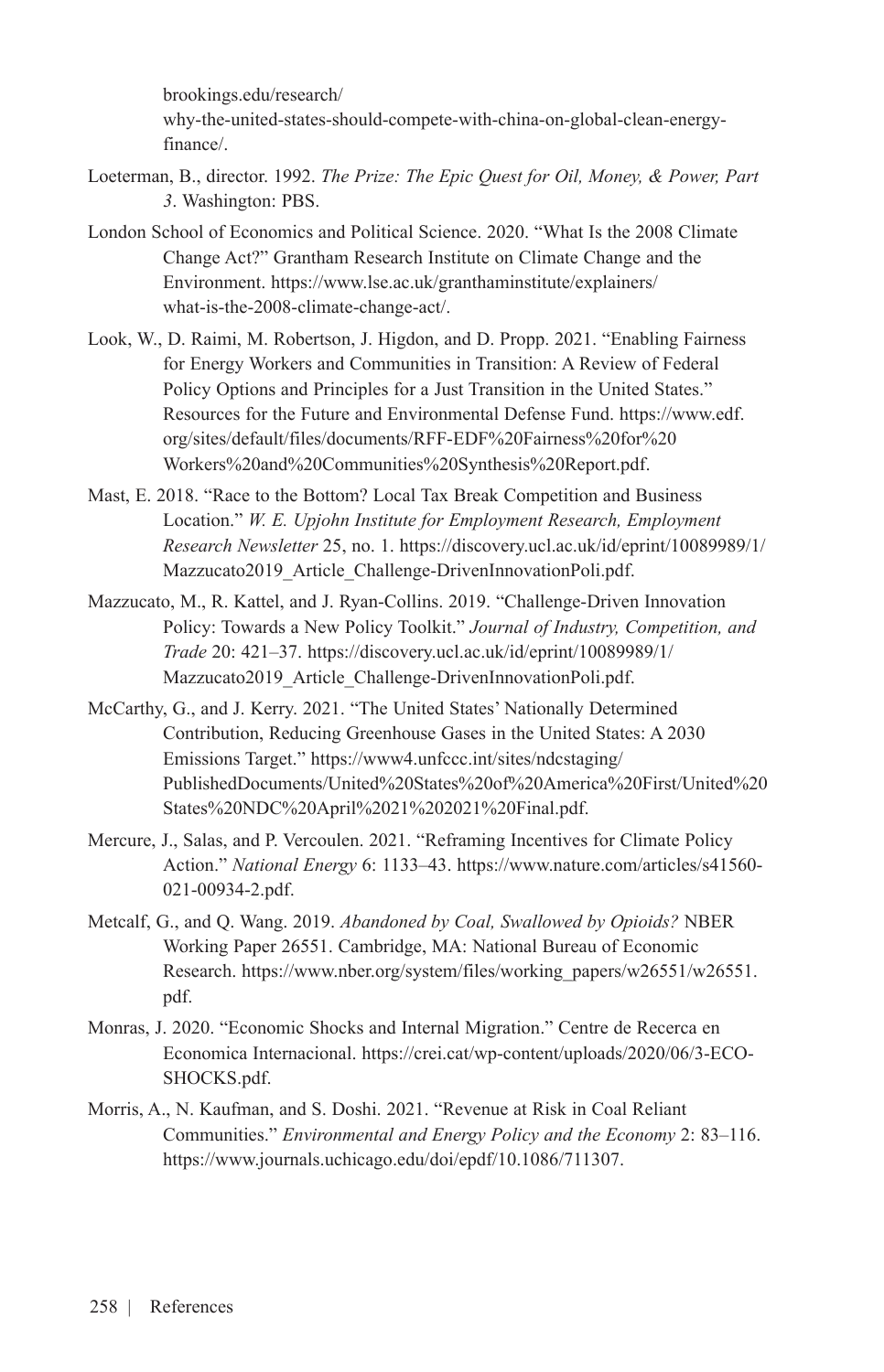- Muro, M., A. Tomer, R. Shivaram, and J. Kane. 2019. "Advancing Inclusion Through Clean Energy Jobs." Brookings Institution, Washington. [https://www.brookings.](https://www.brookings.edu/research/advancing-inclusion-through-clean-energy-jobs/) [edu/research/advancing-inclusion-through-clean-energy-jobs/.](https://www.brookings.edu/research/advancing-inclusion-through-clean-energy-jobs/)
- Myers, S. 2020. "China's Pledge to Be Carbon Neutral by 2060: What It Means." *New York Times*, September 23*.* [https://www.nytimes.com/2020/09/23/world/asia/](https://www.nytimes.com/2020/09/23/world/asia/china-climate-change.html) [china-climate-change.html](https://www.nytimes.com/2020/09/23/world/asia/china-climate-change.html).
- NASA (National Aeronautics and Space Administration). 2021. "Global Climate Change: Vital Signs of the Planet, Global Temperature." [https://climate.nasa.gov/vital](https://climate.nasa.gov/vital-signs/global-temperature/)[signs/global-temperature/.](https://climate.nasa.gov/vital-signs/global-temperature/)
- National Academies of Sciences, Engineering, and Medicine. 2021. *Accelerating Decarbonization in the United States: Technology, Policy, and Societal Dimensions*. Washington: National Academies Press. [https://www.](https://www.nationalacademies.org/our-work/accelerating-decarbonization-in-the-united-states-technology-policy-and-societal-dimensions) [nationalacademies.org/our-work/](https://www.nationalacademies.org/our-work/accelerating-decarbonization-in-the-united-states-technology-policy-and-societal-dimensions) [accelerating-decarbonization-in-the-united-states-technology-policy-and](https://www.nationalacademies.org/our-work/accelerating-decarbonization-in-the-united-states-technology-policy-and-societal-dimensions)[societal-dimensions](https://www.nationalacademies.org/our-work/accelerating-decarbonization-in-the-united-states-technology-policy-and-societal-dimensions).
- National Center for Education Statistics. 2021. "International Educational Attainment." [https://nces.ed.gov/programs/coe/pdf/2021/cac\\_508c.pdf.](https://nces.ed.gov/programs/coe/pdf/2021/cac_508c.pdf)
- National Institute for Occupational Safety and Health. 2018. "Prevalence of Black Lung Continues to Increase Among U.S. Coal Miners." Centers for Disease Control and Prevention. <https://www.cdc.gov/niosh/updates/upd-07-20-18.html.>
- Neumark, D., and H. Simpson. 2015. "Place-Based Policies." *Handbook of Regional and Urban Economics* 5: 1197–1287. [https://www.economics.uci.edu/~dneumark/1](https://www.economics.uci.edu/~dneumark/1-s2.0-B9780444595317000181-main.pdf) [s2.0-B9780444595317000181-main.pdf](https://www.economics.uci.edu/~dneumark/1-s2.0-B9780444595317000181-main.pdf).
- Net Zero Climate. 2022. "What Is Net Zero?" [https://netzeroclimate.org/](https://netzeroclimate.org/what-is-net-zero/) [what-is-net-zero/](https://netzeroclimate.org/what-is-net-zero/).
- Newell, R., and D. Raimi. 2018. "The New Climate Math: Energy Addition, Subtraction, and Transition." Resources for the Future. [https://www.rff.org/publications/](https://www.rff.org/publications/issue-briefs/the-new-climate-math-energy-addition-subtraction-and-transition/) [issue-briefs/the-new-climate-math-energy-addition-subtraction-and-transition/.](https://www.rff.org/publications/issue-briefs/the-new-climate-math-energy-addition-subtraction-and-transition/)
- Notowidigdo, M. 2020. "The Incidence of Local Labor Demand Shocks." *Journal of Labor Economics* 38, no. 3. [https://www.journals.uchicago.edu/doi/](https://www.journals.uchicago.edu/doi/full/10.1086/706048) [full/10.1086/706048.](https://www.journals.uchicago.edu/doi/full/10.1086/706048)
- Observatory of Economic Complexity. "Refined Petroleum." https://oec.world/en/profile/ hs92/refined-petroleum.
- OECD (Organization for Economic Cooperation and Development). 2021. "Effective Carbon Rates 2021: Pricing Carbon Emissions Through Taxes and Emissions Trading." [https://www.oecd-ilibrary.org/docserver/0e8e24f5-en.pdf?expires=164](https://www.oecd-ilibrary.org/docserver/0e8e24f5-en.pdf?expires=1648070600&id=id&accname=ocid49017102b&checksum=5805A65FD4D1AA1BBD0DE2477C3286FC) [8070600&id=id&accname=ocid49017102b&checksum=5805A65FD4D1AA1B](https://www.oecd-ilibrary.org/docserver/0e8e24f5-en.pdf?expires=1648070600&id=id&accname=ocid49017102b&checksum=5805A65FD4D1AA1BBD0DE2477C3286FC) [BD0DE2477C3286FC](https://www.oecd-ilibrary.org/docserver/0e8e24f5-en.pdf?expires=1648070600&id=id&accname=ocid49017102b&checksum=5805A65FD4D1AA1BBD0DE2477C3286FC).
- Office of Senator Sheldon Whitehouse. 2021. "New Build Back Better Bill Includes Key Whitehouse Tax Priorities." https://www.whitehouse.senate.gov/news/release/ new-build-back-better-bill-includes-key-whitehouse-taxpriorities#:~:text=Additional%20Carbon-Free%20Energy%20Tax%20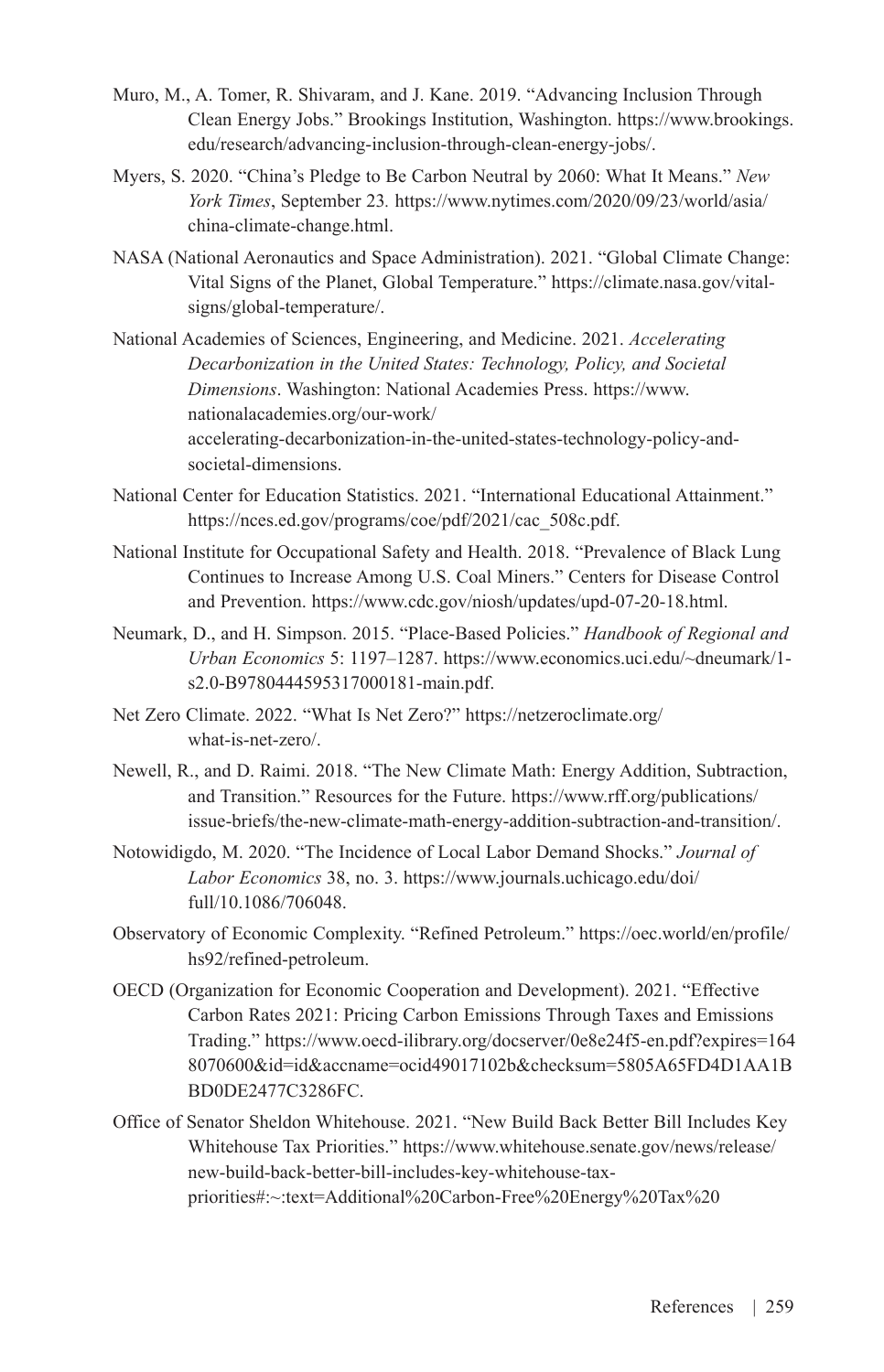Credits%20and%20Funding%3A%20The,sector%2C%20and%20 incentivize%20the%20production%20of%20clean%20hydrogen.

- Olien, D., and R. Olien. 1993. "Running Out of Oil: Discourse and Public Policy, 1909– 1929." *Business and Economic History* 22, no. 2. [https://www.jstor.org/](https://www.jstor.org/stable/23702907) [stable/23702907](https://www.jstor.org/stable/23702907).
- Ou, Y., G. Iyer, L. Clarke, J. Edmonds, A. Fawcett, N. Hultman, et al. 2021. "Can Updated Climate Pledges Limit Warming Well Below 2°C?" *Science* 374: 693–95. [https://www.science.org/doi/pdf/10.1126/science.abl8976.](https://www.science.org/doi/pdf/10.1126/science.abl8976)
- Our World in Data. 2020. "Cumulative  $CO_2$  Emissions.["https://ourworldindata.org/](https://ourworldindata.org/grapher/cumulative-co-emissions) [grapher/cumulative-co-emissions.](https://ourworldindata.org/grapher/cumulative-co-emissions)
- Porter, H., R. Scholes, R. Agard, J. Archer, E. Ameth, A. Bai, X. Barnes, et al. 2021. "IPBES-IPCC Co-Sponsored Workshop Report on Biodiversity and Climate Change." [https://ipbes.net/sites/default/files/2021-06/20210609\\_workshop\\_](https://ipbes.net/sites/default/files/2021-06/20210609_workshop_report_embargo_3pm_CEST_10_june_0.pdf) [report\\_embargo\\_3pm\\_CEST\\_10\\_june\\_0.pdf](https://ipbes.net/sites/default/files/2021-06/20210609_workshop_report_embargo_3pm_CEST_10_june_0.pdf).
- Raimi, D. 2021. "Mapping the U.S. Energy Economy to Inform Transition Planning." Resources for the Future. [https://www.rff.org/publications/reports/](https://www.rff.org/publications/reports/mapping-the-us-energy-economy-to-inform-transition-planning/) [mapping-the-us-energy-economy-to-inform-transition-planning/](https://www.rff.org/publications/reports/mapping-the-us-energy-economy-to-inform-transition-planning/).
- Raimi, D., A. Barone, S. Carley, D. Foster, E. Grubert, J. Haggerty, J. Higdon, et al. 2021. "Policy Options to Enable an Equitable Energy Transition." Resources for the Future. https://media.rff.org/documents/RFF\_Report\_21-09\_Policy\_Options to Enable an Equitable Energy Transition.pdf.
- Randles, J. 2019. "Coal Miners' Pension, Health Benefits Under Stress After Bankruptcies." *Wall Street Journal*. [https://www.wsj.com/articles/](https://www.wsj.com/articles/coal-miners-pension-health-benefitsunder-stress-after-bankruptcies-11572427802?tpl=bankruptcy) [coal-miners-pension-health-benefitsunder-stress-after-bankruptcies-](https://www.wsj.com/articles/coal-miners-pension-health-benefitsunder-stress-after-bankruptcies-11572427802?tpl=bankruptcy)[11572427802?tpl=bankruptcy.](https://www.wsj.com/articles/coal-miners-pension-health-benefitsunder-stress-after-bankruptcies-11572427802?tpl=bankruptcy)
- Reed, S. 2021. "European Natural Gas Prices are Soaring Again." *New York Times*, December 15. [https://www.nytimes.com/2021/12/15/business/europe-natural](https://www.nytimes.com/2021/12/15/business/europe-natural-gas-prices.html)[gas-prices.html](https://www.nytimes.com/2021/12/15/business/europe-natural-gas-prices.html).
- ReImagine Appalachia. 2021. "The Blueprint." [https://reimagineappalachia.org/](https://reimagineappalachia.org/wp-content/uploads/2021/03/ReImagineAppalachia_Blueprint_042021.pdf) [wp-content/uploads/2021/03/ReImagineAppalachia\\_Blueprint\\_042021.pdf](https://reimagineappalachia.org/wp-content/uploads/2021/03/ReImagineAppalachia_Blueprint_042021.pdf).
- Ritchie, H., and M. Roser. 2020. "CO<sub>2</sub> and Greenhouse Gas Emissions." Our World in Data. <https://ourworldindata.org/co2-and-other-greenhouse-gas-emissions>.
- Roberts, D. 2018. "Friendly Policies Keep U.S. Oil and Coal Afloat Far More Than We Thought." https://www.vox.com/energy-and-environment/2017/10/6/16428458/ us-energy-coal-oil-subsidies#:~:text=Ukraine-,Friendly%20policies%20 keep%20US%20oil%20and%20coal%20afloat%20far%20more,more%20 of%20the%20dirty%20stuff.
- Rodrik, D. 2014. "Green Industrial Policy." *Oxford Review of Economic Policy* 30, no. 3, 469–91. [https://drodrik.scholar.harvard.edu/files/dani-rodrik/files/green\\_](https://drodrik.scholar.harvard.edu/files/dani-rodrik/files/green_industrial_policy.pdf) [industrial\\_policy.pdf.](https://drodrik.scholar.harvard.edu/files/dani-rodrik/files/green_industrial_policy.pdf)
	- ———. 2017. "The Trouble with Globalization." *Milken Institute Review*, no. 26. [https://](https://www.milkenreview.org/articles/the-trouble-with-globalization?IssueID=26) [www.milkenreview.org/articles/the-trouble-with-globalization?IssueID=26.](https://www.milkenreview.org/articles/the-trouble-with-globalization?IssueID=26)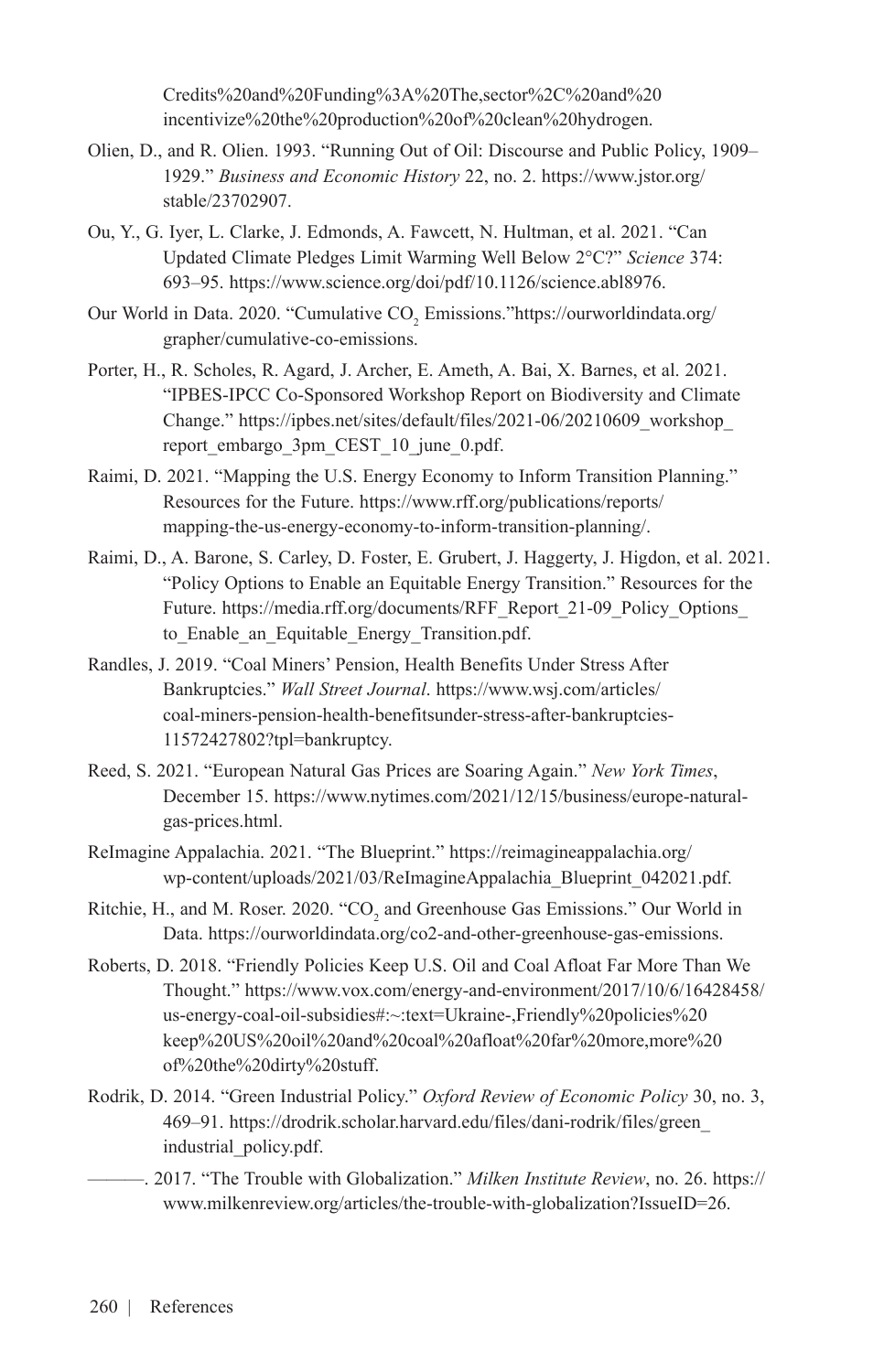- Ross, A. 1950. "Saudi Arabia Gets Half U.S. Oil Profit: Ibn Saud and Aramco Agree to 50–50 Sharing Plan." *New York Times*, January 3. [https://www.nytimes.](https://www.nytimes.com/1951/01/03/archives/saudi-arabia-gets-half-u-s-oil-profit-ibn-saud-and-aramco-agree-to.html) [com/1951/01/03/archives/saudi-arabia-gets-half-u-s-oil-profit-ibn-saud-and](https://www.nytimes.com/1951/01/03/archives/saudi-arabia-gets-half-u-s-oil-profit-ibn-saud-and-aramco-agree-to.html)[aramco-agree-to.html.](https://www.nytimes.com/1951/01/03/archives/saudi-arabia-gets-half-u-s-oil-profit-ibn-saud-and-aramco-agree-to.html)
- Ryan, L., S. Moarif, E. Levina, and R. Baron. 2011. "Energy Efficiency and Carbon Pricing." International Energy Agency, Information Paper. [https://iea.blob.core.](https://iea.blob.core.windows.net/assets/e9dd1ffd-be5b-4c47-a2b2-2dc29e10a659/EE_Carbon_Pricing.pdf) [windows.net/assets/e9dd1ffd-be5b-4c47-a2b2-2dc29e10a659/EE\\_Carbon\\_](https://iea.blob.core.windows.net/assets/e9dd1ffd-be5b-4c47-a2b2-2dc29e10a659/EE_Carbon_Pricing.pdf) [Pricing.pdf](https://iea.blob.core.windows.net/assets/e9dd1ffd-be5b-4c47-a2b2-2dc29e10a659/EE_Carbon_Pricing.pdf).
- Sabadus, A. 2021. "Europe's Energy Crisis Highlights Dangers of Reliance on Russia." Atlantic Council, Washington. [https://www.atlanticcouncil.org/blogs/](https://www.atlanticcouncil.org/blogs/ukrainealert/europes-energy-crisis-highlights-dangers-of-reliance-on-russia/) [ukrainealert/europes-energy-crisis-highlights-dangers-of-reliance-on-russia/](https://www.atlanticcouncil.org/blogs/ukrainealert/europes-energy-crisis-highlights-dangers-of-reliance-on-russia/).
- Schultze, C. 1983. "Industrial Policy: A Dissent." *Brookings Review* 2, no. 1: 3–12. [https://www.brookings.edu/wp-content/uploads/2016/06/industrial\\_policy\\_](https://www.brookings.edu/wp-content/uploads/2016/06/industrial_policy_schultze.pdf.) [schultze.pdf.](https://www.brookings.edu/wp-content/uploads/2016/06/industrial_policy_schultze.pdf.)
- Scovronick, N., M. Budolfson, F. Dennig, F. Errickson, M. Fleurbaey, W. Peng, R. Socolow, D. Spears, and F. Wagner. 2019. "The Impact of Human Health Co-Benefits on Evaluations of Global Climate Policy." *Nature Communications* 10, no. 2095. <https://www.nature.com/articles/s41467-019-09499-x>.
- Serrano, R., and A. Feldman. 2012. *A Short Course in Intermediate Microeconomics with Calculus*. Cambridge: Cambridge University Press.
- Shahan, Z. 2021. "Wind and Solar = 86% of New U.S. Power Capacity in January– October." [https://cleantechnica.com/2021/12/27/](https://cleantechnica.com/2021/12/27/wind-solar-86-of-new-us-power-capacity-in-january-october/) [wind-solar-86-of-new-us-power-capacity-in-january-october/.](https://cleantechnica.com/2021/12/27/wind-solar-86-of-new-us-power-capacity-in-january-october/)
- Shambaugh, J., and R. Nunn. 2018. "Place-Based Policies for Shared Economic Growth." Brookings Institution, Washington. [https://www.brookings.edu/wp-content/](https://www.brookings.edu/wp-content/uploads/2018/09/ES_THP_PBP-book_20190425.pdf) [uploads/2018/09/ES\\_THP\\_PBP-book\\_20190425.pdf.](https://www.brookings.edu/wp-content/uploads/2018/09/ES_THP_PBP-book_20190425.pdf)
- Shindell, D., G. Faluvegi, K. Seltzer, and C. Shindell. 2018. "Quantified, Localized Health Benefits of Accelerated Carbon Dioxide Emissions Reductions." *Nature Climate Change* 8, no: 4: 291–95. [https://www.ncbi.nlm.nih.gov/pmc/articles/](https://www.ncbi.nlm.nih.gov/pmc/articles/PMC5880221/?fbclid=IwAR3zMA7ZktUK5U3hcB9HrtwPHjtG6LNFFwjtU0BbIWGcGvRBMssBSYxYo1I) [PMC5880221/?fbclid=IwAR3zMA7ZktUK5U3hcB9HrtwPHjtG6LNFF](https://www.ncbi.nlm.nih.gov/pmc/articles/PMC5880221/?fbclid=IwAR3zMA7ZktUK5U3hcB9HrtwPHjtG6LNFFwjtU0BbIWGcGvRBMssBSYxYo1I) [wjtU0BbIWGcGvRBMssBSYxYo1I.](https://www.ncbi.nlm.nih.gov/pmc/articles/PMC5880221/?fbclid=IwAR3zMA7ZktUK5U3hcB9HrtwPHjtG6LNFFwjtU0BbIWGcGvRBMssBSYxYo1I)
- Sivaram, V., and N. Kaufman. 2019. "The Next Generation of Federal Clean Electricity Tax Credits." Columbia Center on Global Energy Policy. [https://www.](https://www.energypolicy.columbia.edu/research/commentary/next-generation-federal-clean-electricity-tax-credits.) [energypolicy.columbia.edu/research/commentary/](https://www.energypolicy.columbia.edu/research/commentary/next-generation-federal-clean-electricity-tax-credits.) [next-generation-federal-clean-electricity-tax-credits.](https://www.energypolicy.columbia.edu/research/commentary/next-generation-federal-clean-electricity-tax-credits.)
- Smith, A. 2021. "2020 U.S. Billion-Dollar Weather and Climate Disasters in Historical Context." <https://www.climate.gov/disasters2020>.
- Smyth, J. 2020. "Petra Nova Carbon Capture Project Stalls with Cheap Oil." Energy and Policy Institute, San Francisco.<https://www.energyandpolicy.org/petra-nova/.>
- Stapczynski, S. 2021, "Europe's Energy Crisis Is Coming for the Rest of the World, Too." *Bloomberg Businessweek*, September 27. [https://www.bloomberg.com/news/](https://www.bloomberg.com/news/articles/2021-09-27/europe-s-energy-crisis-is-about-to-go-global-as-gas-prices-soar) [articles/2021-09-27/](https://www.bloomberg.com/news/articles/2021-09-27/europe-s-energy-crisis-is-about-to-go-global-as-gas-prices-soar) [europe-s-energy-crisis-is-about-to-go-global-as-gas-prices-soar](https://www.bloomberg.com/news/articles/2021-09-27/europe-s-energy-crisis-is-about-to-go-global-as-gas-prices-soar).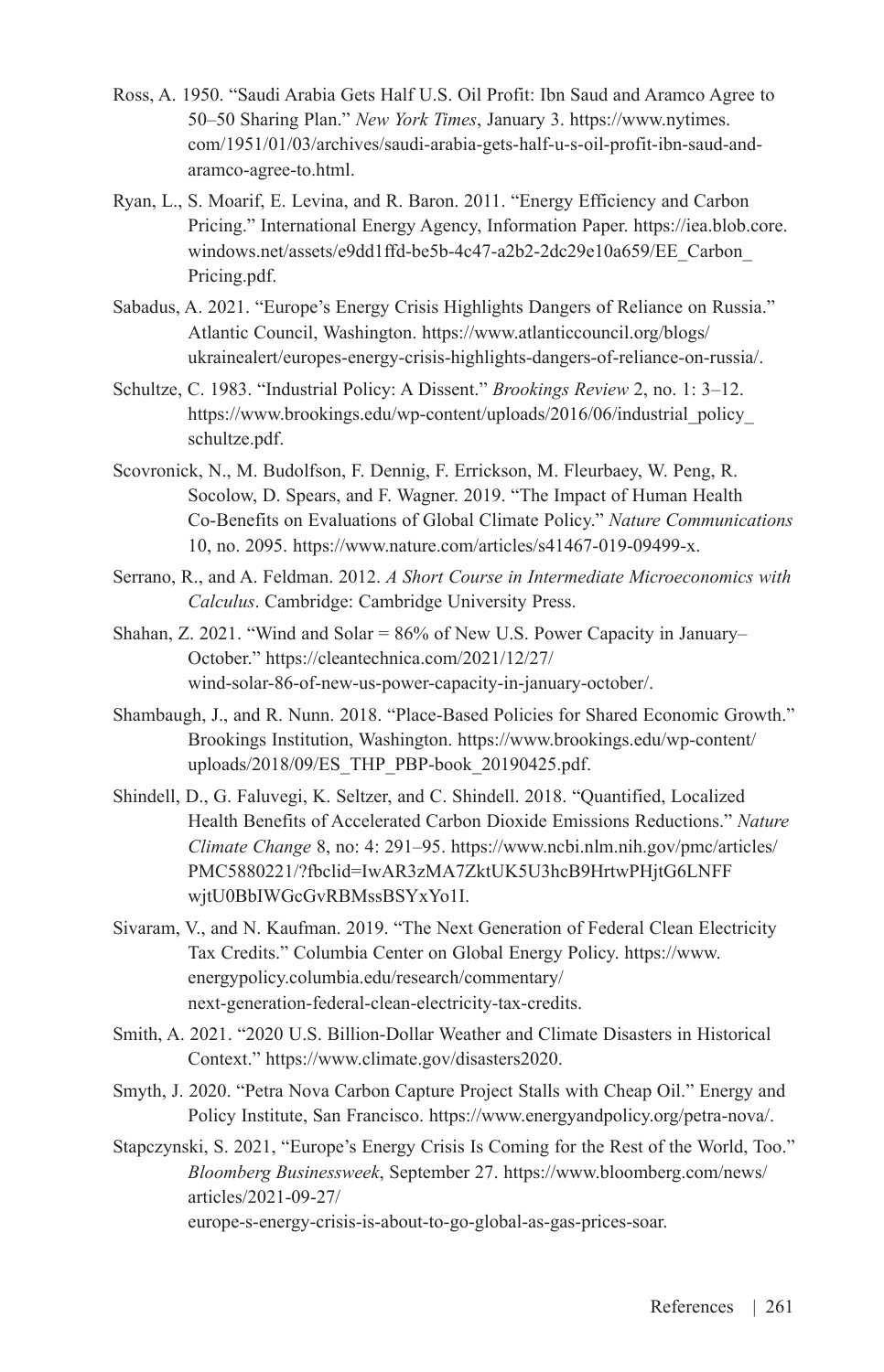- Stott, P. 2016. "How Climate Change Affects Extreme Weather Events." *Science* 352, no. 6293: 1517–18. <https://www.science.org/doi/pdf/10.1126/science.aaf7271>.
- Taylor, M. 2020. "Energy Subsidies: Evolution in the Global Energy Transformation to 2050." International Renewable Energy Agency. [https://irena.org/](https://irena.org/publications/2020/Apr/Energy-Subsidies-2020) [publications/2020/Apr/Energy-Subsidies-2020.](https://irena.org/publications/2020/Apr/Energy-Subsidies-2020)
- Tomer, A., J. Kane, and C. George. 2021. "How Renewable Energy Jobs Can Uplift Fossil Fuel Communities and Remake Climate Politics." Brookings Institution, Washington. [https://www.brookings.edu/research/](https://www.brookings.edu/research/how-renewable-energy-jobs-can-uplift-fossil-fuel-communities-and-remake-climate-politics/.) [how-renewable-energy-jobs-can-uplift-fossil-fuel-communities-and-remake](https://www.brookings.edu/research/how-renewable-energy-jobs-can-uplift-fossil-fuel-communities-and-remake-climate-politics/.)[climate-politics/.](https://www.brookings.edu/research/how-renewable-energy-jobs-can-uplift-fossil-fuel-communities-and-remake-climate-politics/.)
- U.K. Office of National Statistics. 2021. "GDP (Gross Domestic Product)." [https://www.](https://www.ons.gov.uk/economy/grossdomesticproductgdp) [ons.gov.uk/economy/grossdomesticproductgdp](https://www.ons.gov.uk/economy/grossdomesticproductgdp).
- UNFCCC (United Nations Framework Convention on Climate Change). 2021. "Nationally Determined Contributions Under the Paris Agreement." [https://](https://unfccc.int/sites/default/files/resource/cma2021_08_adv_1.pdf) [unfccc.int/sites/default/files/resource/cma2021\\_08\\_adv\\_1.pdf](https://unfccc.int/sites/default/files/resource/cma2021_08_adv_1.pdf).
- United Nations. 1992. "United Nations Framework Convention on Climate Change." <https://unfccc.int/>.
- U.S. Bureau of Economic Analysis. 2022. "Table 2.4.5U: Personal Consumption Expenditures by Type of Product." https://apps.bea.gov/iTable/iTable.cfm?reqid =19 $&$ step=3 $&$ isuri=1 $&$ sselect all years=0 $&$ nipa table list=2017&series=a&first\_year=2018&last\_year=2018&scale=-99&categories= underlying&thetable=x#reqid=19&step=3&isuri=1&se lect all years=0&nipa table list=2017&series=a&first year=2018&last year=2018&scale=-99&categories=underlying&thetable=x.
- U.S. Bureau of Labor Statistics. 2021a. "Fastest Growing Occupations." In *Occupational Outlook Handbook*. [https://www.bls.gov/ooh/fastest-growing.htm.](https://www.bls.gov/ooh/fastest-growing.htm)
	- ———. 2021b. "Automotive Industry: Employment, Earnings, and Hours." [https://www.](https://www.bls.gov/iag/tgs/iagauto.htm) [bls.gov/iag/tgs/iagauto.htm.](https://www.bls.gov/iag/tgs/iagauto.htm)
- U.S. Department of Energy. 2016. "Exploring Regional Opportunities in the U.S. for Clean Energy Technology Innovation." https://www.energy.gov/sites/prod/ files/2016/10/f33/Exploring%20Regional%20Opportunities%20in%20the%20 U.S.%20for%20Clean%20Energy%20Technology%20Innovation\_Volume%20 1%20-%20%20Summary%20Report%20-%20October%202016\_0.pdf.
- U.S. Department of Energy, Loan Programs Office. 2017. "TESLA: Loan Programs Office." <https://www.energy.gov/lpo/tesla.>
	- ———. 2021. "Portfolio: Loan Programs Office." <https://www.energy.gov/lpo/portfolio.>
- ———. No date. "About Us." <https://www.energy.gov/lpo/about-us-home.>
- U.S. Department of State and Executive Office of the President. 2021. "The Long-Term Strategy of the United States: Pathways to Net-Zero Greenhouse Gas Emissions by 2050." [https://www.whitehouse.gov/wp-content/uploads/2021/10/US-Long-](https://www.whitehouse.gov/wp-content/uploads/2021/10/US-Long-Term-Strategy.pdf)[Term-Strategy.pdf.](https://www.whitehouse.gov/wp-content/uploads/2021/10/US-Long-Term-Strategy.pdf)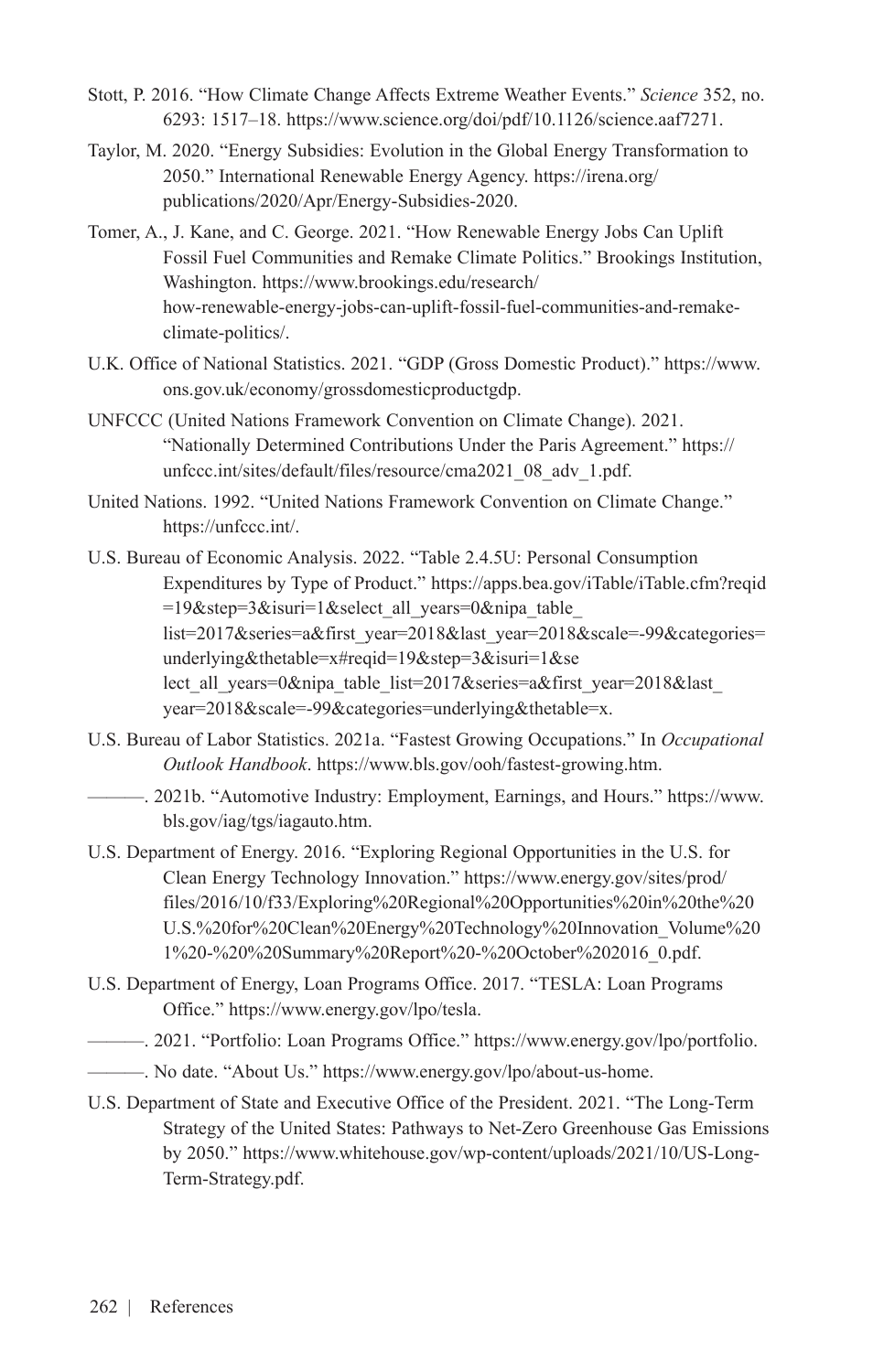- U.S. Energy Information Administration. 2011. "History of Energy Consumption in the United States, 1775–2009." [https://www.eia.gov/todayinenergy/detail.](https://www.eia.gov/todayinenergy/detail.php?id=10) [php?id=10.](https://www.eia.gov/todayinenergy/detail.php?id=10)
- ———. 2018. "In 2016, U.S. Energy Expenditures per Unit GDP Were the Lowest Since at Least 1970." https://www.eia.gov/todayinenergy/detail.php?id=36754.
- ———. 2019. "The U.S. Leads Global Petroleum and Natural Gas Production with Record Growth in 2018." [https://www.eia.gov/todayinenergy/detail.](https://www.eia.gov/todayinenergy/detail.php?id=40973) [php?id=40973](https://www.eia.gov/todayinenergy/detail.php?id=40973).
- ———. 2021a. "Energy and Environment Explained: Where Greenhouse Gases Come From." [https://www.eia.gov/energyexplained/energy-and-the-environment/](https://www.eia.gov/energyexplained/energy-and-the-environment/where-greenhouse-gases-come-from.php) [where-greenhouse-gases-come-from.php](https://www.eia.gov/energyexplained/energy-and-the-environment/where-greenhouse-gases-come-from.php).
- ———. 2021b. "Natural Gas Explained: Natural Gas Imports and Exports." [https://www.](https://www.eia.gov/energyexplained/natural-gas/imports-and-exports.php) [eia.gov/energyexplained/natural-gas/imports-and-exports.php.](https://www.eia.gov/energyexplained/natural-gas/imports-and-exports.php)
- ———. 2021c. "Natural Gas." [https://www.eia.gov/naturalgas.](https://www.eia.gov/naturalgas)
- ———. 2021d. "Oil and Petroleum Products Explained: Oil Imports and Exports." [https://www.eia.gov/energyexplained/oil-and-petroleum-products/imports-and](https://www.eia.gov/energyexplained/oil-and-petroleum-products/imports-and-exports.php)[exports.php](https://www.eia.gov/energyexplained/oil-and-petroleum-products/imports-and-exports.php).
- ———. 2021e. "U.S. Liquefied Natural Gas Export Capacity Will Be World's Largest by End of 2022." [https://www.eia.gov/todayinenergy/detail.php?id=50598.](https://www.eia.gov/todayinenergy/detail.php?id=50598)
- ———. 2021f. "What Countries Are the Top Producers and Consumers of Oil?" [https://](https://www.eia.gov/tools/faqs/faq.php?id=709&t=6) [www.eia.gov/tools/faqs/faq.php?id=709&t=6](https://www.eia.gov/tools/faqs/faq.php?id=709&t=6).
- ———. 2021g. "Nuclear Explained." https://www.eia.gov/energyexplained/nuclear/ usnuclearindustry.php#:~:text=At%20the%20end%20of%202020,number%20 of%20operating%2reactors%20declined.
- ———. 2021h. "Annual Coal Report." [https://www.eia.gov/coal/annual/pdf/acr.pdf.](https://www.eia.gov/coal/annual/pdf/acr.pdf)
- ———. 2022. "Solar Power Will Account for Nearly Half of New U.S. Electric Generating Capacity in 2022." [https://www.eia.gov/todayinenergy/detail.](https://www.eia.gov/todayinenergy/detail.php?id=50818) [php?id=50818#:~:text=In%202022%2C%20we%20expect%2046.1,%25%20](https://www.eia.gov/todayinenergy/detail.php?id=50818) [and%20wind%20at%2017%25.](https://www.eia.gov/todayinenergy/detail.php?id=50818)
- U.S. Environmental Protection Agency. 2021. "Sources of Greenhouse Gas Emissions." https://www.epa.gov/ghgemissions/sources-greenhouse-gasemissions.
	- ———. 2022. "What Drives Crude Oil Prices?" [https://www.eia.gov/finance/markets/](https://www.eia.gov/finance/markets/crudeoil/spot_prices.php) [crudeoil/spot\\_prices.php.](https://www.eia.gov/finance/markets/crudeoil/spot_prices.php)
- U.S. Global Change Research Program. 2018. "Impacts, Risks, and Adaptation in the United States: Fourth National Climate Assessment, Volume II." Fourth National Climate Assessment. <https://nca2018.globalchange.gov/>
- U.S. Government Accountability Office. 2012a. "Trade Adjustment Assistance: Commerce Program Has Helped Manufacturing and Services Firms, but Measures, Data, and Funding Formula Could Improve." GAO-12-930. [https://](https://www.gao.gov/products/gao-12-930) [www.gao.gov/products/gao-12-930](https://www.gao.gov/products/gao-12-930).
- ———. 2012b. "Trade Adjustment Assistance: USDA Has Enhanced Technical Assistance for Farmers and Fishermen, but Steps are Needed to Better Evaluate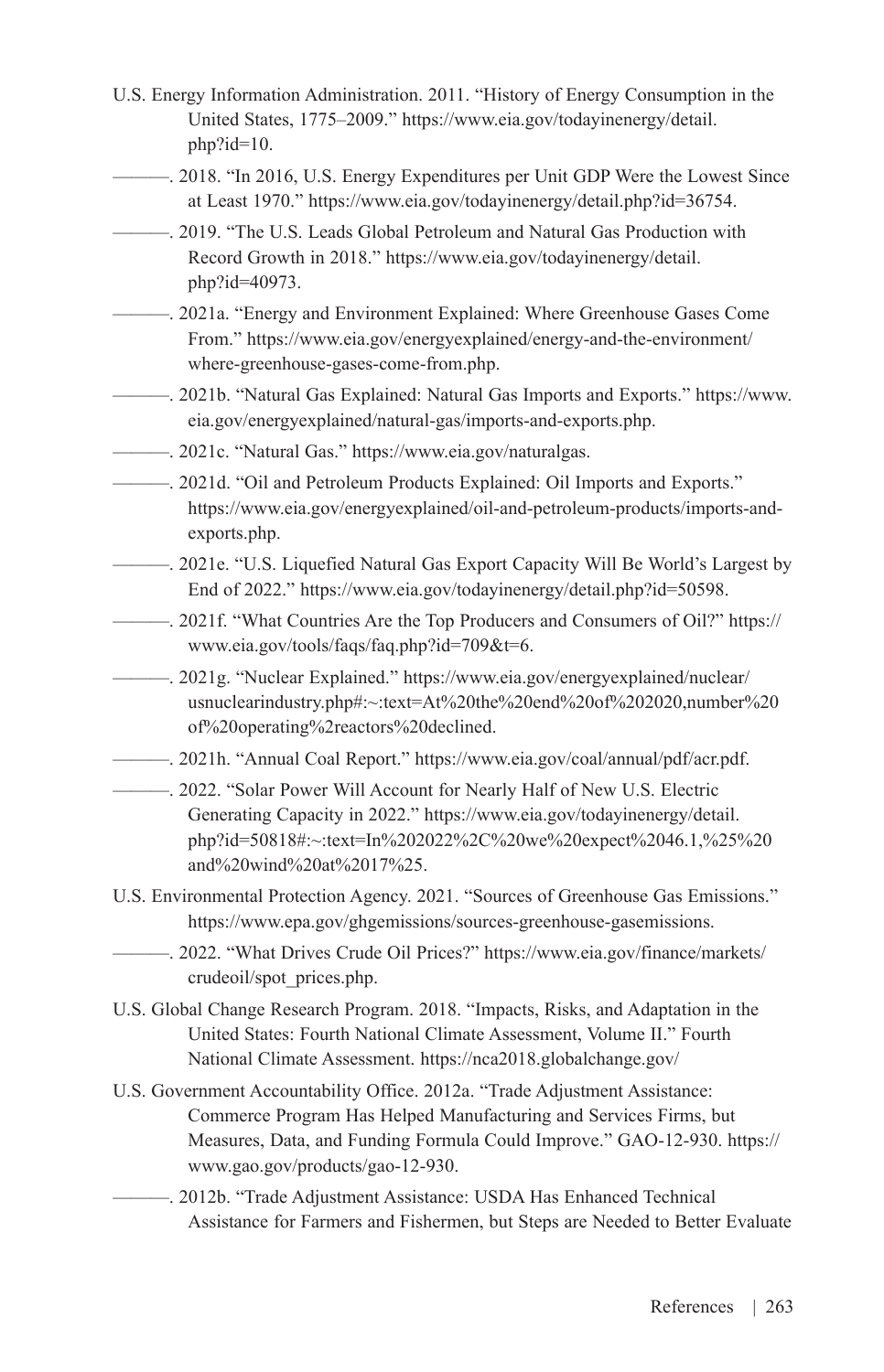Program Effectiveness." GAO-12-731. [https://www.gao.gov/assets/gao-12-731.](https://www.gao.gov/assets/gao-12-731.pdf) [pdf.](https://www.gao.gov/assets/gao-12-731.pdf)

- U.S. House Committee on Energy and Commerce. "Hearing on 'Securing America's Future: Supply Chain Solutions for a Clean Energy Economy.'" [https://](https://energycommerce.house.gov/sites/democrats.energycommerce.house.gov/files/documents/Briefing%20Memo_ECCENG_2021.11.16_0.pdf) [energycommerce.house.gov/sites/democrats.energycommerce.house.gov/files/](https://energycommerce.house.gov/sites/democrats.energycommerce.house.gov/files/documents/Briefing%20Memo_ECCENG_2021.11.16_0.pdf) [documents/Briefing%20Memo\\_ECCENG\\_2021.11.16\\_0.pdf.](https://energycommerce.house.gov/sites/democrats.energycommerce.house.gov/files/documents/Briefing%20Memo_ECCENG_2021.11.16_0.pdf)
- U.S. House of Representatives. 2022. "Infrastructure Investment and Jobs Act." [https://](https://www.congress.gov/bill/117th-congress/house-bill/3684/text) [www.congress.gov/bill/117th-congress/house-bill/3684/text](https://www.congress.gov/bill/117th-congress/house-bill/3684/text).
- U.S. International Trade Administration. 2020. "Steel Exports Report: United States." Global Steel Trade Monitor. [https://legacy.trade.gov/steel/countries/pdfs/](https://legacy.trade.gov/steel/countries/pdfs/exports-us.pdf) [exports-us.pdf.](https://legacy.trade.gov/steel/countries/pdfs/exports-us.pdf)
- Vergun, D. 2020. "During WWII, Industries Transitioned from Peacetime to Wartime." *U.S. Department of Defense News*, March 27[. https://www.defense.gov/News/](file:///C:\Users\NKaufman\AppData\Local\Microsoft\Windows\INetCache\Content.Outlook\GNG7ECY3\.%20https:\www.defense.gov\News\Feature-Stories\story\Article\2128446\during-wwii-industries-transitioned-from-peacetime-to-wartime-production\) [Feature-Stories/story/Article/2128446/](file:///C:\Users\NKaufman\AppData\Local\Microsoft\Windows\INetCache\Content.Outlook\GNG7ECY3\.%20https:\www.defense.gov\News\Feature-Stories\story\Article\2128446\during-wwii-industries-transitioned-from-peacetime-to-wartime-production\) [during-wwii-industries-transitioned-from-peacetime-to-wartime-production/.](file:///C:\Users\NKaufman\AppData\Local\Microsoft\Windows\INetCache\Content.Outlook\GNG7ECY3\.%20https:\www.defense.gov\News\Feature-Stories\story\Article\2128446\during-wwii-industries-transitioned-from-peacetime-to-wartime-production\)
- Vogel, S. 2021. "Level Up America: The Case for Industrial Policy and How to Do It Right." Niskanen Center. [https://www.niskanencenter.org/](https://www.niskanencenter.org/level-up-america-the-case-for-industrial-policy-and-how-to-do-it-right/.) [level-up-america-the-case-for-industrial-policy-and-how-to-do-it-right/.](https://www.niskanencenter.org/level-up-america-the-case-for-industrial-policy-and-how-to-do-it-right/.)
- *Wall Street Journal*. 2016. "Barrel Breakdown: The Cost of Producing a Barrel of Oil and Gas." [http://graphics.wsj.com/oil-barrel-breakdown/.](http://graphics.wsj.com/oil-barrel-breakdown/)
- Walsh, M. 2019. 'Congress Saves Coal Miner Pensions, but What About Others?" *New York Times*, December 24*.* [https://www.nytimes.com/2019/12/24/business/coal](https://www.nytimes.com/2019/12/24/business/coal-miner-pensions-bailout.html)[miner-pensions-bailout.html](https://www.nytimes.com/2019/12/24/business/coal-miner-pensions-bailout.html).
- Wei, W., S. Ramakrishnan, Z. Needell, and J. Trancik. 2021. "Personal Vehicle Electrification and Charging Solutions for High-Energy Days." *Nature Energy* 6: 105–14. <https://www.nature.com/articles/s41560-020-00752-y>.
- Westphal, L. 1990. "Industrial Policy in an Export-Propelled Economy: Lessons from South Korea's Experience." *Journal of Economic Perspectives* 4, no. 3: 41–59. [https://pubs.aeaweb.org/doi/pdfplus/10.1257/jep.4.3.41.](https://pubs.aeaweb.org/doi/pdfplus/10.1257/jep.4.3.41)
- White House. 2021a. "United States Mid-Century Strategy for Deep Decarbonization." https://unfccc.int/files/focus/long-term\_strategies/application/pdf/mid\_century [strategy\\_report-final\\_red.pdf](https://unfccc.int/files/focus/long-term_strategies/application/pdf/mid_century_strategy_report-final_red.pdf).
	- ———. 2021b. "Executive Order 14030: A Roadmap to Build a Climate-Resilient Economy." [https://www.whitehouse.gov/wp-content/uploads/2021/10/Climate-](https://www.whitehouse.gov/wp-content/uploads/2021/10/Climate-Finance-Report.pdf)[Finance-Report.pdf](https://www.whitehouse.gov/wp-content/uploads/2021/10/Climate-Finance-Report.pdf).
	- ———. 2021c. "The Path to Achieving Justice40." White House Briefing Room. [https://](https://www.whitehouse.gov/omb/briefing-room/2021/07/20/the-path-to-achieving-justice40/) [www.whitehouse.gov/omb/briefing-room/2021/07/20/](https://www.whitehouse.gov/omb/briefing-room/2021/07/20/the-path-to-achieving-justice40/) [the-path-to-achieving-justice40/](https://www.whitehouse.gov/omb/briefing-room/2021/07/20/the-path-to-achieving-justice40/)
	- ———. 2021d. "Fact Sheet: President Biden Announces Steps to Drive American Leadership Forward on Clean Cars and Trucks." White House Briefing Room. [https://www.whitehouse.gov/briefing-room/statements-releases/2021/08/05/](https://www.whitehouse.gov/briefing-room/statements-releases/2021/08/05/fact-sheet-president-biden-announces-steps-to-drive-american-leadership-forward-on-clean-cars-and-trucks/) [fact-sheet-president-biden-announces-steps-to-drive-american-leadership](https://www.whitehouse.gov/briefing-room/statements-releases/2021/08/05/fact-sheet-president-biden-announces-steps-to-drive-american-leadership-forward-on-clean-cars-and-trucks/)[forward-on-clean-cars-and-trucks/](https://www.whitehouse.gov/briefing-room/statements-releases/2021/08/05/fact-sheet-president-biden-announces-steps-to-drive-american-leadership-forward-on-clean-cars-and-trucks/).